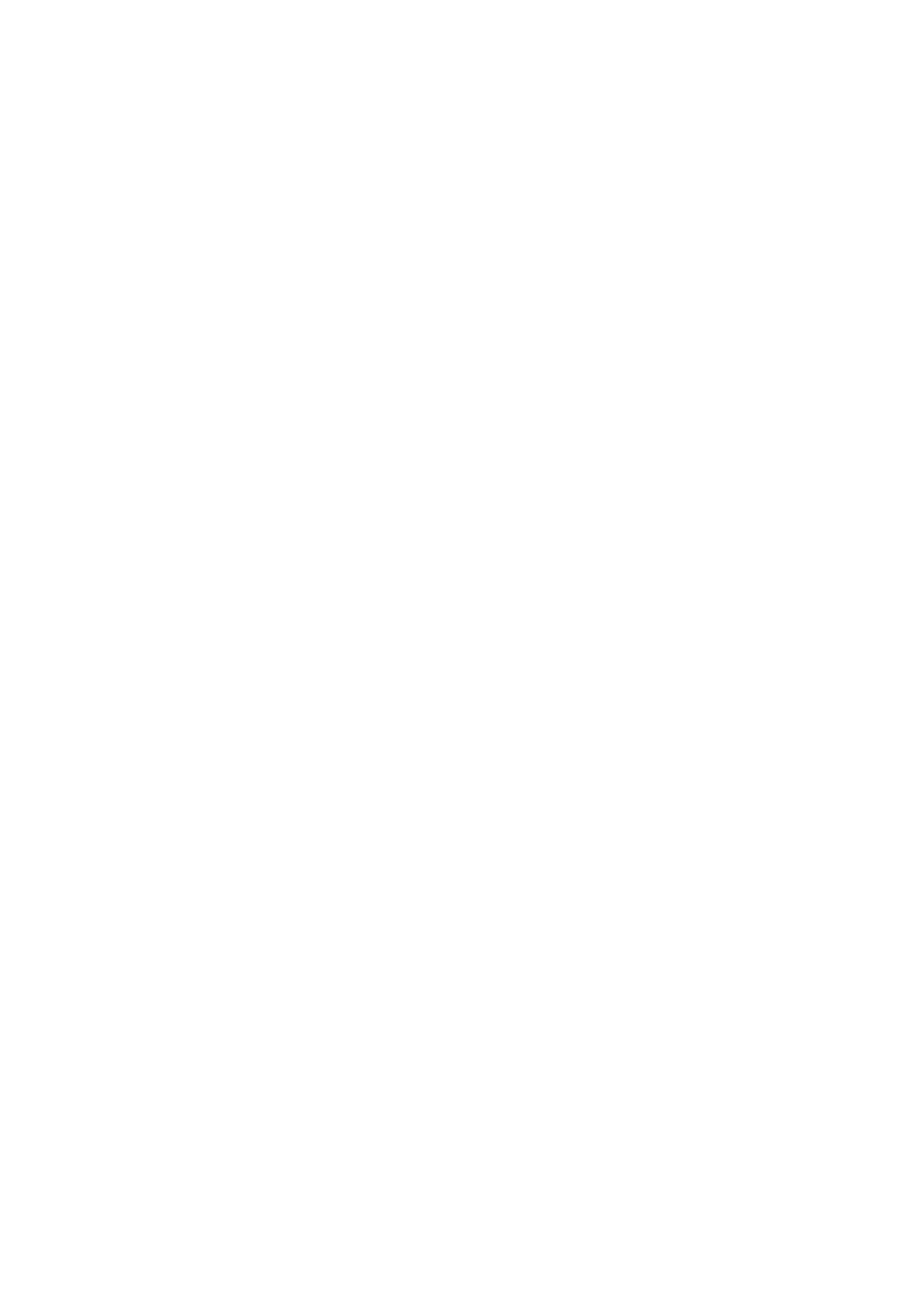# **TABLE OF CONTENTS**

|                                                                                          | I               |
|------------------------------------------------------------------------------------------|-----------------|
|                                                                                          |                 |
| <b>SECTION 1 RHD RECRUITMENT PROCESS</b>                                                 | $\mathbf{1}$    |
| 1.1<br><b>INTRODUCTION</b>                                                               | 1               |
| 1.2 VACANCY IDENTIFICATION                                                               | 1               |
| 1.3<br><b>PREPARATION JOB DESCRIPTION</b>                                                | 2               |
| 1.4<br><b>INTERNAL RECRUITMENT</b>                                                       | $\overline{2}$  |
| 1.5<br>PREPARATION APPLICATION FORM                                                      | $\overline{2}$  |
| 1.6<br><b>EXTERNAL VACANCY ANNOUNCEMENT</b>                                              | 3               |
| 1.7<br><b>APPLICATION PERIOD</b>                                                         | 3               |
| 1.8<br><b>INTERVIEWS</b>                                                                 | 4               |
| 1.9<br><b>SECOND ROUND OF INTERVIEWS</b>                                                 | 4               |
| 1.10 APPOINTMENT PROCEDURE AND SIGNING OF CONTRACT                                       | 5               |
| <b>SECTION 2 STARTING ON THE JOB</b>                                                     | 6               |
| 2.1<br><b>FIRST WORKING DAY</b>                                                          | 6               |
| 2.1.1 TASKS OF THE PERSONNEL ADMIN OFFICER                                               | 6               |
| 2.2 PROBATION PERIOD                                                                     | 6               |
| 2.3 NOTICE OF TERMINATION OF CONTRACT OR RESIGNATION                                     | 8               |
| 2.3.1 TASKS OF THE PERSONNEL ADMIN OFFICER                                               | 8               |
| 2.4<br><b>RE-EMPLOYMENT</b>                                                              | 9               |
|                                                                                          |                 |
| <b>SECTION 3 PAYMENT POLICIES AND PROCEDURES</b>                                         | 10              |
|                                                                                          |                 |
|                                                                                          |                 |
| 3.1 SALARY AND WAGES                                                                     | <b>10</b><br>10 |
| 3.2<br><b>SALARY AND WAGES PAYMENT</b>                                                   |                 |
| 3.3<br><b>COMPENSATION FOR INFLATION</b><br>3.4                                          | 11<br>11        |
| <b>SALARY INCREASE (PERFORMANCE RELATED)</b><br>3.5<br><b>CHANGE TO ANOTHER POSITION</b> | 12              |
| 3.6<br><b>ACTING ALLOWANCE</b>                                                           | 12              |
| 3.7<br><b>MEDICAL CARE</b>                                                               | 12              |
| 3.8<br><b>INSURANCES</b>                                                                 | 12              |
| <b>SECTION 4 STAFF DEVELOPMENT POLICIES</b>                                              | 13              |
|                                                                                          |                 |
| <b>INTRODUCTION</b><br>4.1                                                               | 13              |
| 4.2<br><b>EMPLOYEE PERFORMANCE APPRAISAL</b>                                             | 13              |
| 4.2.1<br><b>OBJECTIVES OF PERFORMANCE APPRAISAL</b>                                      | 13              |
| 4.2.2<br>PERFORMANCE APPRAISAL PROCESS<br>4.3<br><b>TRAINING</b>                         | 13<br>13        |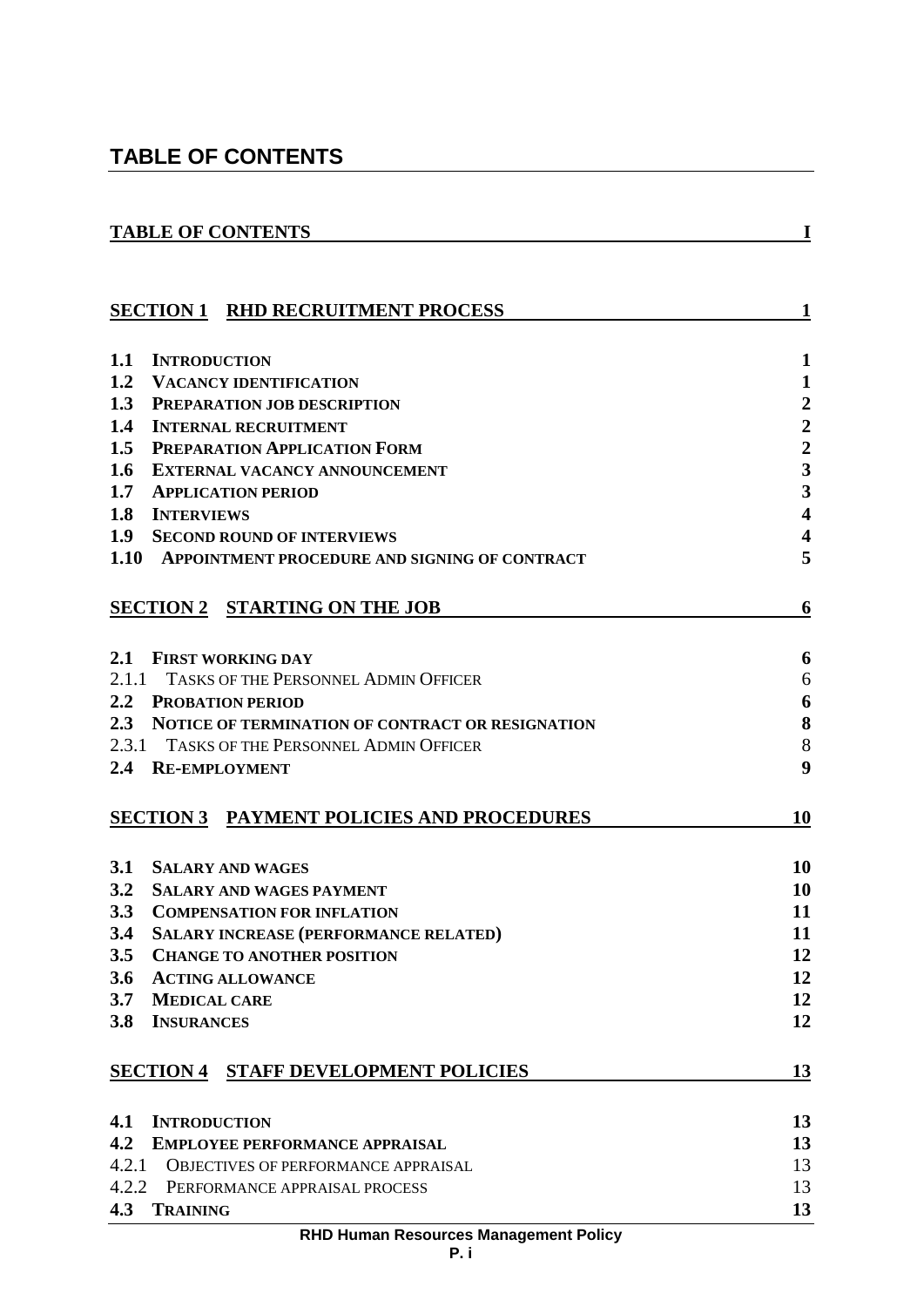| 4.4   | <b>TRANSFERS</b>                               | 14        |
|-------|------------------------------------------------|-----------|
| 4.5   | <b>USE OF NOTICE BOARD</b>                     | 14        |
|       |                                                |           |
|       | <b>SECTION 5 LEAVE POLICY</b>                  | 15        |
|       |                                                |           |
| 5.1   | <b>INTRODUCTION</b>                            | 15        |
|       | 5.1.1 PLANNING OF LEAVE                        | 15        |
|       | 5.1.2 REQUESTS AND AUTHORIZATION PROCEDURES    | 15        |
| 5.2   | <b>PAID LEAVE</b>                              | 15        |
| 5.3   | <b>COMPASSIONATE LEAVE</b>                     | 16        |
| 5.4   | <b>MATERNITY AND PATERNITY LEAVE</b>           | 16        |
| 5.5   | <b>SICK LEAVE</b>                              | 17        |
|       | 5.6 PUBLIC HOLIDAYS                            | 17        |
| 5.7   | <b>LEAVE WITHOUT PAY</b>                       | 17        |
|       | <b>SECTION 6 DISCIPLINARY PROCEDURES</b>       | 18        |
|       |                                                |           |
| 6.1   | <b>INTRODUCTION</b>                            | 18        |
| 6.2   | PROCEDURES TO BE FOLLOWED                      | 20        |
| 6.3   | <b>APPEALS</b>                                 | 23        |
| 6.4   | <b>GRIEVANCE HANDLING PROCEDURES</b>           | 23        |
| 6.4.1 | GRIEVANCES AGAINST EMPLOYEES                   | 23        |
|       |                                                |           |
|       | <b>SECTION 7 TEMPORARY APPOINTMENTS</b>        | 24        |
|       |                                                |           |
| 7.1   | <b>INTRODUCTION</b>                            | 24        |
| 7.2   | PIECEWORK EMPLOYMENT                           | 24        |
| 7.3   | <b>TRAINEE PROGRAMS</b>                        | 24        |
| 7.4   | <b>CONSULTANCY SERVICES</b>                    | 24        |
| 7.5   | PART-TIME EMPLOYMENT                           | 24        |
|       |                                                |           |
|       | <b>SECTION 8 EMPLOYEE WELFARE</b>              | <u>25</u> |
|       |                                                |           |
| 8.1   | <b>LEISURE</b>                                 | 25        |
| 8.2   | <b>ALLOWANCES / PER DIEM</b>                   | 25        |
| 8.3   | <b>BREAK TIME TEA AND COFFEE</b>               | 25        |
| 8.4   | <b>WORK FACILITATION</b>                       | 25        |
|       | <b>8.5 INSURANCES</b>                          | 26        |
|       |                                                |           |
|       | <b>SECTION 9 GENERAL POLICY GUIDELINES</b>     | 27        |
|       |                                                |           |
| 9.1   | <b>IDENTITY CARDS</b>                          | 27        |
| 9.2   | <b>PERSONAL FILES</b>                          | 27        |
| 9.3   | <b>POLITICS AND RELIGION</b>                   | 27        |
| 9.4   | <b>LOSS OR DAMAGE OF ORGANIZATION PROPERTY</b> | 27        |
|       | 9.5 WORKING HOURS OR DAYS                      | 28        |
| 9.6   | <b>EXPENSE CLAIM POLICY AND PROCEDURE</b>      | 28        |
|       | Annex 1: Forms                                 | 29        |
|       | A 1.1 Application form                         | 29        |
|       |                                                |           |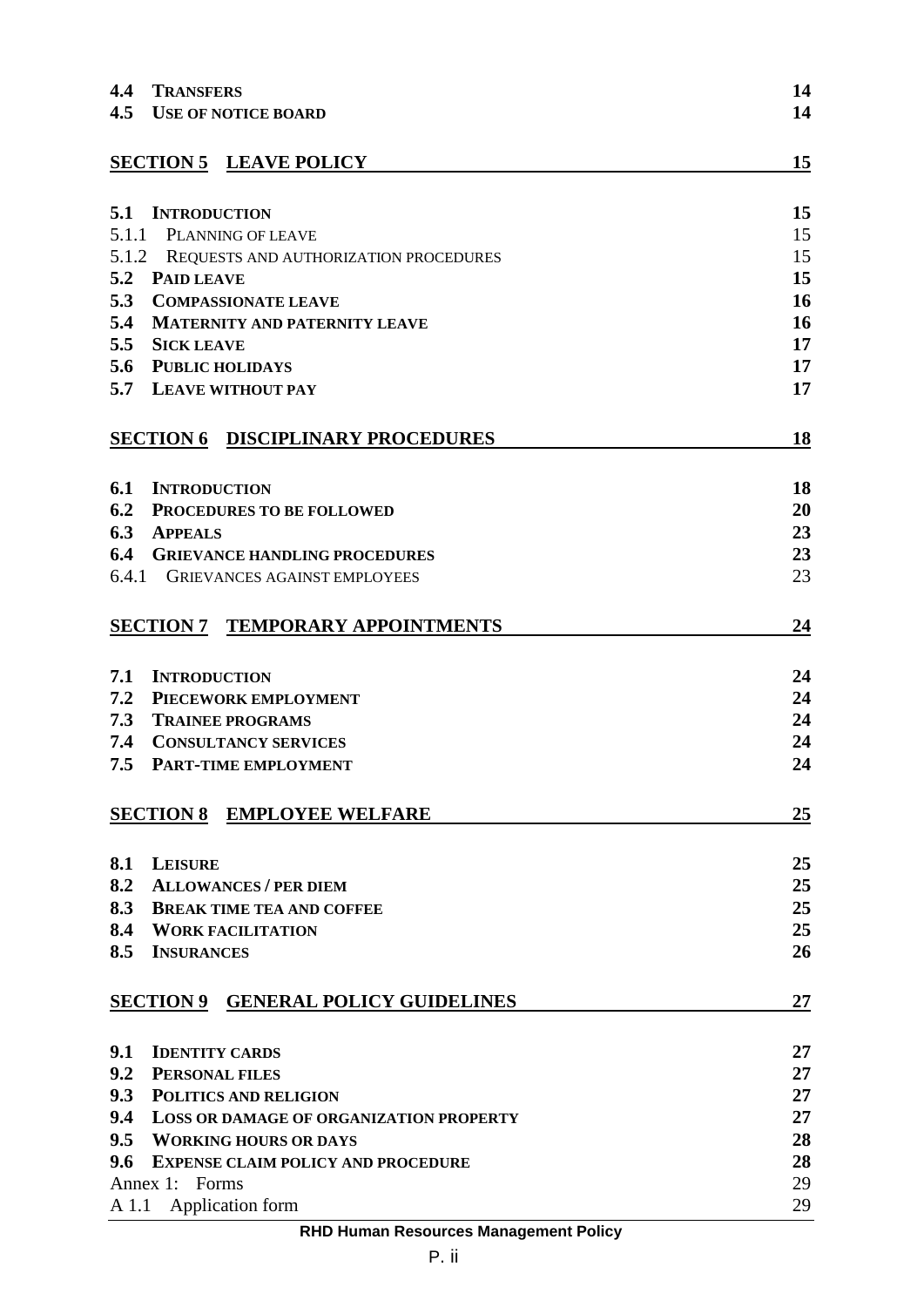|       | A 1.2 Interview form                                                           | 30 |
|-------|--------------------------------------------------------------------------------|----|
|       | A 1.3 Probation Monitoring Form                                                | 31 |
|       | A 1.4 Probation Evaluation Report                                              | 32 |
|       | A 1.5 Mid-month Salary Advance Request Form                                    | 33 |
| A 1.6 | <b>Medical Form</b>                                                            | 33 |
|       | A 1.7 Leave Form                                                               | 34 |
|       | A 1.8 Performance Appraisal Report                                             | 35 |
|       | A 1.9 Employee leave record                                                    | 35 |
|       | Annex 2: Organogram RHD Head Office                                            | 36 |
|       | Annex 3: Salary structure for employees                                        | 37 |
|       | A 3.1 Development of grade positions for staff of RHD case of good performance | 37 |
|       | A 3.2 Grade system for the salaries of staff of RHD                            | 38 |
|       | Annex 4: Code of Conduct                                                       | 40 |
|       | Annex 5: Standard job descriptions                                             | 42 |
|       | Annex 6: Example of ID card                                                    | 44 |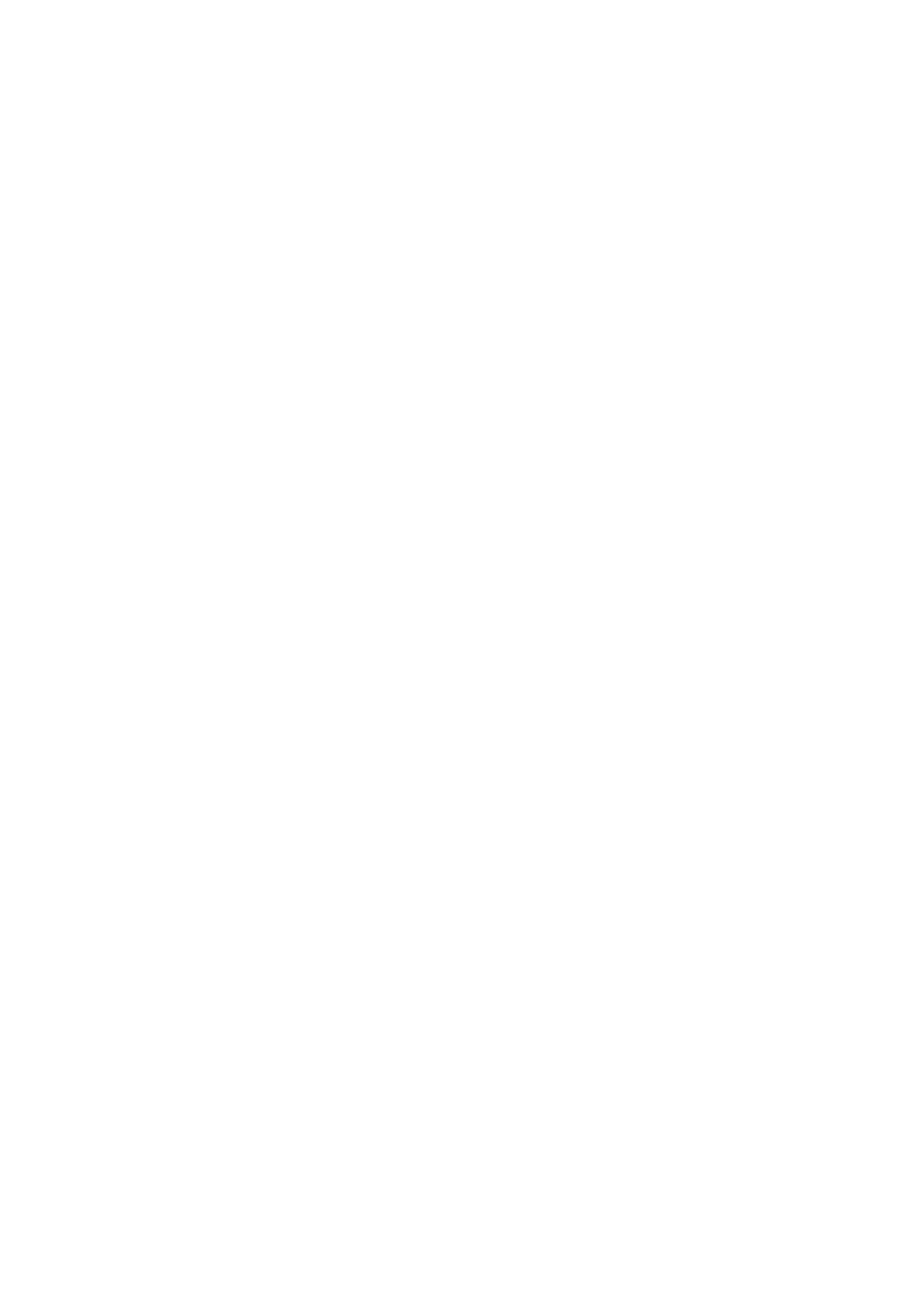# **1.1 Introduction**

Recruitment is done by formal procedures, starting from identifying the need to fill a post to reaching the stage of official appointment. The finally responsible person within the organization for the proper execution of the recruitment process is the RHD Personnel Admin Officer. He/she of course does not have to execute all tasks in the organization but is responsible to control all the time that all tasks are properly and timely executed by the involved persons. The recruitment procedure is divided into the following phases:

| <b>Phase</b>                        | <b>Maximum</b>  | <b>By</b>                      |
|-------------------------------------|-----------------|--------------------------------|
|                                     | duration        |                                |
| <b>Vacancy identification</b>       |                 | Section Head/ Program          |
|                                     |                 | <b>Director</b>                |
| <b>Preparation job description</b>  | 1 week          | Section Head/ Program          |
|                                     |                 | <b>Director</b>                |
| Internal recruitment (if            |                 |                                |
| applicable)                         |                 |                                |
| <b>Preparation application form</b> | 1 weeks         | <b>Personnel Admin Officer</b> |
| (external)                          |                 |                                |
| <b>Vacancy announcement</b>         |                 | Personnel Admin Officer        |
| <b>Application period</b>           | 3 weeks         | Personnel Admin Officer        |
| <b>Selection for interviews</b>     | 1 week          | Personnel Admin Officer        |
| <b>Interviews</b>                   | 2 weeks         | Personnel Admin Officer /      |
|                                     |                 | <b>Program Director</b>        |
| Second round interviews (if         | 1-2 weeks after | Personnel Admin Officer /      |
| applicable)                         | first round     | <b>Program Director</b>        |
| <b>Selection of successful</b>      | Immediately     | Personnel Admin Officer /      |
| candidate(s)                        |                 | <b>Program Director</b>        |
| Appointment procedure and           | Depends on      | Personnel Admin Officer/       |
| signing of contract                 | planning        | CEO/ Org. Secretary            |

# **1.2 Vacancy identification**

A vacancy can be identified after an employee has left/or will leave the job or new tasks for the organization arise which require a new post. The need for filling such vacancies can be discussed in the monthly management meetings (attended by Program Directors and Section Heads). In such a meeting (of which minutes need to be taken) issues need to be discussed like expectations of the post, recruitment planning, internal recruitment if applicable, mode of vacancy announcement, type of contract etc. If the planned recruitment procedure differs notably from the above described procedure this has to be approved by the board of trustees of the organization before recruitment starts.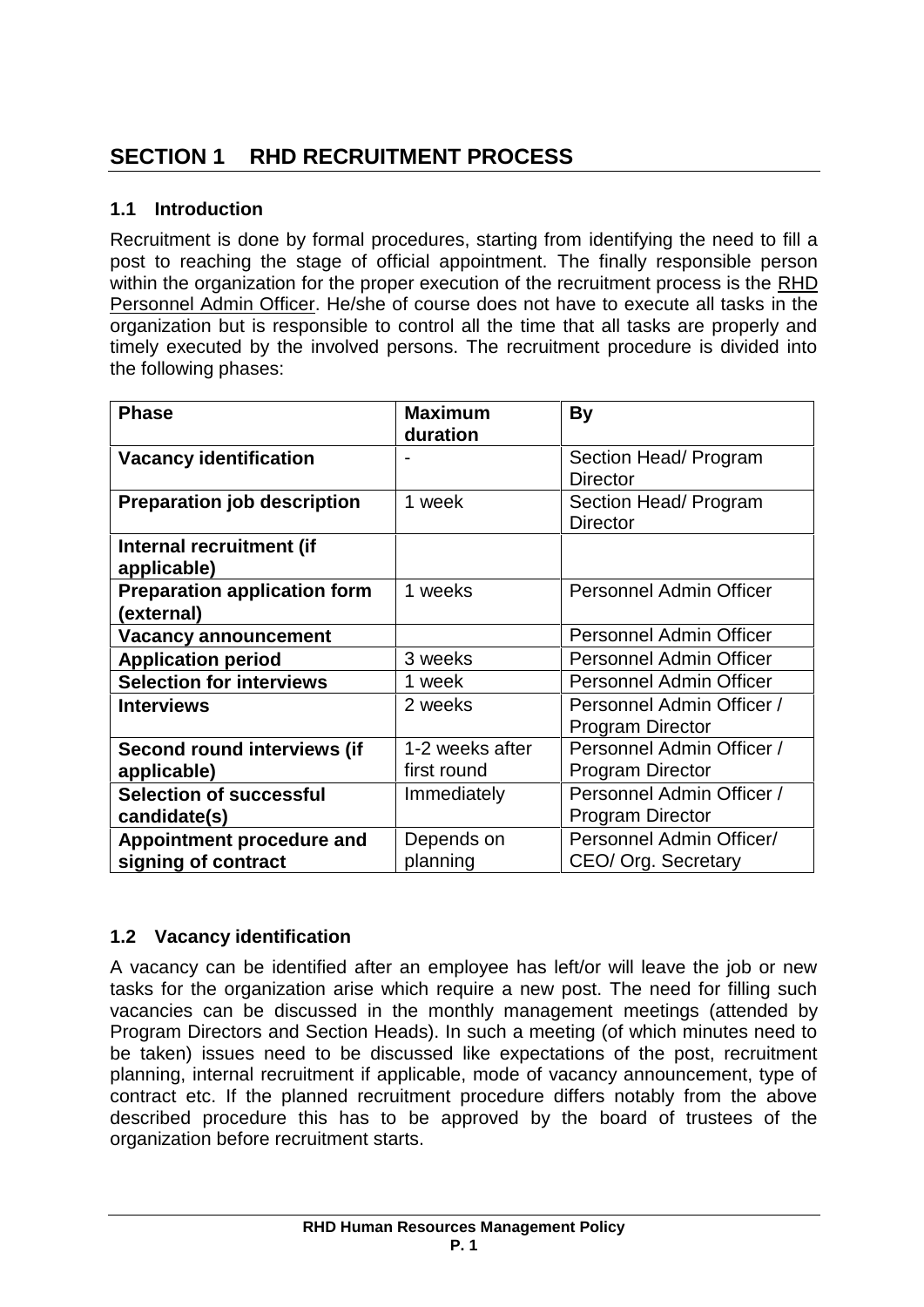# **1.3 Preparation job description**

All employees to be recruited by RHD will have explicit job descriptions that form part of the employment contract whether permanent or temporary contract. Job descriptions should make clear the tasks to be performed, the level of responsibility of the job, the knowledge and the skill level required to do the job productively. For most cases job descriptions will be standard. Standard job descriptions are described in Annex 5. In some cases job descriptions will be custom made, for instance if people will combine two or more of the standard functions or if new functions are created for which no standard job description exist. Custom made job descriptions will need to be based as much as possible on the existing standard job descriptions presented in Annex 5. For all jobs under management level the job descriptions will be prepared by the involved Section Head together with the Personnel Admin Officer and will be approved by the Program Director. For all jobs at management level the job descriptions will be made by the Program Director together with the Personnel Admin Officer and will be approved by the RHD Board of Directors.

# **1.4 Internal recruitment**

RHD should undertake to advertise suitable vacancies internally, but reserves the right to recruit externally only if it has valid reasons. Valid reasons could for instance be that the existing employees can't be missed in their respective sections, or that they lack the required skills for the existing vacancy.

If the organization decides to advertise internally, it is done by an announcement on office notice board to the employees. Brief details of the minimum requirements for the application and the job are given. The employee who wishes to be considered for the position will contact the Personnel Admin Officer to obtain an application form (see Annex 1.1 for an example of such a form). This form is to inform the Head of the section in which the employee at that moment works about the application. At the same time it will be used as an official application for the job. Under no circumstances will the Head of the section in which the vacancy exists be contacted directly.

If the Head of the section in which the employee at that moment works disapproves the internal application he will inform the Personnel Admin Officer about his judgment including the reasons by filling these in the application form. The Personnel Admin Officer will then send a disapproval to the candidate unless he has strong reser vations regarding the judgment of the Section Head (in this last case he will ask the judgment of the Program Director). If the relevant Section Head approves the internal application he will put this on the form. In this case the Personnel Admin Officer considers the comments of the relevant Section Head, the probationer's work record, length of time in present job, and over-all potential of the candidate. If based on these issues the Personnel Admin Officer's judgment is negative the Personnel Admin Officer will write a letter to the employee explaining the results of the assessment. The employee may in this case appeal with the Program Director who will then take the final decision. If the judgment of the Personnel Admin Officer (or that of the Program Director) is positive the Personnel Admin Officer fixes a date to interview the candidate (see the relevant paragraph on interviews).

# **1.5 Preparation Application Form**

The job descriptions (see Annex 5) form the basis of the application forms to be prepared by the Personnel Admin Officer. A lay-out of a standard application forms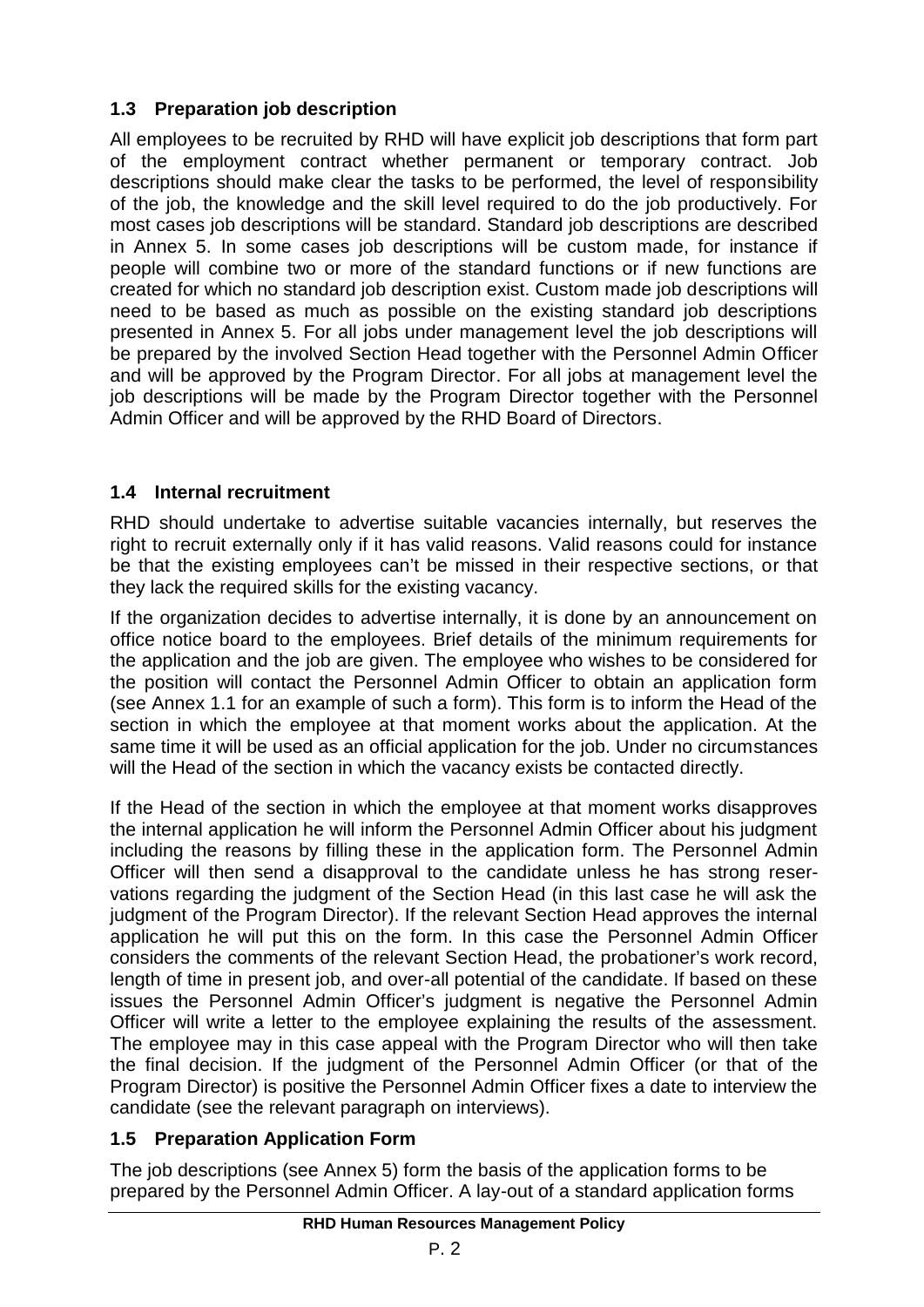for standard jobs is included in Annex 1.1.

# **1.6 External vacancy announcement**

If the internal recruitment round has not yielded any positive results or if the organization has decided to recruit externally only, the recruitment procedure continues with an external vacancy announcement.

An external vacancy announcement should be done by cost-effective advertising, for instance by using local announcement, county job advertisement boards, local radio announcements etc. Sometimes the post is of such nature that the vacancy needs to be advertised nationally in the national newspaper(s) or on national radio. Every announcement should clearly indicate the application procedure and closing date.

# **1.7 Application period**

People who wish to apply for positions advertised externally can do so only by filling in an application form and attaching all the required documents (the information put down by candidates in their application letters is usually insufficient to obtain a good idea about the candidate's working experience; therefore it is required that the candidate fills in the application form). An example of an application form is presented in Annex 1.1.

Application forms can be obtained from the office of the organization. Application forms for an external vacancy can usually be obtained during a period of 1 to 2 weeks. The vacancy announcement number for the post, for which the probationer wishes to be considered, should be clearly indicated on the front of the application. The Personnel Admin Officer is responsible for the distribution of the application forms. If a probationer wishes to apply for more than one position he/she should submit a separate application for each vacancy.

All filled-in application forms come in through the Personnel Admin Supervisor who keeps a record of all incoming applications. He/she notes the name of the probatio ner, address, date received and vacancy number (in a computerized data base). The Personnel Admin Supervisor forwards the probationers' records to the Personnel Admin Officer.

For applications below management level the Personnel Admin Officer forwards the filled-in application forms to the relevant Section Head of the vacant post, including all incomplete forms. The relevant Section Head selects from the application forms a maximum of 6 candidates within 1 week after receiving the forms. In case there are 2 similar posts vacant, a total of only 8 candidates are selected while for 3 similar vacant posts only 10 candidates are selected. The details of the selected candidates are proposed to the Program Director and Personnel Admin Officer who will study them. If all agree, the selected candidates will be invited to attend an interview. The Personnel Admin Supervisor will send regret letters to all not selected candidates.

For vacancies at management level the selection of candidates is done by the Program Director, the Personnel Admin Officer and at least two of the members of the Board of Directors. They will receive all filled-in application forms for the vacant post from the Personnel Admin Supervisor.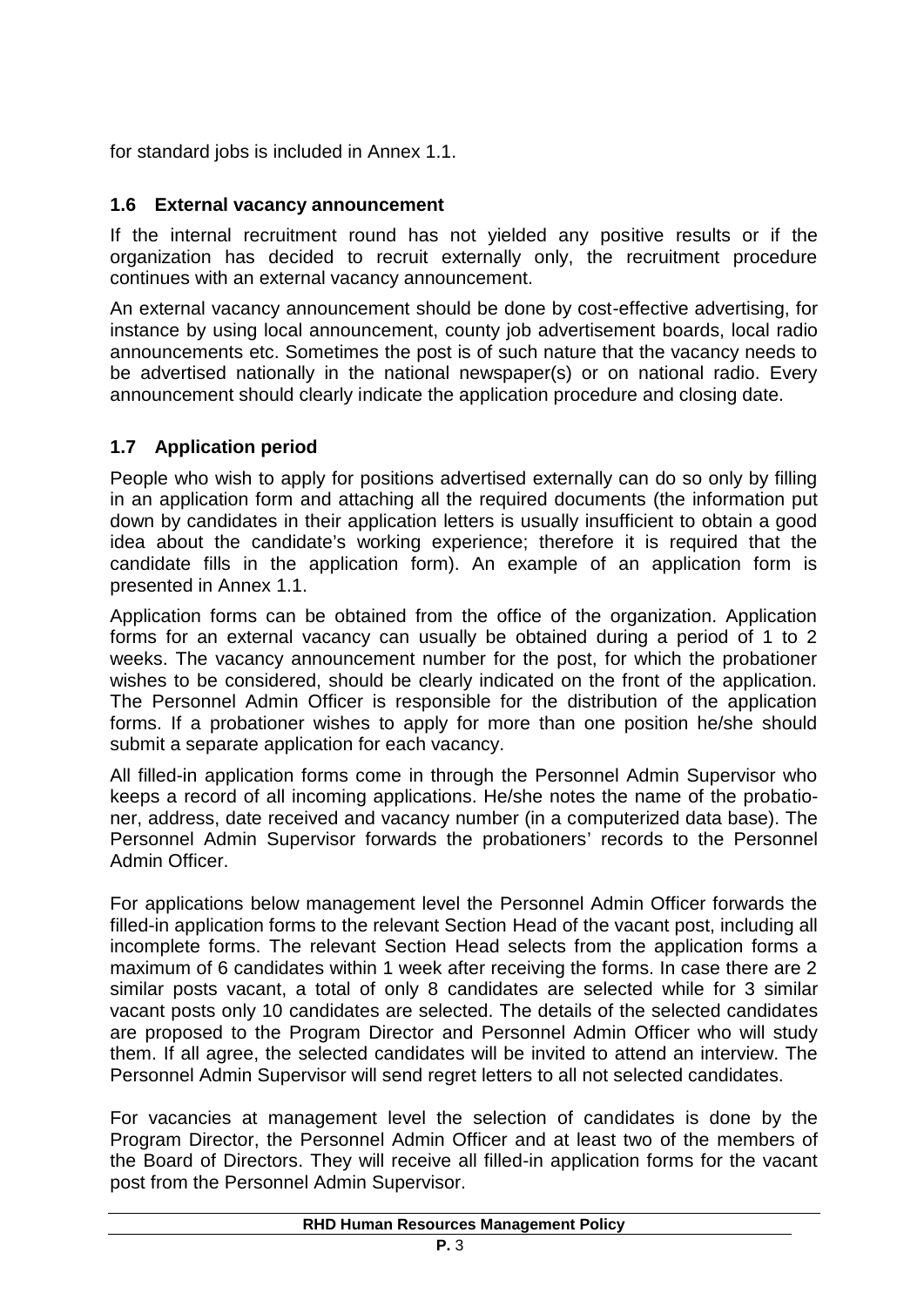# **1.8 Interviews**

The function of an interview is to assess whether a candidate is sufficiently capable for a vacant position. Motivation, judgment, qualifications and experience on the job are part of the issues to be considered. Beside a talk with a candidate also tests (e.g. computer tests, knowledge tests, work on case studies, driving a car) can be part of an interview.

The interview panel for vacancies below management level shall comprise of Personnel Admin Officer, the relevant Section Head and one other relevant staff member. The relevant Section Head will chair the interviewing panel. The members of this panel will decide on the procedure to use in conducting the interviews and recommend the suitable candidate after 1 or 2 rounds.

The panel for management level positions shall comprise of the Program Director, the Personnel Admin Officer and at least two of the members of the Board of Directors. For positions on management level one or two interview rounds are held.

If a post is very specialized, an expert can be asked to join the interviewing panel. During the interview the interview panel fills in an interview form (see Annex 1.2) for each candidate. This will later help to compare the results of the interviews.

After each round of interviews all candidates are discussed and the decision is taken by vote among the interview panel members. Each candidate is informed about the interview results in writing. If the result is positive the candidate will receive a job offer including an invitation to discuss the terms and conditions of employment (see the paragraph on this issue).

For candidates living far away it is advisable to plan their interview at a convenient time to enable such candidates to reach the office where the interview takes place and to be able to leave in time. Any candidate coming from outside the Country (and thus incurring travel costs) will be reimbursed only local traveling expenses (against public transport rate) directly after the interview. Hotel costs are usually not reimbursed.

#### **1.9 Second round of interviews**

If during the first round of interviews no definite selection can be made, a second round of interviews with a limited number of the candidates will be held (see next paragraph). A second round of interviews is always required in case the vacant post is at management level, requiring a more in-depth assessment of the candidates. The second round candidates are selected by the interview panel that was active during the first round of interviews. After the first round of interviews, referees of the candidate can be consulted.

#### **The current employer of the candidate can only be approached after the probationer's permission.**

For a second round of interviews the interview panel may consist of more panel members than in the first round if believed necessary. The extra members may for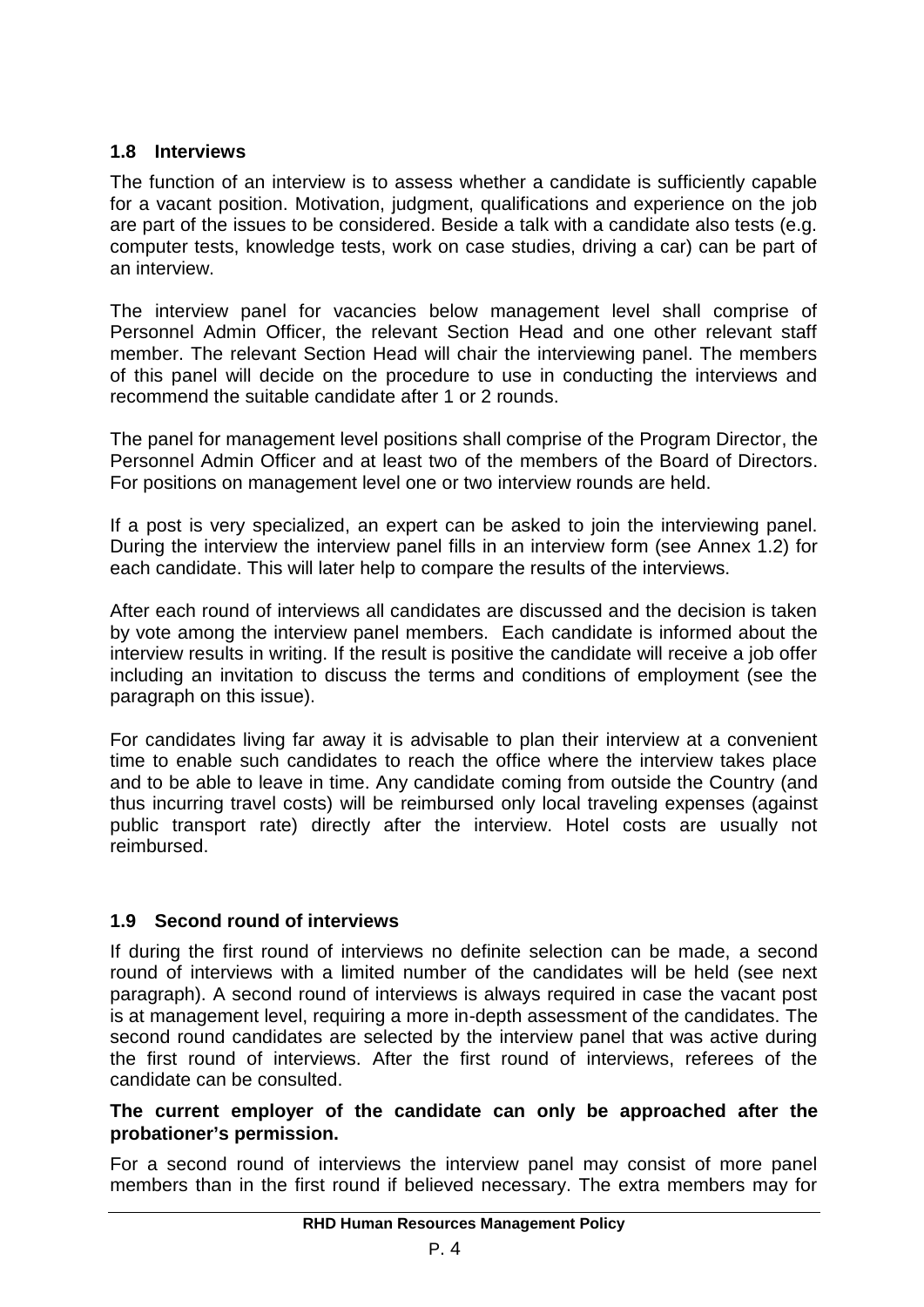instance consist of specialists or other key persons who may be important for reaching a more balanced and better decision. During the second interview usually more in depth questions are asked.

If no suitable candidate is found after two interview rounds the recruitment process starts again.

#### **1.10 Appointment procedure and signing of contract**

After final selection of a candidate, the Personnel Admin Officer, with permission from the relevant Section Head (for the lower than management level positions) or the Program Director (for the management positions), will write and send to the candidate's postal address a job offer letter. The job offer letter will clarify the requirements for accepting the job offer and reporting on duty. The candidate will have to react to the job offer letter within two weeks. If the candidate shows interest in the job offer, an appointment will be made by the Personnel Admin Officer to (further) discuss the terms and conditions of employment and if he/she accepts, to sign the employment contract, code of conduct and job description. In some cases it may be required to have a second meeting to further discuss the terms and conditions of employment before signing these documents.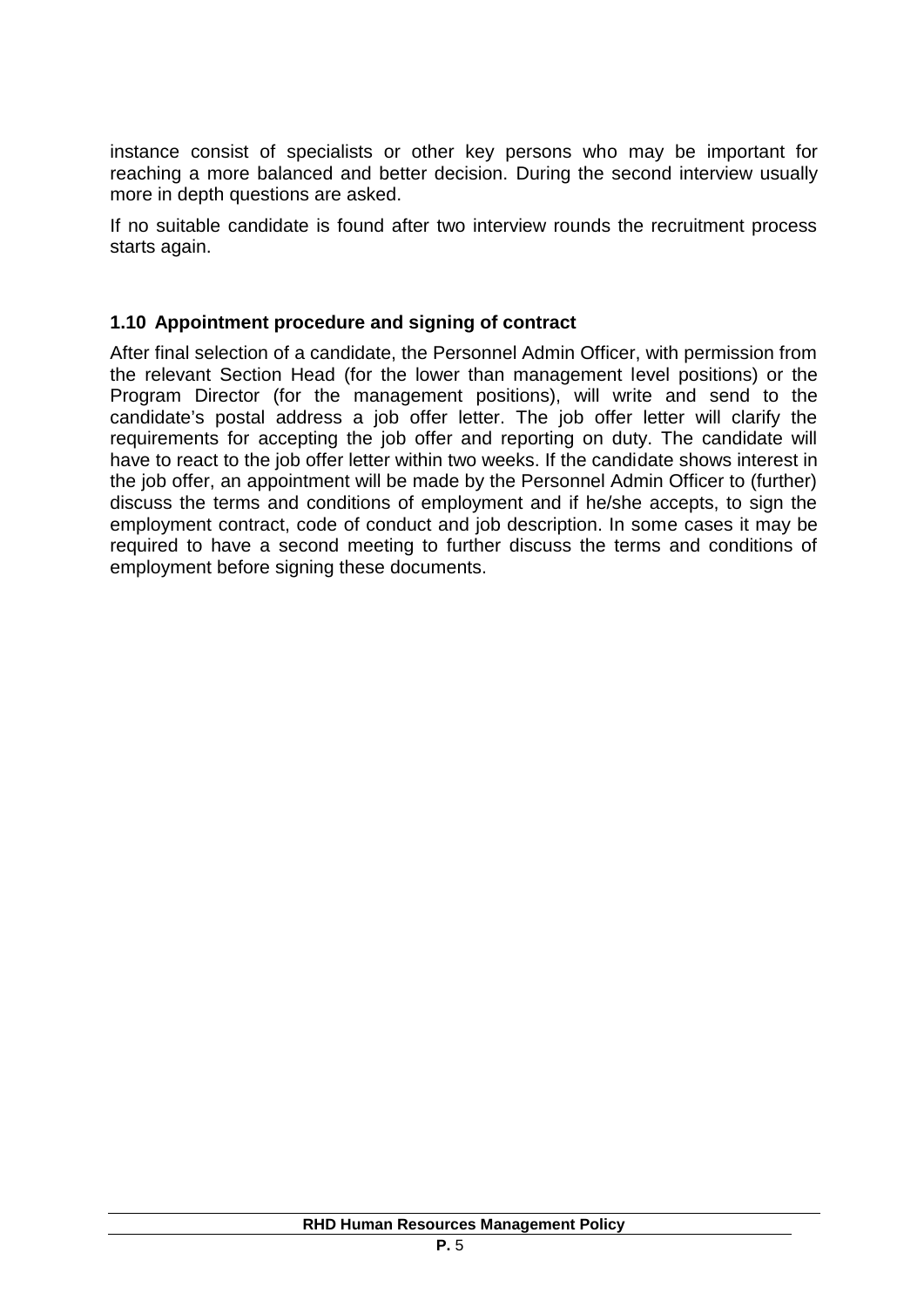#### **2.1 First working day**

On the first working day the targets for the probation period are discussed with the probationer<sup>1</sup> by the Personnel Admin Officer. This includes a clear explanation about what is expected of the employee. The probationer is introduced to the organization. He/she will receive from the Personnel Admin Officer the employee handbook.

The probationer who comes from outside the Town/Country where the office is located and does not have accommodation will receive a settling-in allowance of an equivalent of Ksh. 2,000.00 to cover the costs of traveling, feeding and accommodation for the first few nights. The probationer can get a 25% advance of his/her first month salary on the first working day, if requested for.

For each probationer a supervisor is appointed. Usually this is someone with ample experience in the organization, capable to supervise the probationer and train him/her into the relevant tasks he/she will have to fulfill. In most cases the supervisor will be the person placed one place above the probationer's position in the organization hierarchy, but this is not necessarily so.

#### **The supervisor is appointed by the Personnel Admin Officer in conjunction with the relevant Program Director and if required with the Section Heads.**

After the introduction and administrative procedures on the first working day, the probationer is handed over to his/her supervisor who will guide the probationer during his/her probation period.

#### 2.1.1 **Tasks of the Personnel Admin Officer**

- Organize the payment to the probationer of settling in allowance and, if requested for by the probationer, a 25% advance of the first month salary.
- Ensure that the probationer is taken up in the liability and medical insurance packages of the organization. Contact the involved insurance companies if needed and fulfill all required procedures.
- Ensure proper handing over of the probationer to his/her supervisor.
- Introduce the probationer to the other employees.

#### **2.2 Probation period**

The goal of a probation period is:

a) To test the ability of the probationer to perform well on the job

b) To test the suitability of the probationer's character to fit into the organization

Beside training and supporting the probationer, the probationer's supervisor also monitors the probationer during the probation period and fills in the Probation Monitoring Form (see Annex 1.3) on a monthly basis.

<sup>1.</sup> The new employee is called 'probationer' until the decision has been taken to fully employ the person which usually is at the end of the probation period or at the end of the extended probation period. A probationer can be someone coming new into the organization but in it can also be someone who changed from a position in the organization to a new position and who is therefore subject again to a probation period for the new function. In this last case a general introduction to the organization is not required as the probationer is already familiar with the organization.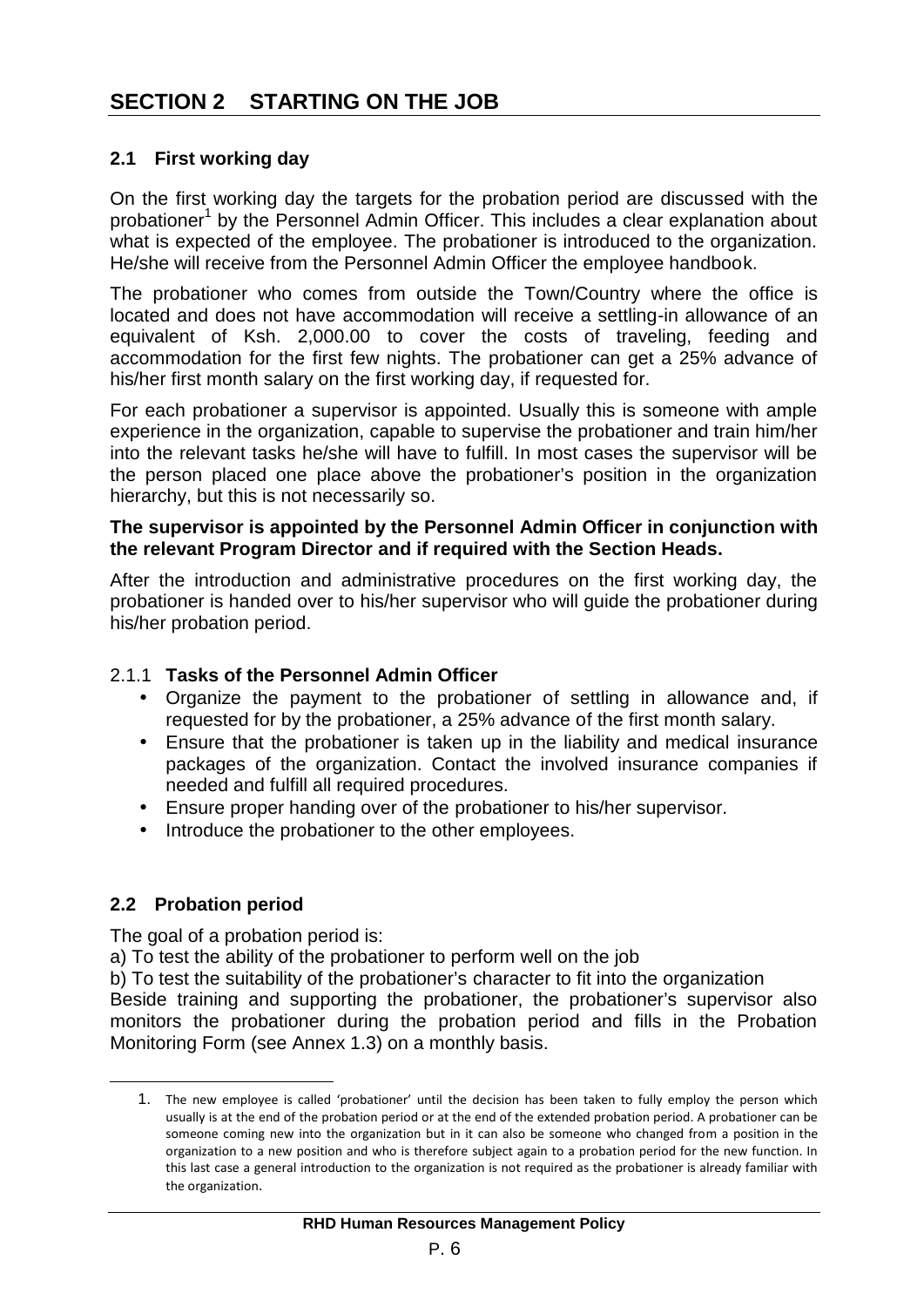This information written in this Form is not accessible to the probationer.

The first month of probation is meant to familiarize the probationer with the organization and also to help him/her to settle down and understand the organization's operations. Usually the supervisor has a training program in mind and also instructs relevant colleagues who will help in conducting this training.

After one month the supervisor and the probationer assess together whether the work progresses well and where improvements are needed. The supervisor reports about the outcome of this assessment in the Probation Monitoring Form of the probationer and discusses the results with the Personnel Admin Officer, the relevant Section Head, and if required with the Program Director. If the first month was unsuccessful and there are no positive prospects for performance to be improved, at this stage the probationer can be dismissed after approval by the Personnel Admin Officer and the Program Director. Other possibilities are to demote the person to his/her former position (in case of an internal probationer), to transfer the person to another position, or to continue the probation period in the current position.

If it is decided to continue the probation period, a panel (usually consisting of the Personnel Admin Officer, the relevant Section Head, the probationer's supervisor and/or the Program Director) evaluates the performance of the probationer four months after the probationer started with the probation period. During the evaluation the Probation Monitoring Form and the observations of the panel members are used as a basis for the recommendation of the panel to confirm the employment of the probationer, to extend the probation period, to dismiss the probationer, or to transfer him/her to another position in the organization (either his/her former position in case of an internal probationer or to another position). After approval by the Program Director the recommendation becomes a decision of the organization. The decision is notified to the probationer during a probation evaluation meeting. During this meeting the probationer will be given a Probation Evaluation Report (see Annex 1.4 for a lay out of such a report) that contains the decision in writing plus the arguments for the decision. During this meeting the probationer is also given oral explanation and he/she is able to ask questions about the decision and will then be given answers.

In case the decision is to extend the probation period, this will be for a period of two months. After this 2-months period the performance of the probationer is once again evaluated by the same persons who were involved in the evaluation that was conducted after 4 months. The recommendation is then to confirm the employment of the probationer, to dismiss the probationer, or to transfer the probationer to another position in the organization. The recommendation will need to be approved by the Program Director to become a decision of the organization. The decision is explained to the probationer in a second Probation Evaluation Report (of which the lay-out is identical to the lay-out of the first Probation Evaluation Report; see Annex 1.4). This report is given to the probationer during a second probation evaluation meeting.

In case it concerns a position at management level always a member of the Board of Directors should be part of the evaluation panel. In such case any recommendation of the panel should be approved by the Board of Directors to become a decision of the organization.

#### **RHD Human Resources Management Policy**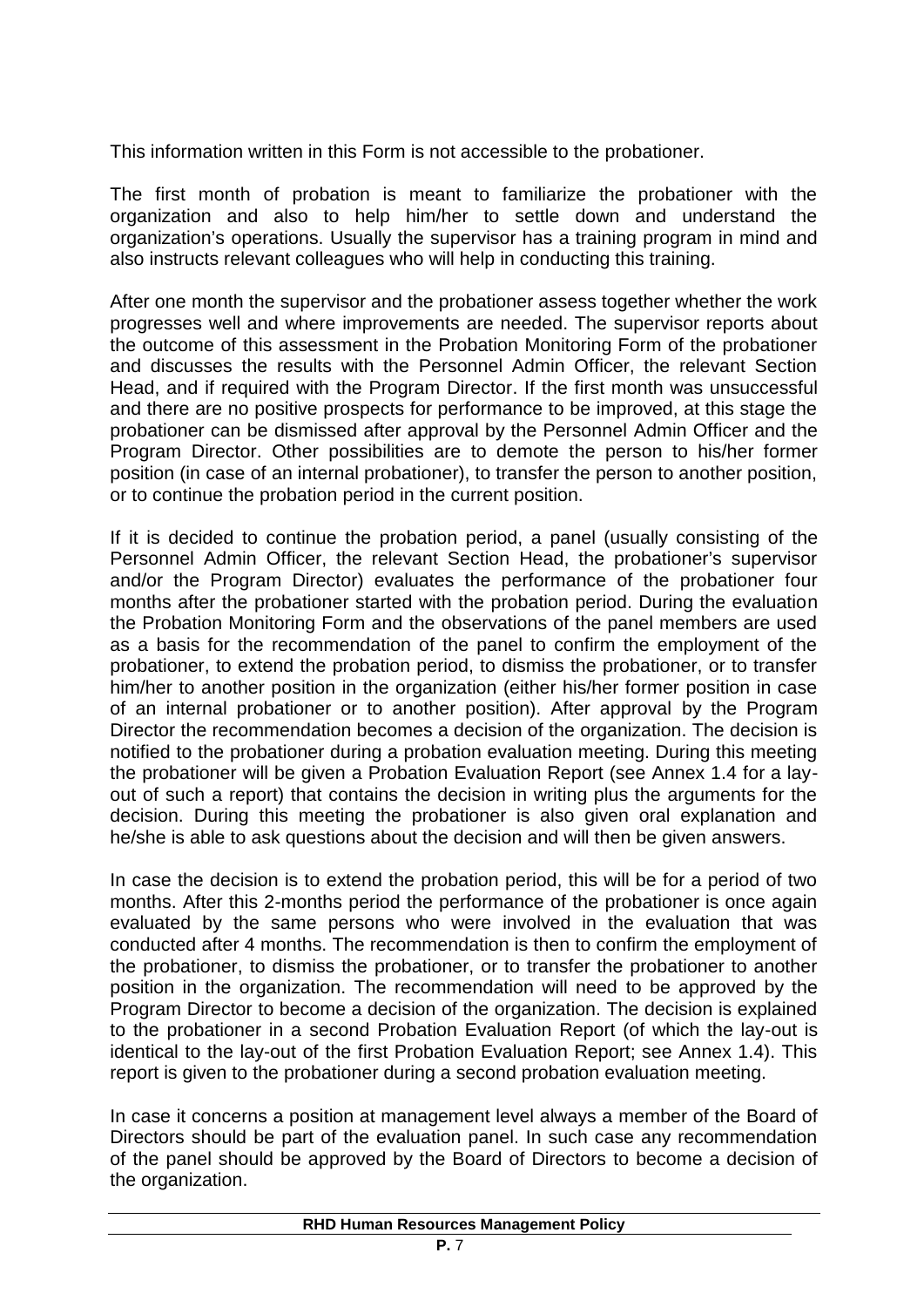Copies of the Probation Monitoring Forms and the Probation Evaluation Reports of the probationer are filed in the personal files of this person (who will be from now on, if the decision about his/her continuation in the position is positive, he/she will be called 'employee').

If a probationer is dissatisfied with the decision of the organization he/she can appeal to the Program Director in writing. The Program Director may in such case invite the probationer for a personal meeting. For this meeting the Program Director may invite other persons as well. After considering the appeal the Program Director will take a final and binding decision. If this decision differs from the decision expressed in the last Probation Evaluation Report, an appendix will be attached to this report explaining the final decision and the reasons for the changes made. In case it concerns an appeal by a probationer for a management level position the final decision will be made by the Board of Directors of the organization who may call any meeting with any persons for coming to its decision.

# **2.3 Notice of termination of contract or resignation**

Written notice to terminate employment, by the organization to the employee or by employee to the organization must be done as follows:

- During probation: 7 days in advance
- Employees up to one year employed: 30 days in advance.
- Employees longer than 1 year employed: 60 days in advance.

The organization may revoke these conditions on the basis of:

- 1. Provisions within disciplinary procedures. Immediate dismissal can be given in case of insubordination, absenteeism, lack of performance, lack of co operation and theft. The procedures to be followed in any such case should follow the labor laws of Kenya
- 2. The employee has been certified permanently unable to work by a medical practitioner as provided for labor laws of Kenya
- 3. The employee has been imprisoned or convicted of an offense.
- 2.3.1 Tasks of the Personnel Admin Officer
	- In case the contract of an employee or probationer is terminated or an employee or probationer resigns, make sure that all required procedures are carried out according to the labor laws of Kenya.
	- In such case also stop the insurances the organization is paying for this person from the date the person has stopped working.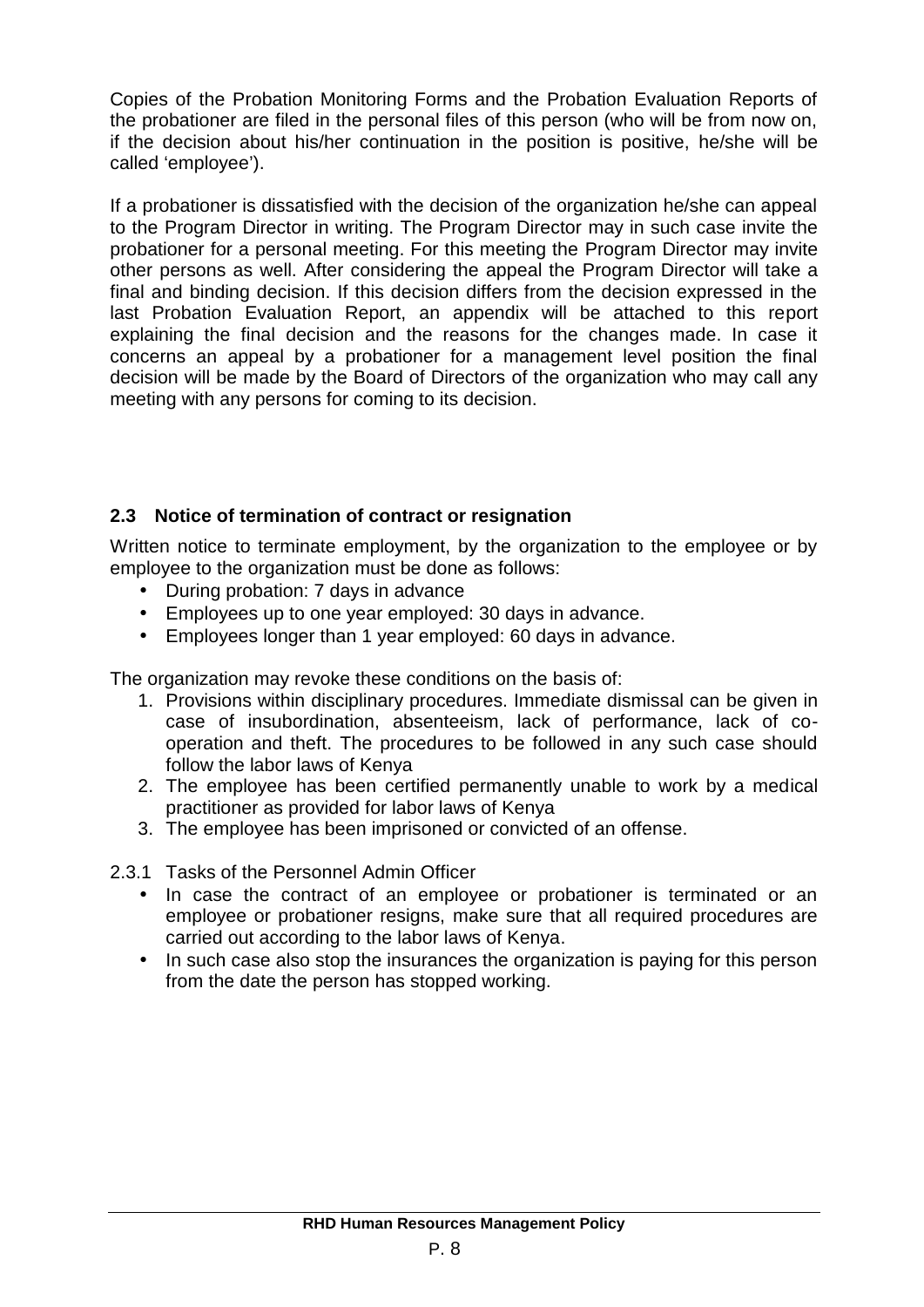#### **2.4 Re-employment**

Former employees who have left the organization (whether being under casual/temporary or permanent employment) by resignation (of their own accord) or who have had their employment terminated for any reason connected with their performance or conduct will in principle not be re-employed. However, the Program Director may use his/her discretion to modify this policy where he/she considers if that it may be of mutual benefit to the individual and the organization. The general exception to this rule will be where an employee has left the organization as a result of redundancy in which case the Program Director's approval will not need to be sought for re-employment. However, for this case of re-employment, the person would have to apply through the formal application procedures (during recruitment round).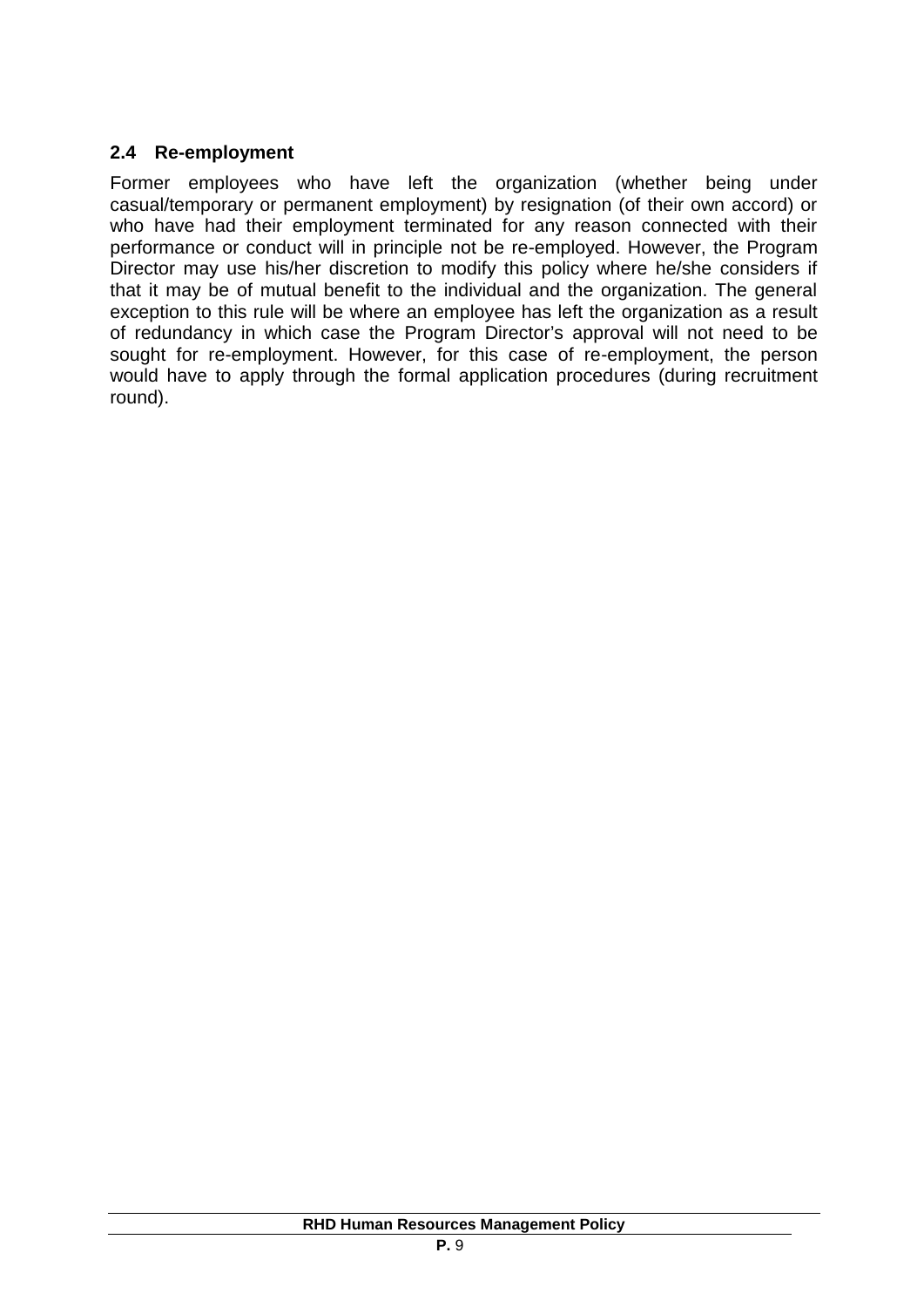# **3.1 Salary and wages**

Salary means payment for work, made to an employee with an employment contract, usually done in the form of monthly cash or cheque payment. Wages means remuneration or earnings, capable of being expressed in terms of money, which are payable to an employee under a contract of service and includes cost of living allowance paid to an employee. The salary/wage system of the organization is bound to centrally agreed hard currency amounts (between RHD and its employees); and are to be followed by the organization. The salary/wage system is evaluated once a year by RHD and its partners. An overview of the salary system is provided in Annex 3.

# **3.2 Salary and wages payment**

The amount of salary is paid according to the employment contract of the employee. This may be cash or by cheque. If the month-end falls on a Saturday or Sunday then payment shall be made on a Friday before the weekend. Staff shall be paid mid month salary advance if one desires so and the remaining balance will be paid at the end of month. For this purpose the employee has to fill in a mid-month salary advance request (see Annex 1.5), a maximum of one working day in advance. The mid-month salary advance shall not exceed 50% of the salary/wages payable to the employee.

The organization shall pay PAY As You Earn (PAYE) or any other similar wage tax for each employee. The organization will also pay other obligatory taxes and insurances, like for instance NSSF, NHIF (in Kenya), if applicable.

Employees will be expected to pay their government graduated tax to the Higher Education Loan Board (HELB) or any other tax they are obliged to pay, according to the law of Kenya. It is not the responsibility of RHD to pay this tax or to remind the employee to pay.

Incomplete months are paid by calculating the number of days actually worked. The employee's monthly salary will be broken down as below:

- Basic salary (40%)
- Housing (30%)
- Transport (20%)
- $\bullet$  Lunch (10%)
- Deductions: PAYE is paid by the organization for the employees.

Each employee on the payroll (on permanent contract) signs a pay slip (in duplicate) at the end of the month stating the above. One signed pay slip will remain with the employee and the other with the organization.

For each position in the organization (for an overview of the positions see Annex 2) it has been defined what the salary should be in hard currency.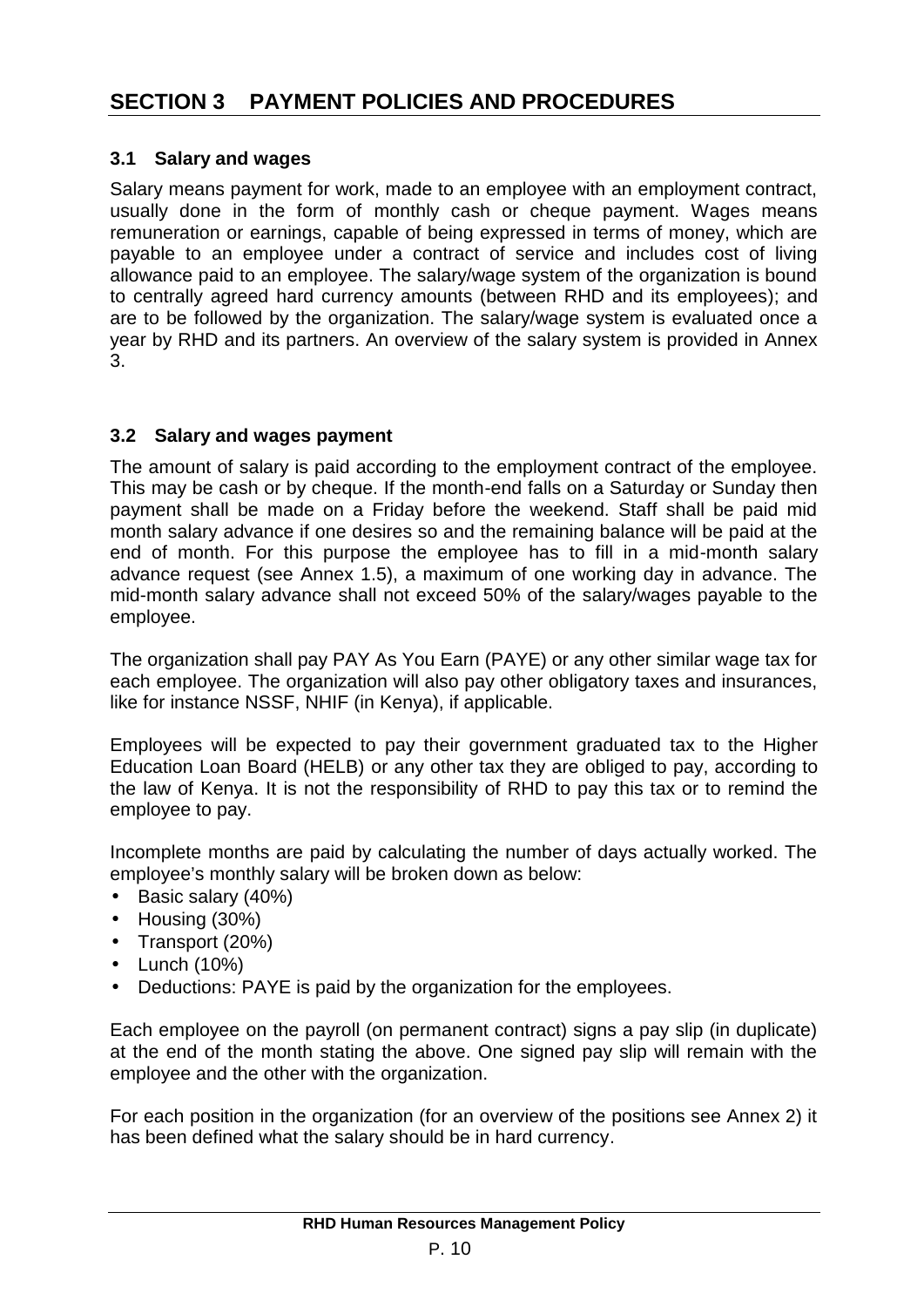The salaries depend on:

- 1. the position of the employee (see Annex 2),
- 2. the time an employee has worked in the organization,
- 3. the performance of the employee.

The system and the salaries are presented in Annex 3. The salaries presented comprise the total of basic salary, housing, transport and lunch payments that an employee should receive.

# **3.3 Compensation for inflation**

The salaries of all employees are expressed in the local currency of the Kenya. The amount is based on the value of the local currency at the first day of the first month of a period of 4 months it applies to. Per book year therefore 3 inflation compensation periods of 4 months are distinguished. On the first of January, the first of May and the first of September each year a new period starts. The salary for an employee during such a period of 4 months is the value of the local currency (expressed in amount of local currency) at the first day of that period times the salary of that employee as expressed in other currencies if applicable.

# **3.4 Salary increase (performance related)**

After each year of employment a performance appraisal is done with the employee. When the conclusion is that performance has been acceptable this results in a promotion to a next step in the salary grading system of the organization (see Annex 3). This means that the employee from then on will receive the hard currency salary in the new step. This process continues until he/she reaches the peak salary defined for his/her position by the grading system. Employees who have reached this peak will continue to get the inflation compensations as explained in the former paragraph. Annex 3 provides an overview of the usual step increases in the salary grading system in case performance is acceptable.

Each step increase will be confirmed in writing after the Personnel Admin Officer has obtained the approval of the CEO and Program Director for the increase. The Personnel Admin Officer is responsible to inform the Senior Accounts Officer about the new salary after having received the approval. Management level salary increments have to be approved by the CEO, Program Director and the Board of Directors. In case of the salary increment of the Program Director, this will have to be approved by the Board of Directors.

Employees with unsatisfactory performance will attract no promotion or step increase, but will continue to receive inflation compensations.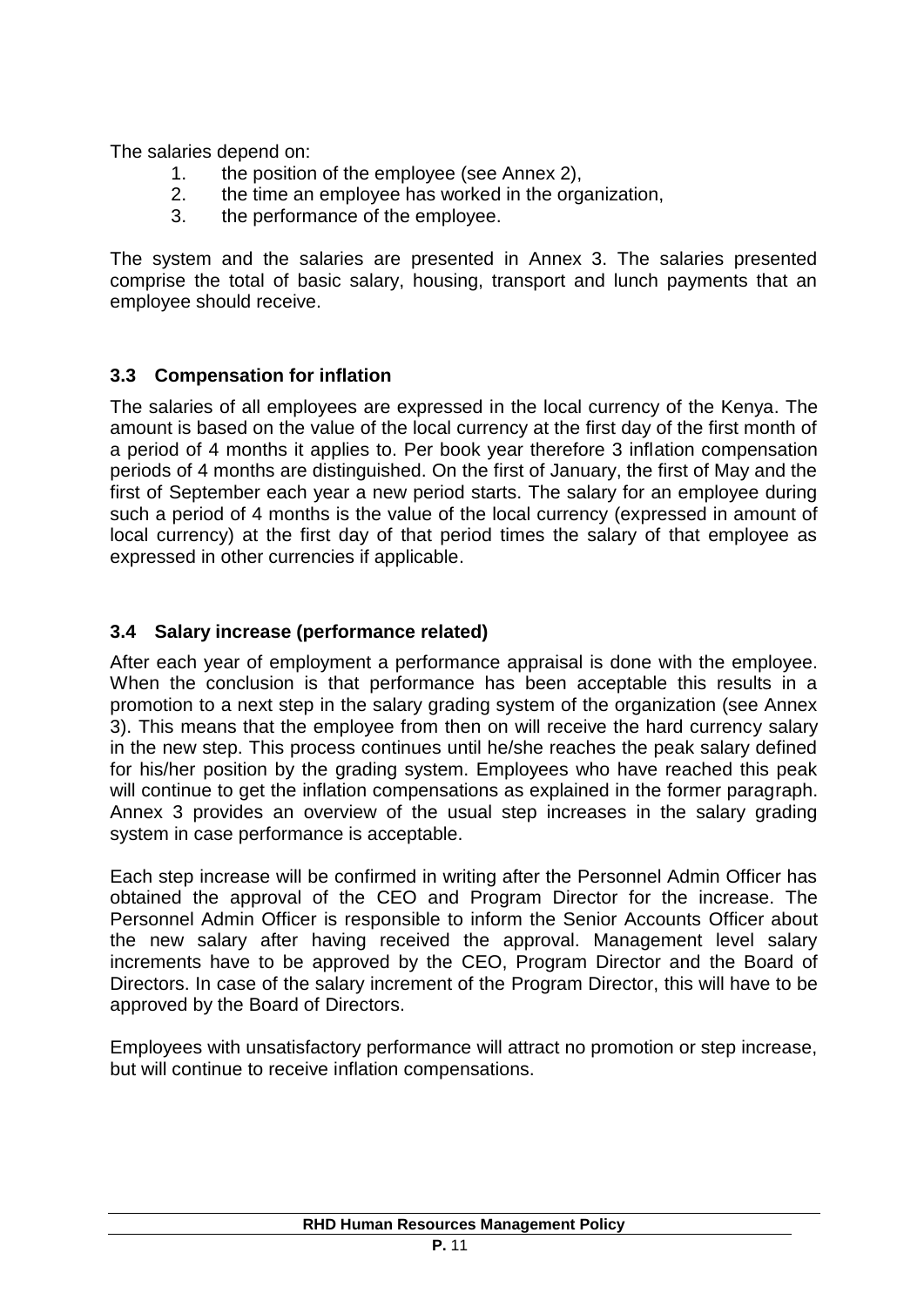# **3.5 Change to another position**

If an employee takes up another position in the organization his/her salary will be according to the grading level of the new position, starting as if the employee was newly employed (thus starting for the grading system at year 1, unless the position is at the same or a lower grading level).

# **3.6 Acting allowance**

Acting allowance is an additional allowance on top of the salary of an employee who acts on behalf of a higher grading position. Acting allowance may apply:

- If the employee for which one is acting is temporary absent (for instance for a training course or due to illness),
- in anticipation of the employee being promoted into the position he/she is acting for, or
- if the position is vacant and to be filled in the future by another person still to be recruited.

The granting of an acting allowance to an employee shall be decided on by the Program Director and Management team. The amount will be based on the grade the position the employee will act on behalf of. Acting allowance is not regarded as a merit increase. After acting is finalized and if the employee takes the full position, he/she will receive the payment suiting the post (entering the first step).

# **3.7 Medical care**

The organization should have a medical account with a local clinic/ hospital for all the employees. The medical services are only to be used for minor treatments and testing and to be done in the clinic where the account runs. Hospital bills shall not be covered by the organization. Medical forms (see Annex 1.6) will be filled by the employee in duplicate then will be forwarded to the Personnel Admin Officer for final approval before a copy is taken to the clinic for actual treatment. The clinic is furnished with authorized signature specimen of the authorized staff. Part of the duplicate copy is filed on the employee's file.

#### **3.8 Insurances**

The organization will have for each employee and probationer a liability and a medical insurance for major treatments..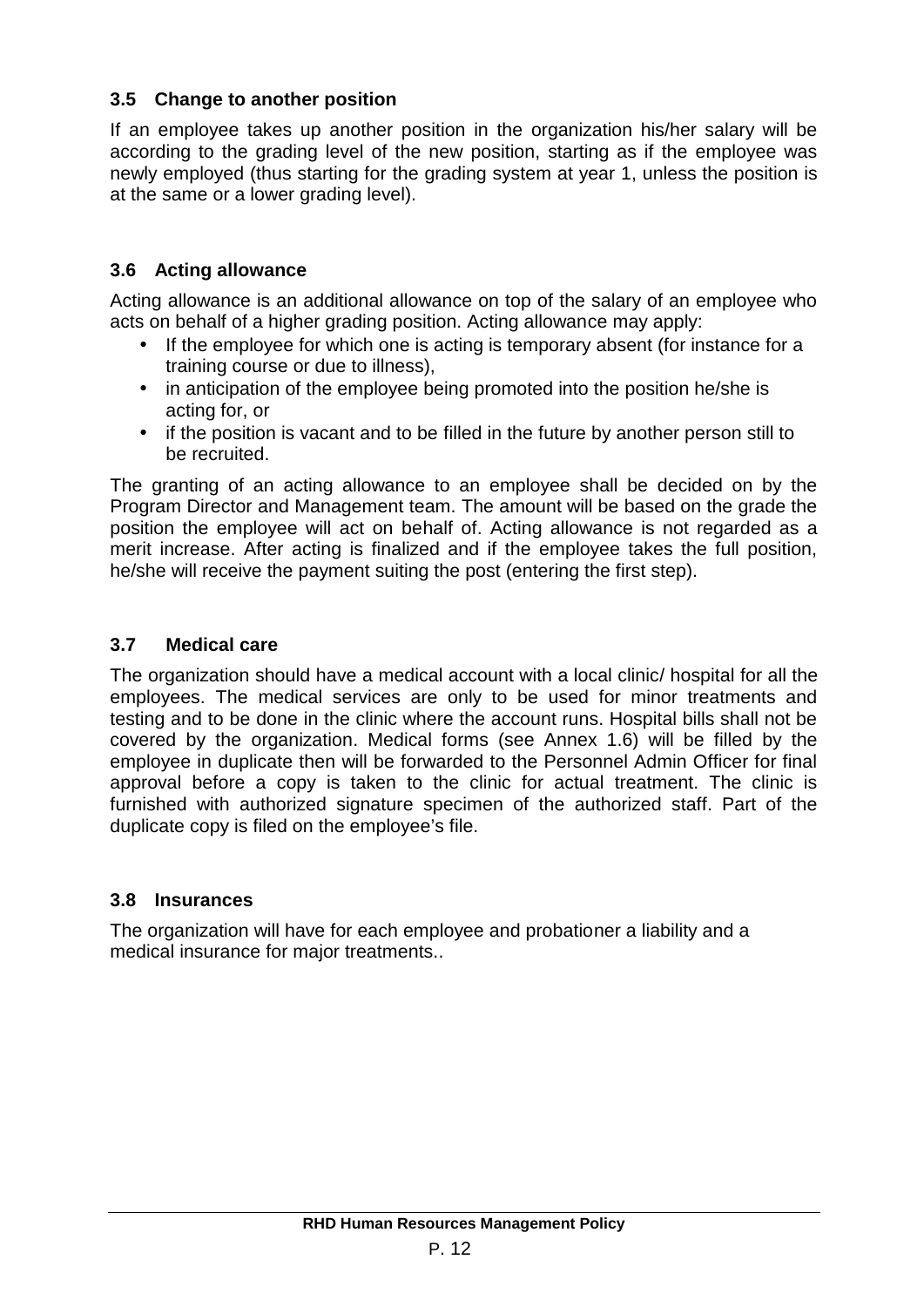# **SECTION 4 STAFF DEVELOPMENT POLICIES**

# **4.1 Introduction**

The organization has a system of staff development in place for employees at all levels. This consists of performance appraisals of the employees and the possibility for employees to follow internal and external trainings when they are invited to do so. Employees are also free to apply for training courses that they would like to follow.

# **4.2 Employee performance appraisal**

Performance appraisal is a continuous process of reviewing or discussing one's job and aims at improvement of performance in the current job.

4.2.1 Objectives of performance appraisal

- To satisfy the individual's needs for feedback on performance and to assist him/her in improving the performance in the current job.
- To strengthen supervisor employee relationships.
- To get feedback on the level of employee motivation.
- To help the employee to perform better in order to strengthen the organization as a whole to perform better.

#### 4.2.2 Performance appraisal process

After completion of the probation period and annually, each member of staff will undergo an appraisal exercise to review his/her performance and to agree on new targets, as well as identifying training and employee development needs. Each employee is evaluated based on targets set, and then other new targets are set for the next year. The employee should be appraised over the whole period since it was last appraised. It is the responsibility of employee and immediate supervisor to ensure that individually set targets are monitored on regular basis as specified in the completed performance appraisal report. Failure to comply with this will have an adverse implication on the part of the immediate supervisor and concerned employee.

The report (a filled in performance appraisal form; see Annex 1.8) is prepared in duplicate and should be endorsed by the employee, supervisor and the Program Director. One copy of the appraisal form is given to the employee in duplicate and the original copy of the form is filed in the employee's personal file. If the employee does not agree with the outcome of the appraisal, he/she can appeal with the Program Director.

#### **4.3 Training**

The organization supports a policy of progressive development of employees. Training needs of employees at all levels will be assessed regularly and where required for the job, internal or external training will be organized at the organization's expense. Training wanted and initiated by the employee but not suiting the organization's budget or priorities should be paid by the employee and be done outside working hours.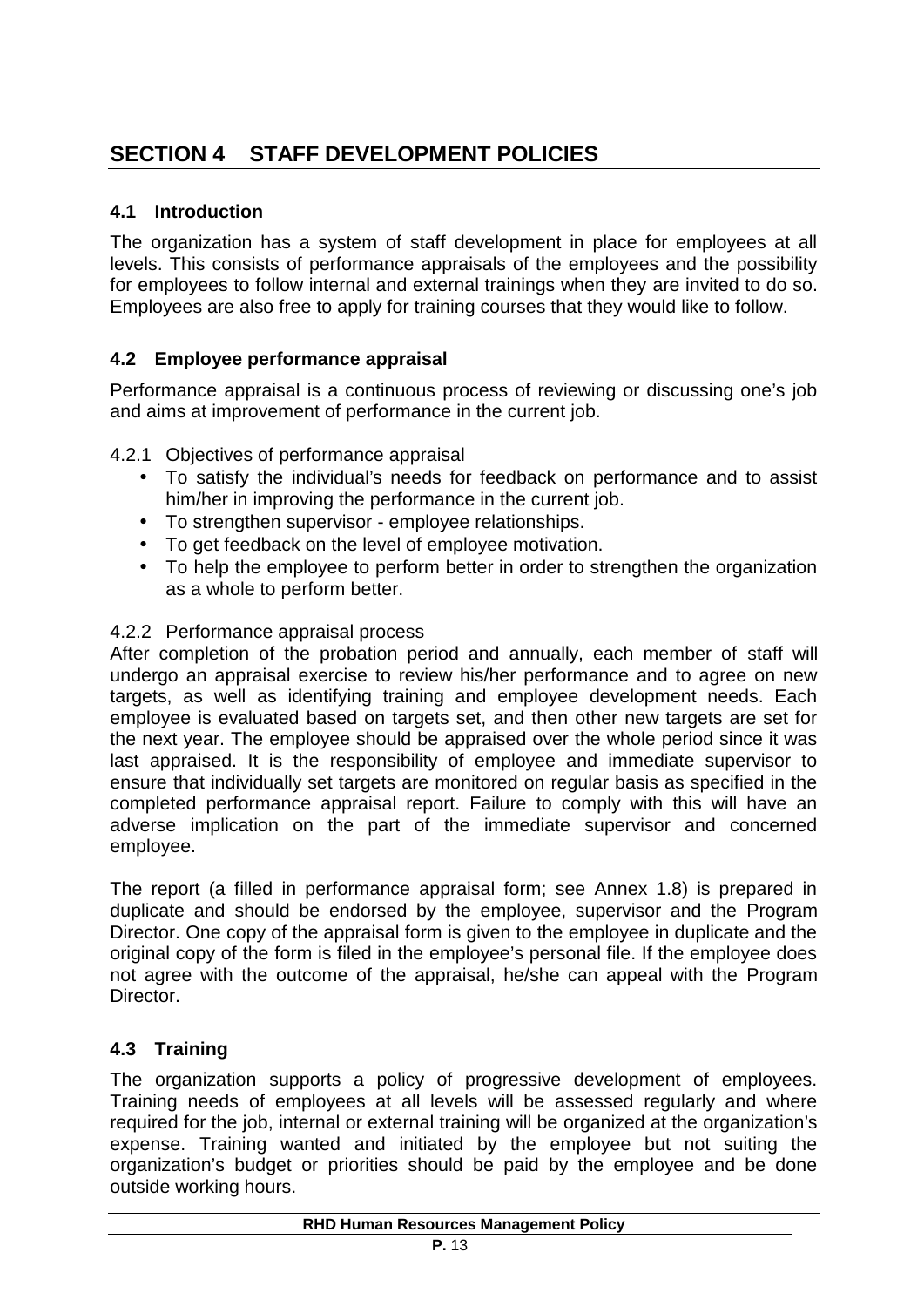Employees who purse courses sponsored by the organization, and whose total cost exceed Ksh. 20,000.00 (including allowances), are obliged to serve the organization for a minimum of 1 or 2 years (depending on the amount) after training before they can resign/retire from the organization. They will have to sign an agreement under this arrangement.

# **4.4 Transfers**

The organization appoints the employee to a specific project location (Community Office) and this may be subject to transfer at any time. An employee may be given the opportunity to transfer because of:

- The organization may initiate the transfer. In this case the employee needs to be consulted on the possibilities for him/her to transfer.
- Transfer may be done as a result of personal interest/request and this may take place after request by the employee to be transferred to another office. An employee wishing to transfer from one Branch office to another usually has to apply for an existing vacancy. If the post is advertised externally, he/she would have to equally compete with external applicants.

Transfers need the approval of the Program Director. Employees who are transferred may apply for coverage of incurred costs involved in the transfer. This will be looked into per each case.

# **4.5 Use of notice board**

All important communication regarding vacant positions, the change in positions of employees (whether being promoted, acting on behalf of, transfers, new appointments, resignations, etc), training courses and other important issues regarding staff development should be announced on the notice board in the office for every employee's information.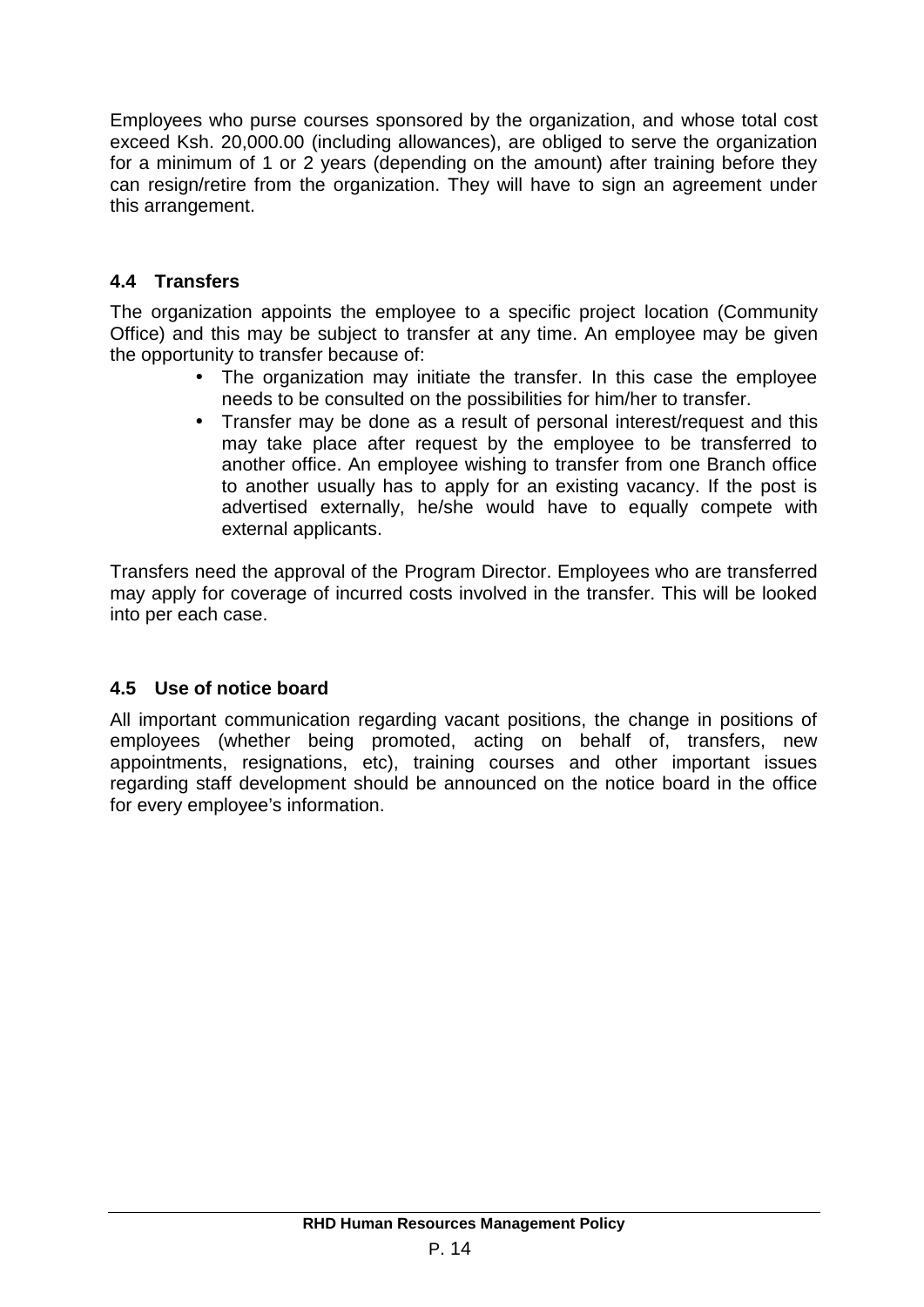# **SECTION 5 LEAVE POLICY**

#### **5.1 Introduction**

Employees serving under the organization's Terms and Conditions of Service will be entitled to an annual leave totaling 20 working days for each year of service. Employees may opt to take their leave in one single block or sets of blocks. Leaves have to be agreed by the Personnel Admin Officer. For each agreed leave the Program Director is informed by the Personnel Admin Officer.

#### 5.1.1 Planning of leave

A leave calendar should be drawn at the beginning of the year and agreed upon by each Section Head and by the Program Director, which is then forwarded to the Personnel Admin Officer. Each Section Head is responsible for inquiring with his/her section about the leave plans of employees working in the Section.

#### 5.1.2 Requests and authorization procedures

Amendment to the schedule will be at the discretion of the immediate supervisor in consultation with the Personnel Admin Officer and Senior Accounts Officer. For each scheduled leave period, the employee will submit a leave form (see Annex 1.7) to the Personnel Admin Officer and Senior Accounts Officer after agreement by the immediate supervisor (who signs the form for approval). This will be done at least two weeks in advance (except for sick leave and compassionate leave). Depending on the circumstances, the immediate supervisor may reschedule the leave (in consultation with the concerned employee). The Personnel Admin Officer will verify the leave record (see Annex 1.9) and sign the leave form for approval. Final leave approval is done by the Personnel Admin Officer and Senior Accounts Officer, who send the form back to the Personnel Admin Supervisor with copies to the Program Director who may sometimes reverse the leave schedule if certain circumstances may warrant this to happen. The Personnel Admin Officer informs the employee about (non-) approval.

Employees taking leave are required to return according to the dates agreed in the leave forms. Otherwise the normal disciplinary penalties will apply: a formal written warning and loss of pay for the days the employee was not present at work. An employee serving on probation will not be allowed to take leave, only on the discretion of the Program Director.

#### **5.2 Paid leave**

Employees who have successfully completed their probation are eligible for paid leave under the following conditions:

- 1. Employee is not on temporary terms of service or on induction/probation.
- 2. Paid leave will accrue from the date of full-time engagement (at a monthly rate of 25 working days). The employee can never take more than the monthly leave entitlement. For example, a full-time service of 8 months will give the employee an entitlement of 16 leave days maximum.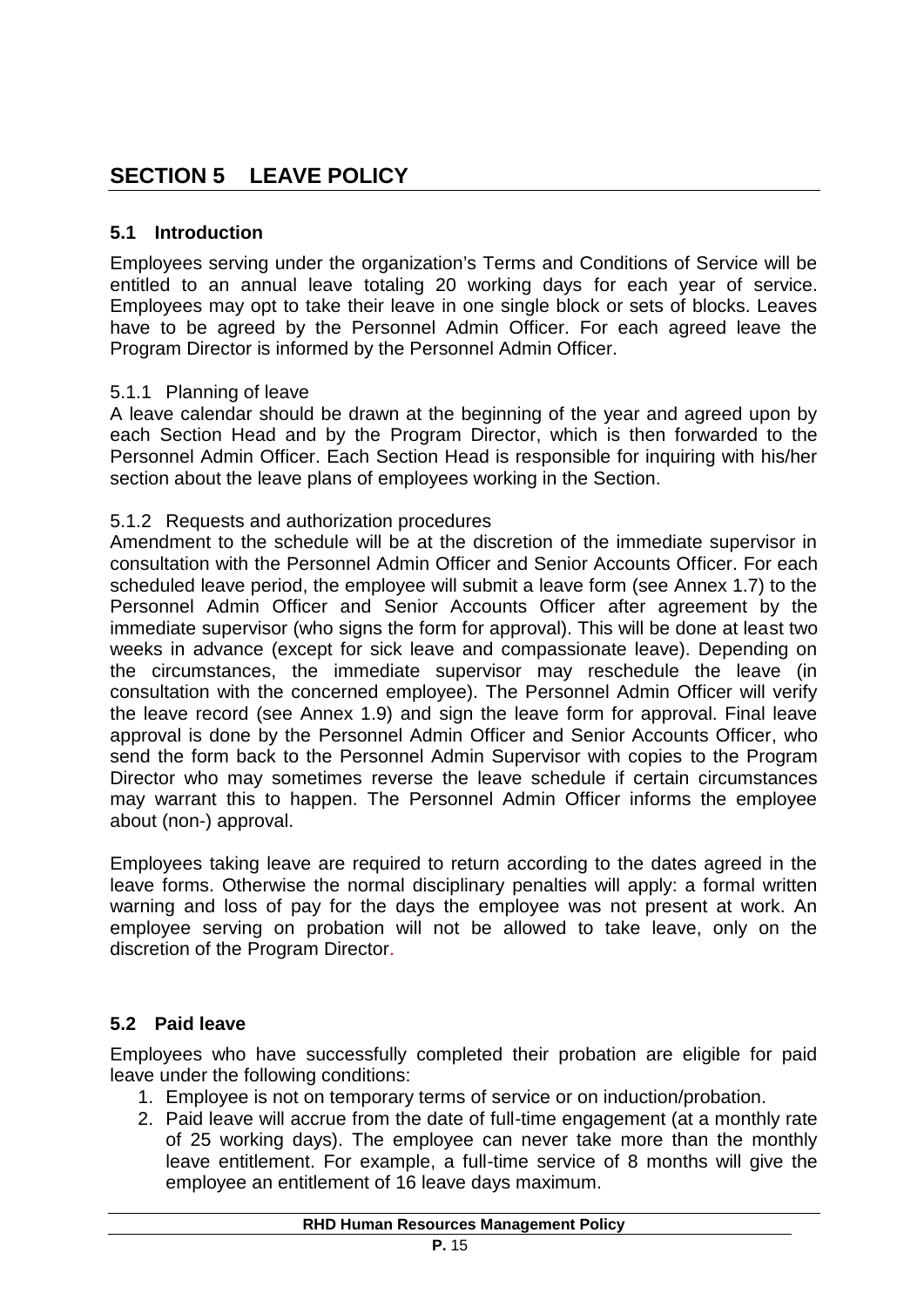- 3. Employee must apply for leave at least two weeks in advance.
- 4. The employee can get an advance to his/her salary for the leave covering two consecutive months up to a maximum of 30%. For example if 10 days of leave fall in the last 5 days of August and in the first five days of September, the employee can get an advance for these days. The advance for September in this example can be a maximum of 30% of the total monthly salary.

Leave not taken within the contractual year shall automatically expire and cannot be transferred to the next contractual year, nor can paid leave days be cashed in.

# **5.3 Compassionate leave**

In the event of death of real mother/father, first sister/brother, father/mother in- law, spouse and children, compassionate leave of a maximum of two days will be granted. This section applies to employees on permanent terms of employment but under discretion of the Program Director will employee on probation or temporary terms be granted this leave.

If the employee wishes a leave longer than two days, he/she shall propose the use of his/her annual leave entitlement or opt for reduction in payment (if there are no paid leave days (left)). This needs to be agreed in advance following the procedures mentioned in the former paragraph.

# **5.4 Maternity and paternity leave**

A female employee shall be entitled a maximum of once every 3 months to 8 weeks maternity leave on full pay. During probation and under temporary terms of service, there are no provisions for maternity and paternity leave.

During the maternity leave period, the normal benefits and entitlements of the employee including her contractual rights and accumulation of seniority shall continue uninterrupted and her period of employment shall not be considered to have been interrupted, reduced or broken. In the event of illness, certified by a registered practitioner, arising out of pregnancy or confinement, affecting the employee or her child, the organization shall grant the employee additional leave as required according to the situation.

A maximum of four days, if applied for, will be given to the male employee once every two years for paternity leave. This leave will be taken within a period of four days after the spouse has delivered.

Employee is encouraged to announce her pregnancy to her immediate supervisor as early as possible, and on such grounds, she will be allowed time off for her antenatal visits. Similarly same way, the nursing mother will be allowed time off during working hours for breast-feeding. The duration of absence should be determined on case-by case basis, but should not exceed a period of two hours per day for a maximum of six months after giving birth.

In circumstances whereby an expectant employee may be working under dangerous conditions, which could result, into serious health hazards, management may re design her duties. This will have to be certified by the organization appointed medical doctor and approved by the Program Director.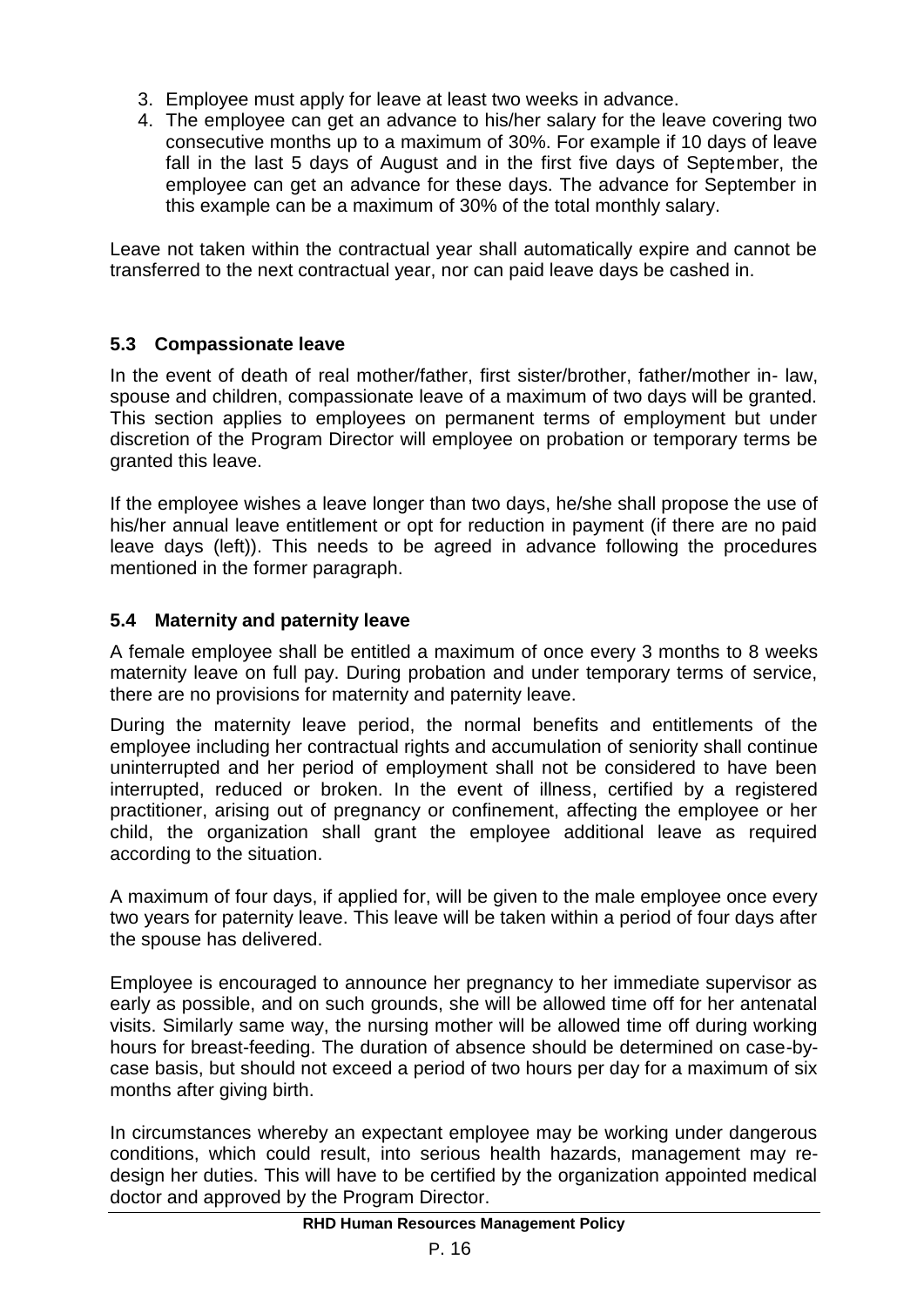# **5.5 Sick leave**

Sick leave will be authorized when the employee is unable to work because of sickness or injury, or when the employee needs medical examination or treatment, which can be obtained only during the time when employee would normally be on duty. Sick leave is not used for care of family members or treatment for a family member. Absences of such nature are subjected to the normally applying disciplinary procedures. Application for sick leave should be evidenced by a doctor's certificate delivered on the second day of sickness latest, with a written request from the employee, also delivered on the second day latest. Always a sick leave should be filled in. The immediate supervisor will make approval of sick leave then forward it to the Personnel Admin supervisor who seeks approval of the Program Director. The sick leave will start from the first day of absence. The management has the right to visit the employee or send a doctor to visit the employee for the purpose of cross checking.

Employees are entitled to a maximum of 30 days sick leave days in year. This paid sickness benefit may be extended at management's discretion by another 60 days if employee is hospitalized. After the 90 days the case will be reviewed and the management will take a decision about termination of employment. Cases of misused sick leave will be subject to disciplinary action. This entitlement applies only if employee is on permanent employment contract and not on probation or on temporary terms of service.

# **5.6 Public holidays**

The organization respects the public holidays as defined by the constitution of Kenya. In the event of obligating employees to work on such holidays and other declared holidays, the organization will compensate these days in time or money. The Personnel Admin Officer, Senior Accounts Officer and Program Director in consultation with immediate supervisor will be expected to amend the leave schedules of the involved employees in such cases. Public holidays falling within an employee's leave are not counted as leave days and as such are not deducted from the employee's leave record. A public holiday can only be taken after confirmation by the Program Director that indeed the national authorities have officially denounced this day or these days as public holiday.

# **5.7 Leave without pay**

Leave without pay will only be granted in exceptional cases to permanent employees who have been employed with the organization for a minimum of 18 months. The leave should fit into the planning of the organization and it should be able to (partially) replace the employee. The leave should be requested for three months in advance.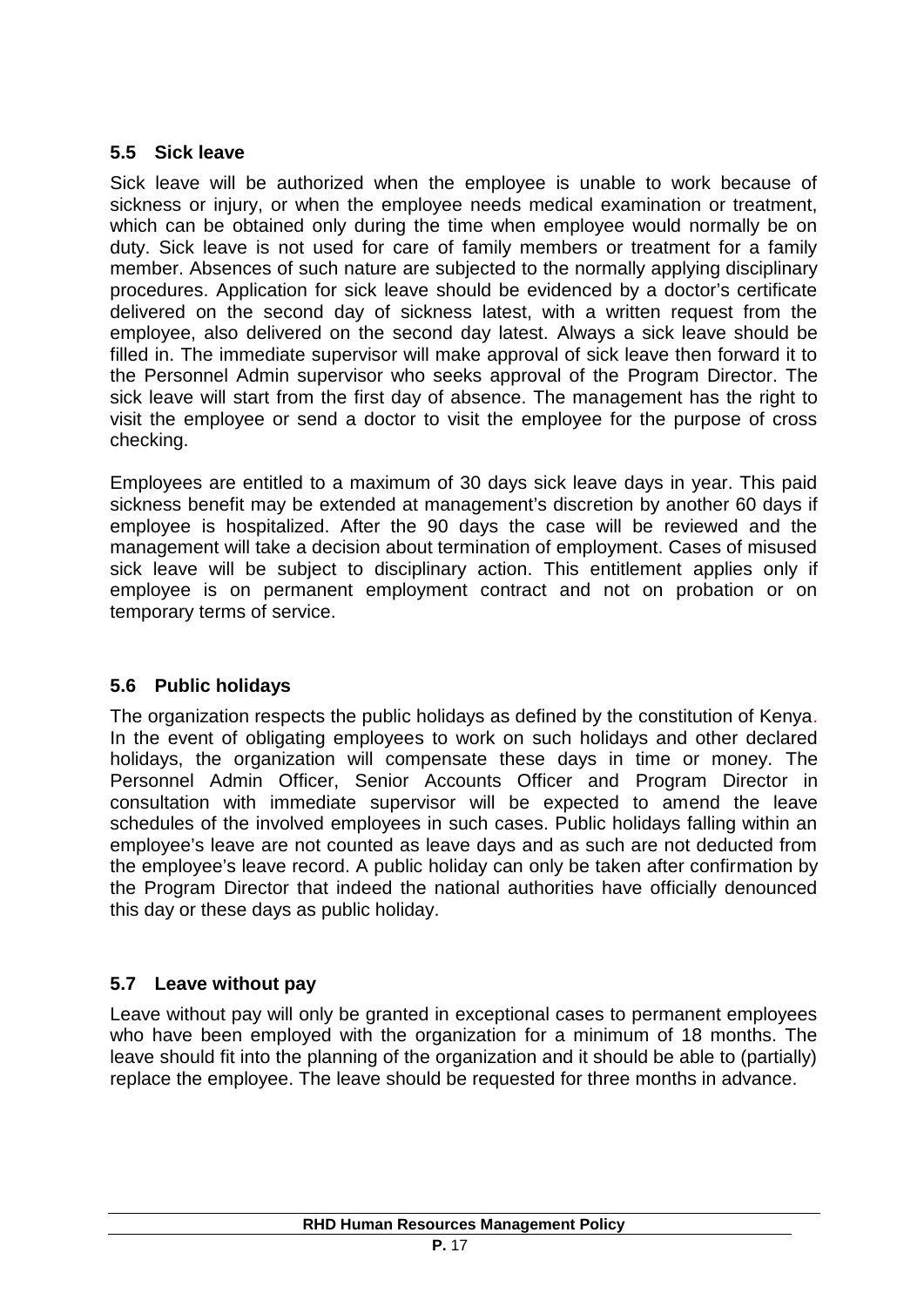# **6.1 Introduction**

The organization has developed a Code of Conduct for the employees (see Annex 4). Every employee upon acceptance of a position with the organization signs the Code of Conduct at the same day the employment contract is signed. The Code of Conduct comprises the rules to which all employees should comply.

Disciplinary procedures apply to all employees at all levels (on permanent and temporary employment) who do not function within the rules of the Code of Conduct. This is to ensure that the organization's policies, standard of performance and behavior are maintained at an appropriate high level. The organization's policy is to ensure that always a positive approach is used to motivate the employee. Disciplinary procedures only come in if the encountered situation is of willful nature and (potentially) damaging to the organization and/or colleagues.

Further on in this chapter the main offences are mentioned. It is at the discretion of the Section Head (for offences by employees below management level) to judge whether an offence is minor or major. Depending on this judgment several procedures can be followed as explained further on. Ad hoc disciplinary committees will be instituted to deal with severe disciplinary cases.

#### **Important:**

RHD ensures that disciplinary actions taken against any employee comply fully with the Labor laws of the Kenyan Constitution and with the procedures and protocols of the Kenya Labor Laws; especially for the more serious disciplinary actions (suspension and dismissal).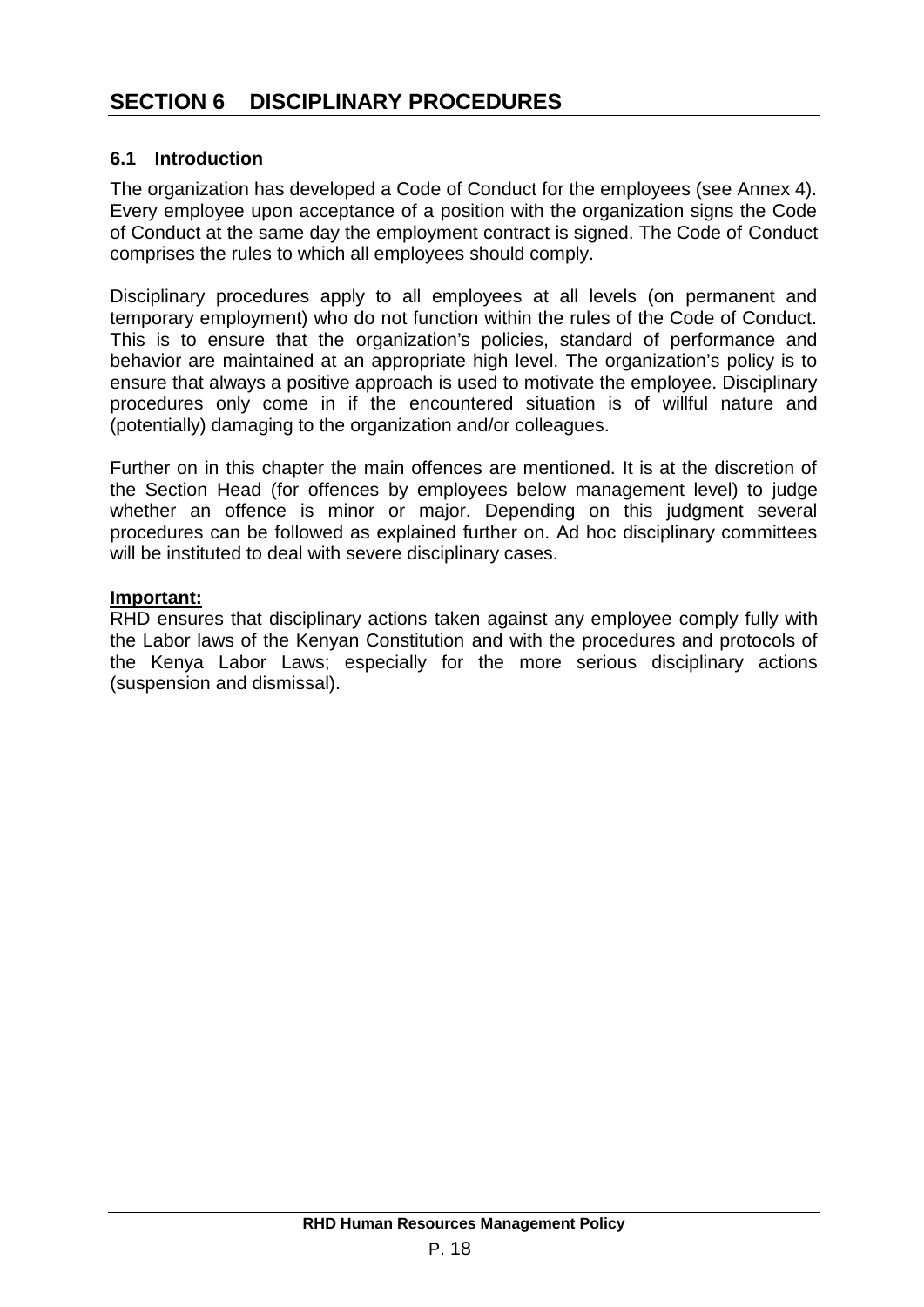The Section Head will institute the disciplinary action procedures (examples of those are written out in the following paragraphs).

The disciplinary actions described further in this chapter are examples of different types of disciplinary actions that can be used. As said each office should describe its own disciplinary actions in detail. Examples of the disciplinary tools RHD may use are:

- **Verbal warning** (not recorded in personal file of the employee).
- **Warning letters (level 1-3)**. Each warning letter is recorded in the personal file of the employee. Each warning letter has a particular level, depending on the offense. As long as the sum of the issued warning letter levels to an employee is less than 4 no further disciplinary actions will be undertaken against the employee. If the sum of the issued warning letter levels to an employee is 4 or more during the whole time of service of the employee, the Program Director of the organization can decide to start the procedures for dismissal or suspension of the employee whenever he thinks this is necessary.
- **Suspension.** Suspension means that an employee is sent off the job for a limited time of 2 weeks maximum without payment of salary. The decision to suspend someone is taken by the Program Director.
- **Dismissal**. Dismissal can be with or without pay, depending on the offense and the Labor Laws of Kenya. The decision to dismiss someone is taken by the Program Director in consultation with the CEO and the Kenya Labor Office and in accordance with the Constitution.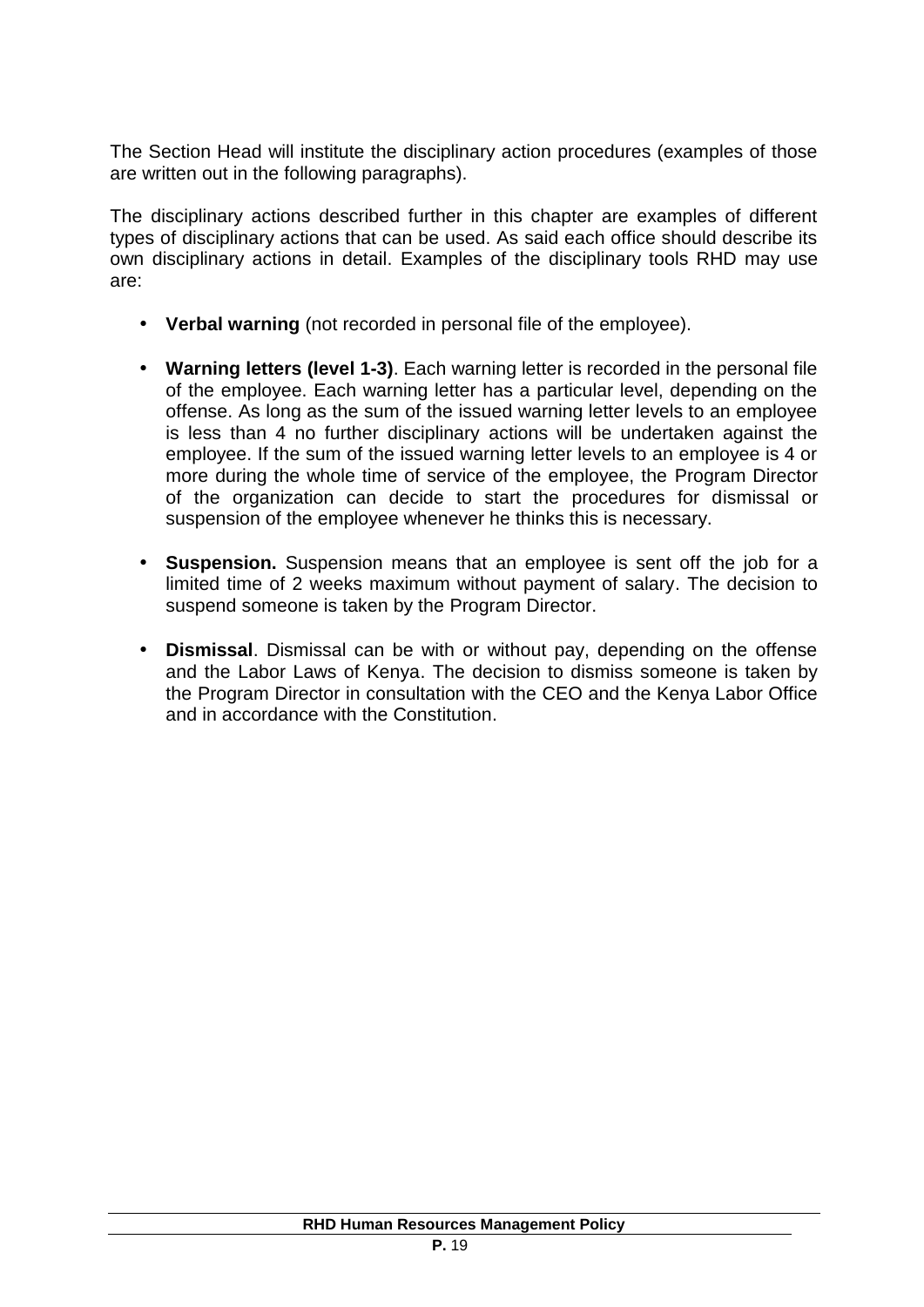### **6.2 Procedures to be followed**

The Section Heads and supervisors are primarily responsible for identifying offenses. They communicate each offense to the Program Director. In reaction to an offense the Program Director provides a verbal warning to the involved employee in case of small offenses. In case of larger offenses it is advised that the Program Director and/or the Personnel Admin Officer coordinate the disciplinary action first with the Labor Office. After the approval of the Labor Office the agreed disciplinary action can then be imposed on the involved employee.

The following authorization levels can be distinguished with regards to disciplinary action:

| Verbal warning   | Section Head or Program Director                                |
|------------------|-----------------------------------------------------------------|
| Warning letters  | Section Head (in consultation with Program Director and         |
|                  | possibly with the Labor Office)                                 |
| Suspension       | Program Director (in consultation with the Labor Office)        |
| <b>Dismissal</b> | Program Director (always in consultation with the Labor Office) |

| <b>Type of offence</b>                                                                   | <b>Minor</b>                             | <b>Major</b>                                   |
|------------------------------------------------------------------------------------------|------------------------------------------|------------------------------------------------|
| Willful failure to obey legitimate<br>instruction                                        | Warning letter (level 2)                 | Warning letter (level 3)                       |
| Willful loss, misuse, damage,<br>theft, unauthorized use of<br>organization's property   | Warning letter (2)                       | Warning letter (3),<br>suspension or dismissal |
| Improper publicity of<br>organization's image                                            | Warning letter (3)                       | Warning letter (3)                             |
| Absenteeism                                                                              | Verbal warning / Warning<br>letter $(1)$ | Warning letter (2,3),<br>dismissal             |
| Lateness or leaving work<br>without permission                                           | Verbal warning / Warning<br>letter $(1)$ | Warning letter (2)                             |
| Failure to co-operate with other<br>employees                                            | Verbal warning / Warning<br>letter $(1)$ | Warning letter (2,3)                           |
| Gossip among and about<br>colleagues within/outside the<br>organization                  | Verbal warning                           | Warning letter (1,2)                           |
| Reporting on duty under the<br>influence of alcohol/narcotics                            | Suspension                               | <b>Dismissal</b>                               |
| Breach of safety rules                                                                   | Warning letter (1,2)                     | Warning letter (3),<br>suspension, dismissal   |
| Careless or neglect of work                                                              | Warning letter (1)                       | Warning letter (2)                             |
| Fighting at workplace                                                                    | <b>Dismissal</b>                         | <b>Dismissal</b>                               |
| Threatening behavior towards<br>another worker                                           | Warning letter (1,2)                     | Warning letter (3),<br>suspension, dismissal   |
| Having private business with<br>suppliers of the organization on<br>organization's deals | Warning letter (3)                       | Suspension, dismissal                          |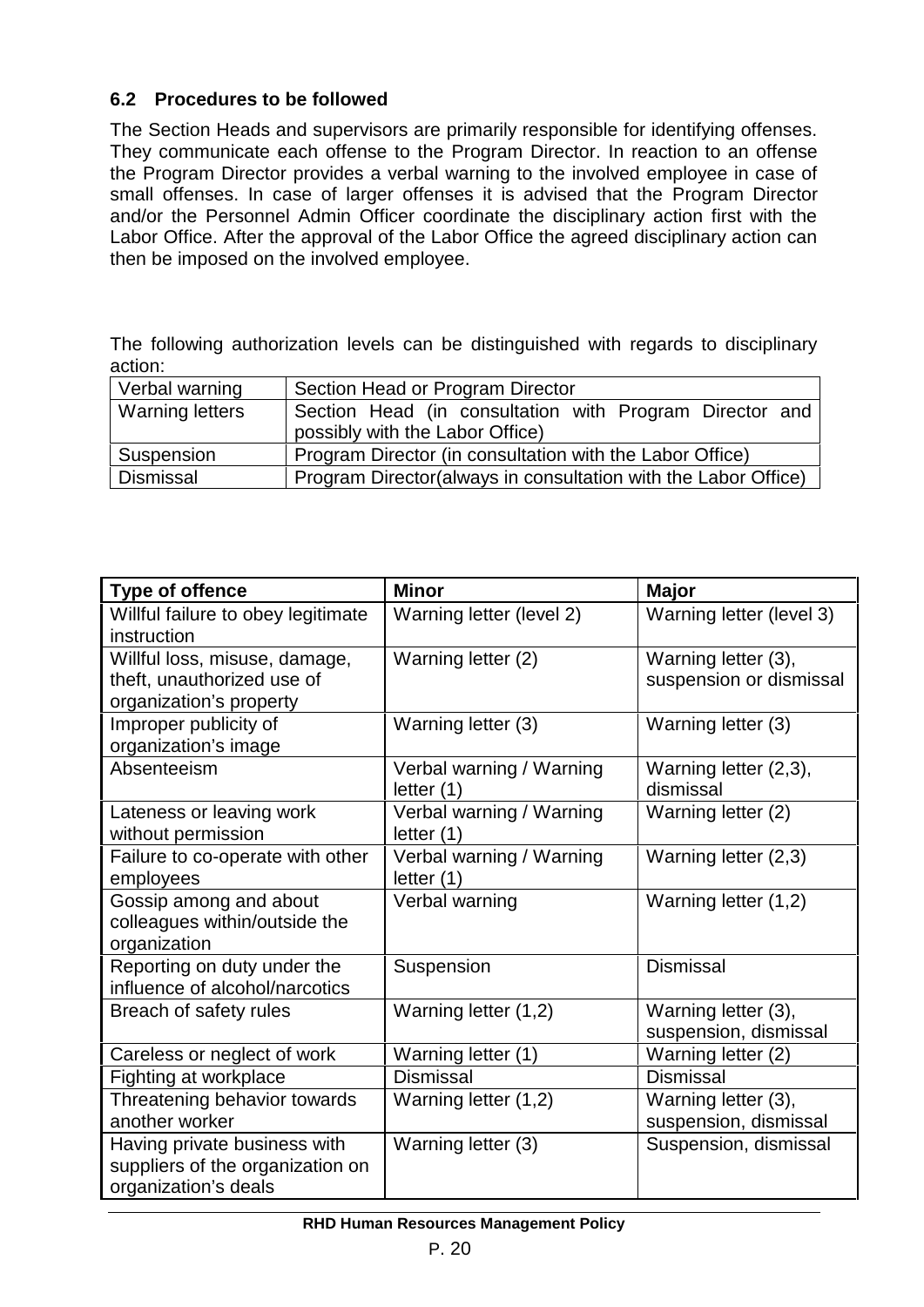| Claiming expenses from the<br>organization which are higher<br>than the actual expenditure or<br>which do not exist | Warning letter (2,3)                        | Suspension, dismissal |
|---------------------------------------------------------------------------------------------------------------------|---------------------------------------------|-----------------------|
| Any other offence not stated<br>above                                                                               | Verbal warning, Warning<br>letter $(1,2,3)$ | Suspension, dismissal |

If a formal warning is written to the employee it should explain the level of the warning letter, and the nature and seriousness of the offense. A copy of this warning will be given to the Personnel Admin Officer and placed on the employee's personal file. Following the delivery of the formal disciplinary action the Section Head and Personnel Admin Officer (if it is not him/her committing the offence) will always hold a formal interview with the employee during which contents of the letter will be discussed. Minutes will be taken and filed as well.

The disciplined employee must countersign all disciplinary letters or minutes of the proceedings of the disciplinary interviews. Failure to the employee member to endorse the document should be reported to the Program Director and noted on the employee's personal file. In such a case the employee should be taken to the Labor Office where the offense will then be discussed with the officials of this office. The Labor Office in this case will then take the decision about the level of the offense and provide the organization with a signed statement of this decision.

If the offenses add up to 4 or more, the Program Director can request whenever he feels this is necessary, the Personnel Admin Officer and Senior Accounts Officer to execute the required action in accordance with the procedures described in Table below.

Below is an example of the procedures followed by RHD for the different types of disciplinary actions distinguished in conformity with the Kenya Labor Laws.

| Type of<br>disciplinary<br>action                                                                | Procedures to be followed (as agreed with<br>the Labor Office and in accordance with<br>the Kenya Labor Laws)                                                                                                                                                                                                                                                   | <b>Financial procedures</b>             |
|--------------------------------------------------------------------------------------------------|-----------------------------------------------------------------------------------------------------------------------------------------------------------------------------------------------------------------------------------------------------------------------------------------------------------------------------------------------------------------|-----------------------------------------|
| <b>Warning letters</b><br>received with a<br>total sum of the<br>levels less than 4              | Filing of the warning letters in the employees<br>personal file (signed by both the Program<br>Director and the involved employee). If the<br>employee refuses to sign, the CEO with<br>consultation with the Kenya Labor Office is<br>requested to decide on the level of the<br>offense and their signed statement is filed in<br>the employee personal file. | There are no financial<br>consequences. |
| Suspension for two<br>weeks upon<br>reaching a total of<br>warning letter<br>levels of 4 or more | Consultation is done between the relevance<br>offices before Writing and issuance of<br>termination letter to the terminated employee.<br>The employee given an opportunity to<br>appeal. If the employee fails to appeal, the<br>date of termination will take effect the two                                                                                  | There are no financial<br>consequences. |

#### **RHD Human Resources Management Policy**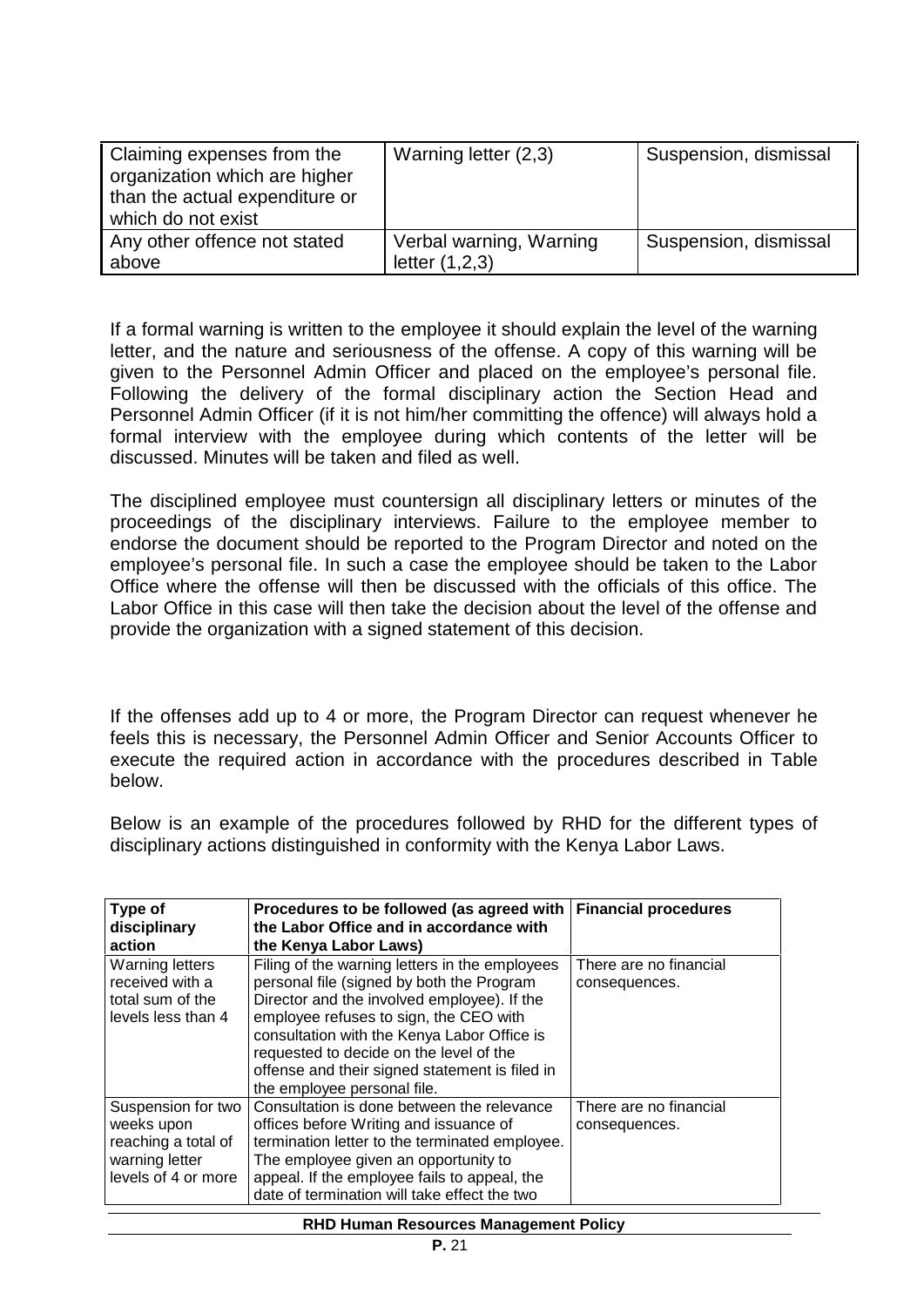|                     | weeks of suspension.                         |                        |
|---------------------|----------------------------------------------|------------------------|
| Direct suspension   | Consultation is done between the relevance   | There are no financial |
| for two weeks       | offices before a conclusion of action is     | consequences.          |
| upon a major        | reached about employee. The employee         |                        |
| offense             | given an opportunity to appeal. If the       |                        |
|                     | employee fails to appeal, the offices        |                        |
|                     | concerned may decide his/her case, whereby   |                        |
|                     | a decision may result in termination.        |                        |
| Dismissal upon      | Consultation is done between the relevance   | There are no financial |
| reaching a total of | offices and a termination letter to the      | consequences.          |
| warning letter      | terminated employee is issued. The           |                        |
| levels of 4 or more | employee will not be given an opportunity to |                        |
|                     | appeal                                       |                        |
| Direct dismissal    | Employee services shall be suspended/        | There are financial    |
| upon a major        | stopped and a confirmation letter of         | consequences.          |
| offense             | termination issued to the employee.          |                        |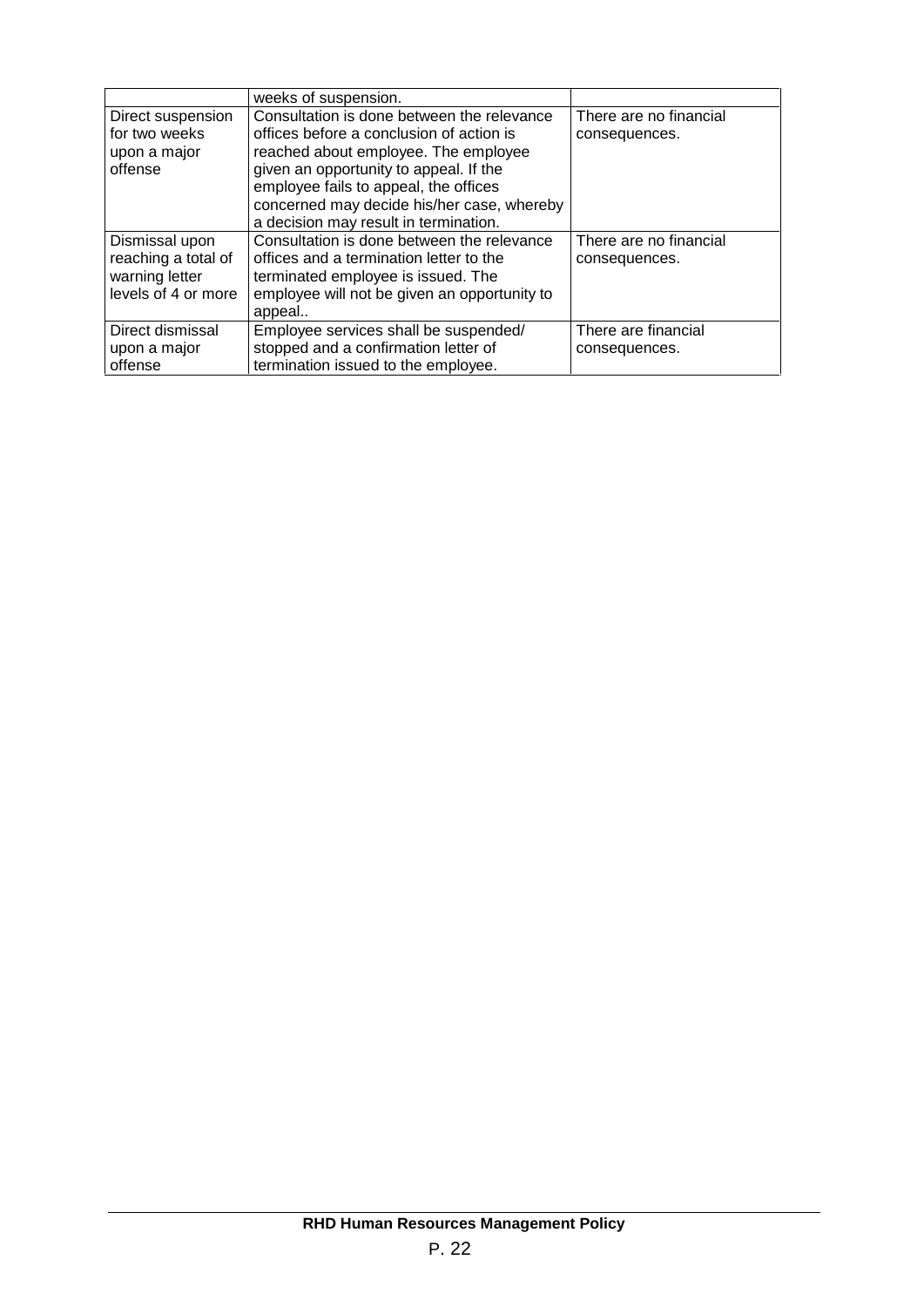# **6.3 Appeals**

At any stage in the above proceeding, the employee may appeal through the Personnel Admin Officer for suspension or change of the disciplinary action. The Personnel Admin Officer may ask advice from others within the organization and produces an advice in writing which is handed to the Program Director will make a final decision about the disciplinary action. No further appeals will be permitted.

#### **6.4 Grievance handling procedures**

An employee may have a legitimate grievance against a colleague, a manager or the organization. This for instance could be conditions of work, unreasonable instructions, poor co-ordination, poor or inappropriate communication or other matters. The employee is encouraged to feel free to seek settlement of problems, complaints and grievances without fear of interference or dismissal. In such case the employee is, however, obliged to follow the procedure mentioned below. Always shall the person against whom the grievance is held be heard too.

#### 6.4.1 Grievances against employees

The employee will approach the Personnel Admin Officer. In case the grievance is against the Personnel Admin Officer the employee approaches the Program Director. The Personnel Admin Officer (or the Program Director) investigates the matter and if possible solves the issue to the employee's satisfaction. Grievance complaints are always taken very seriously and should be given full attention immediately! A good way to try and resolve the grievance is to invite the person against whom the grievance is held and the employee who expressed the grievance to come to terms with each other in a personal conversation in which the Personnel Admin Officer (or the Program Director) acts as a facilitator. Important is to lay down agreements made in such a conversation in writing and have both persons sign it for approval. The agreement is made up in three-fold: one copy for each of the two involved employees and one copy for the filing system.

In case in this way no solution is achieved the personnel Admin Officer (and/or the Program Director) will make a decision on what should be done. In case the grievance is against any employee of the management team (including grievances against the Program Director) members of the Board of the organization are invited to join the conversations and the final decision on the required action (especially if no agreement has mutually been achieved between the involved employees) is then taken by the Board.

In case of grievances against other persons who are involved in the organization the same procedures will be followed as for grievances against employees in the management team. In case of grievance against a representative of RHD, the Board of RHD will be informed as well as the managers of the organization. If the involved persons in a personal conversation do not come to an agreement on how to deal with the grievance, the Board of Directors are requested to take a decision which they will do after careful investigation and communication with each other.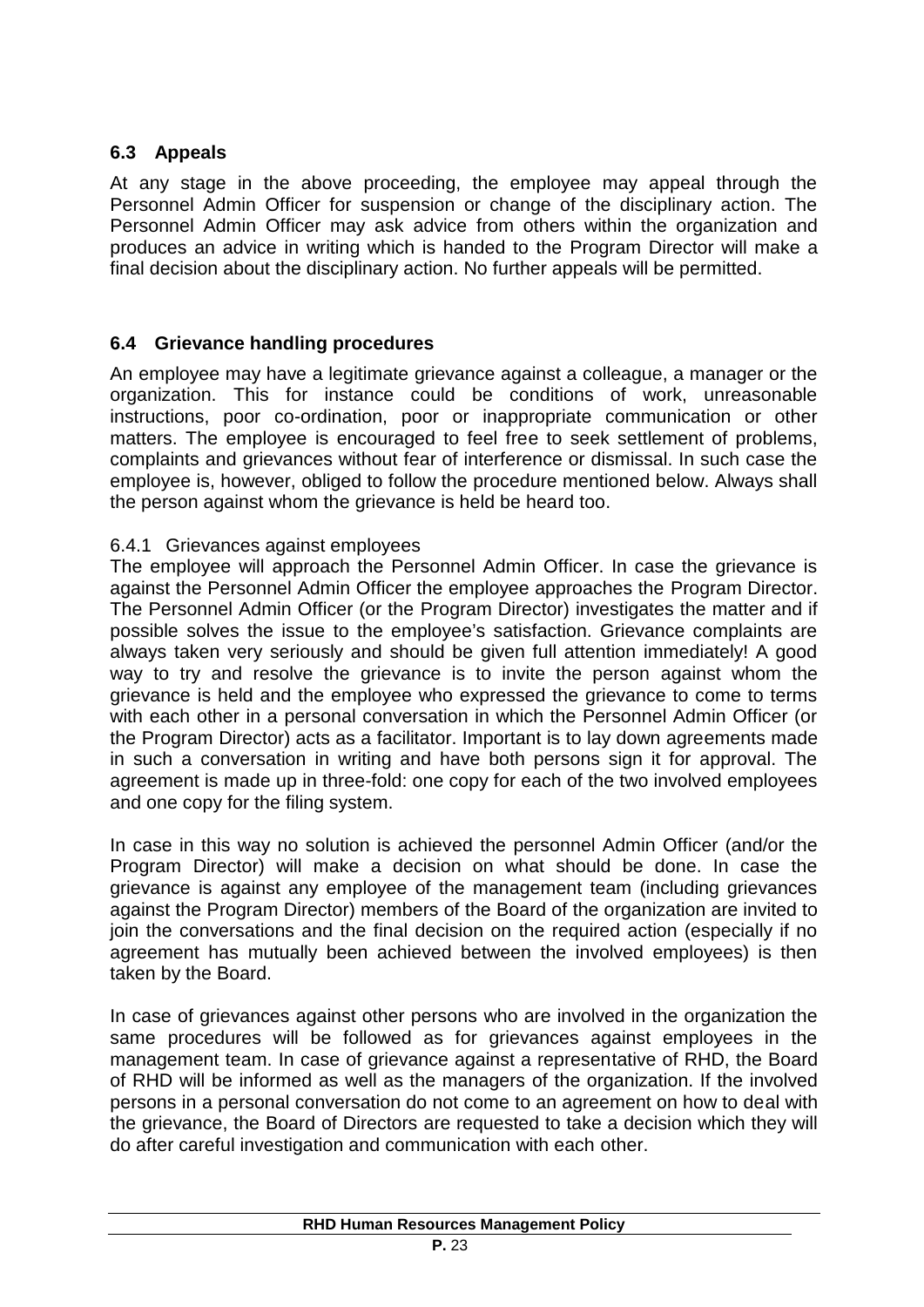#### **7.1 Introduction**

Temporary appointments means: employees on temporary contracts, casuals, trainees on graduate work experience program, and consultants. Any extensions of temporary appointments will be effectuated on approval of the Program Director after a performance appraisal exercise. Temporary appointments can only be renewed twice and should not exceed a total period of one year.

An employee on temporary terms of employment shall observe the following conditions of employment:

- $\triangleright$  Probation
- $\triangleright$  Salaries and wages
- $\triangleright$  Conduct
- $\triangleright$  Notice of termination/resignation
- $\blacktriangleright$  Leave

#### **7.2 Casual employment**

The organization may occasionally recruit employees on casual or task work basis. Depending on circumstances, this form of arrangement can be renewed daily or as to when the situation warrants. The casual employee is strictly entitled to his/her remuneration which may be calculated on daily rate or at the completion of that specified task. Taxes should be paid with regard to casual employment in accordance with the laws of Kenya.

#### **7.3 Trainee programs**

The organization may have or develop experience programs for trainees. The engagement is substantially for a period of one year but reviewed on a six-month basis. Pay and benefits accruing to the appointee should not exceed an identified post to which he/she could be posted. During, or at the completion of this program, the individual is free to apply for any job within the organization. Terms and Conditions for this engagement are specifically articulated in the contract.

#### **7.4 Consultancy services**

The organization may feel the need to hire some consultancy services in various areas of the organization's activities. This is usually a short-term arrangement and at piecework rate. The need for consultancy services should be reflected in both the plans and budgets of the organization.

#### **7.5 Part-time employment**

Part-time employment will normally be defined as an employment where the employee is not working the normal amount of full-time hours per week. For part-time employees the same counts as for temporary appointments with regard to terms and conditions of service, if they are not on a permanent contract.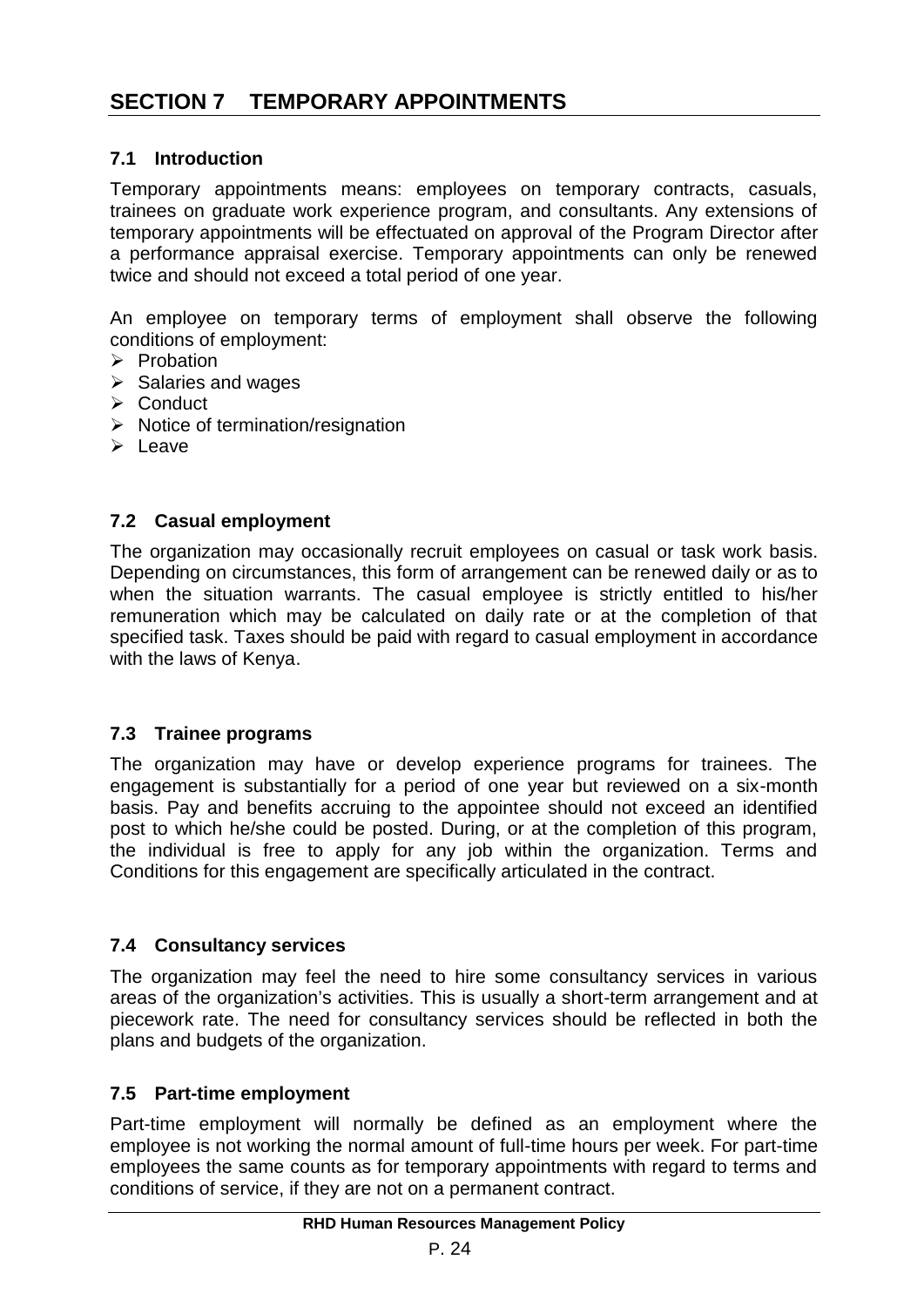# **8.1 Leisure**

The senior management shall arrange a staff party together with other employees once a calendar year (usually as Christmas party). Venue and date will be decided upon by vote or discussion.

# **8.2 Allowances / per diem**

The Organization shall meet the following maximum expenses while staff is sent on official duty outside the place where the organization is working. These allowances are only paid against actual costs made.

- Transport: at public rate
- Lunch: Ksh. 800.00
- Breakfast: Ksh.300
- Dinner: Ksh. 800.00

If an employee is sent on a training course the organization will determine the allowances needed. If for instance lunch is provided during the training course, the employee will not be given the lunch part of the allowance; when a training course takes place within the town where the employee lives and the employee can eat and sleep at home no allowance will be given at all. If third parties pay allowances (e.g. organizers of the training course) the employee is allowed to accept these but the organization will in such case not give an allowance to the employee.

# **8.3 Break time tea and coffee**

Tea or coffee is served to staff during half an hour in the morning and half an hour in the afternoon five days in a week. The exact times are defined by the organization. Tea and coffee items are provided by the organization. Snacks, meals and extra drinks have to be paid for by the employees themselves.

#### **8.4 Work facilitation**

Depending on the position and tasks of the employee the organization will do as much as possible to facilitate the employee in his/her work. This means that the employee can use the organization's computers, transport (if stated in the job description), stationary, calculators, field equipment and crash helmets all while on duty. Usually these items are not taken home, but left in office.

Protective wear provided for all employees in the field section are crash helmets, which remain the property of the organization. Stationary can be used in normal quantities as required by the work. Employees can request for equipment or items needed to be able to perform duties. These can be granted at the discretion of the management.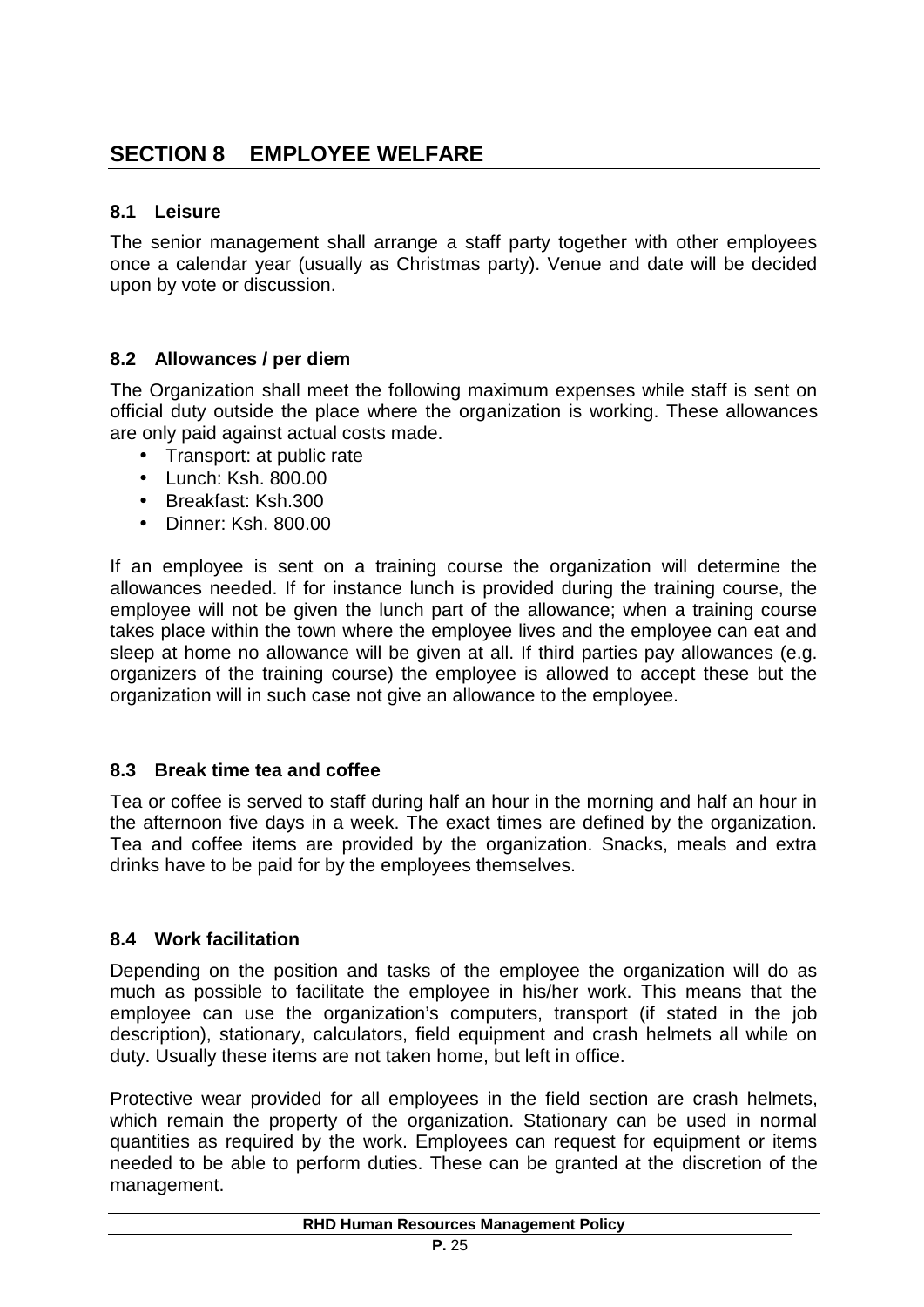# **8.5 Insurances**

All employees (except casual/piece workers) are insured for medical treatment as a result of an accident being on duty and income for a period of at least 1 year in case of full disability (based on their current income). The employee always has to wear a helmet while in the project field, driving or co-driving a motor cycle while being on duty. In case death occurs while on duty as a result of an accident; the direct relatives are paid at least a one year's salary. All these provisions depend on the insurance's assessment and are only paid if the insurance company decides to pay.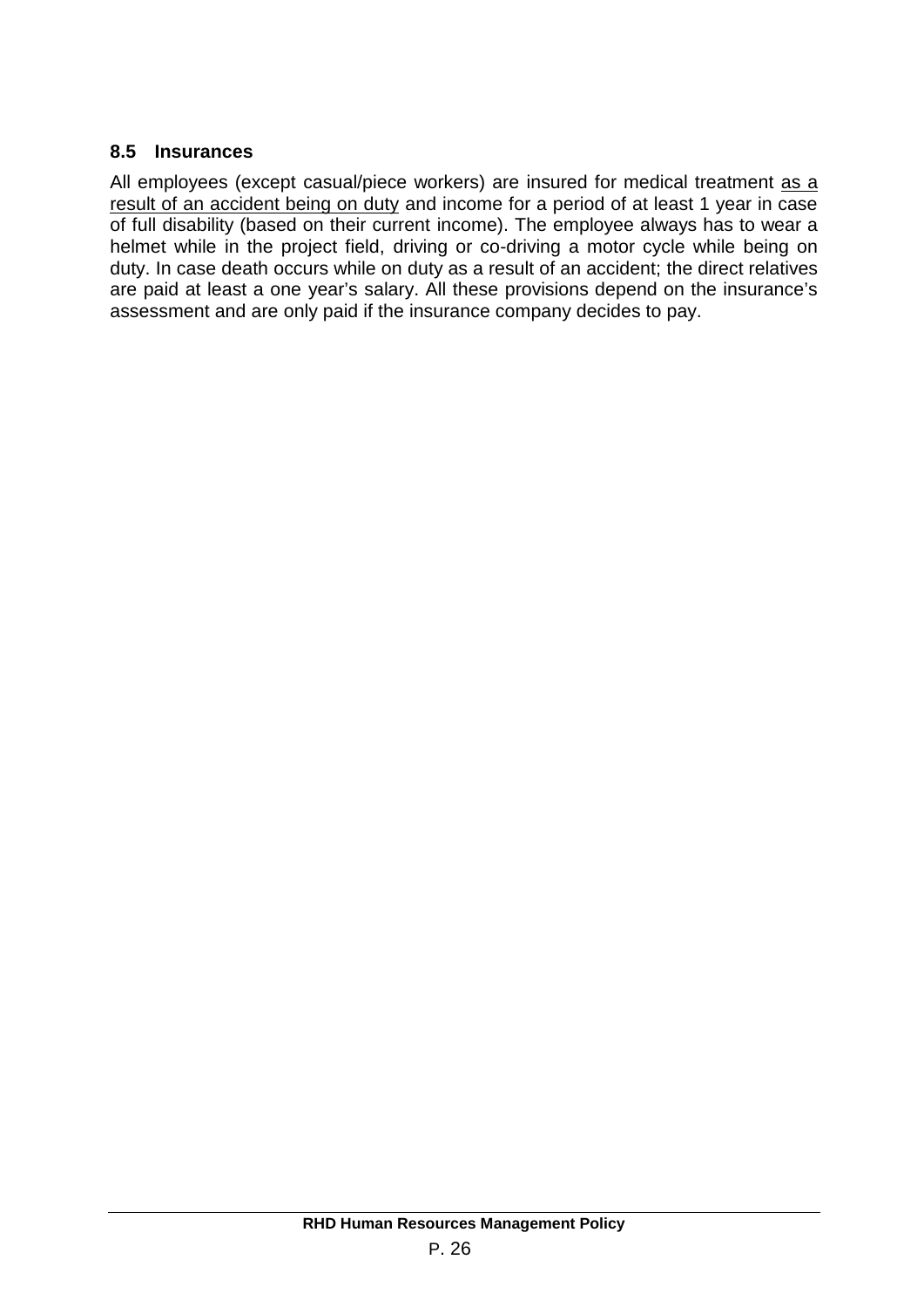# **9.1 Identity cards**

All employees are provided with identity cards (see Annex 6 for a lay-out of such a card), except casual/piece workers. Those on temporary appointment get temporary documents, while those on permanent appointment will acquire sealed identity cards. These remain the property of the organization and must be returned on termination of appointment before terminal benefits are paid.

# **9.2 Personal files**

For each employee (temporary or permanent) a personal file is prepared. The Personnel Admin Officer is responsible for maintenance of the personal files. He/she will ensure that the employee files are kept up to date with maximum safety and confidentiality (he/she can ask the Personnel Admin Supervisor to do the executive work for this but then has to control the files on a regular basis, remaining the finally responsible person for the accuracy of these files). The following persons can access the personal files:

- RHD international partner/ donor representative (without permission)
- Program Director (without permission)
- Personnel Admin Officer (without permission)
- Other members of the management team (with permission of the Program Director).

The employee will access his/her personal file if seeking for some specific document. This is done in the presence of the Personnel Admin Officer after permission of the Program Director. If necessary parts of the file can be kept secret for the employee.

# **9.3 Politics and religion**

The organization is a local non-governmental organization which exists to facilitate the empowerment of the socially and economically disadvantaged (regardless of tribe, religion or political color), in order that they may access opportunities for sustained improvement in their lives. Therefore, the organization has no political/religious affiliation. The properties and facilities of the organization shall not be used for any political or religious purpose. Employees should express their personal political/religious beliefs without in any way involving the organization directly or indirectly. If the organization feels that religious or political involvement is conflicting the interests of the organization, the employee can be disciplined.

# **9.4 Loss or damage of organization property**

Employee on permanent or temporary terms and conditions of service will be personally responsible for the organization's property, which is within his/her control either at work or home. Loss of such property, which cannot be adequately accounted for or explained, shall be treated as theft and if such case occurs it could lead to summary dismissal. If the employee looses organization's tools or equipment which are in the employee's possession he/she will have to pay the costs for replacement.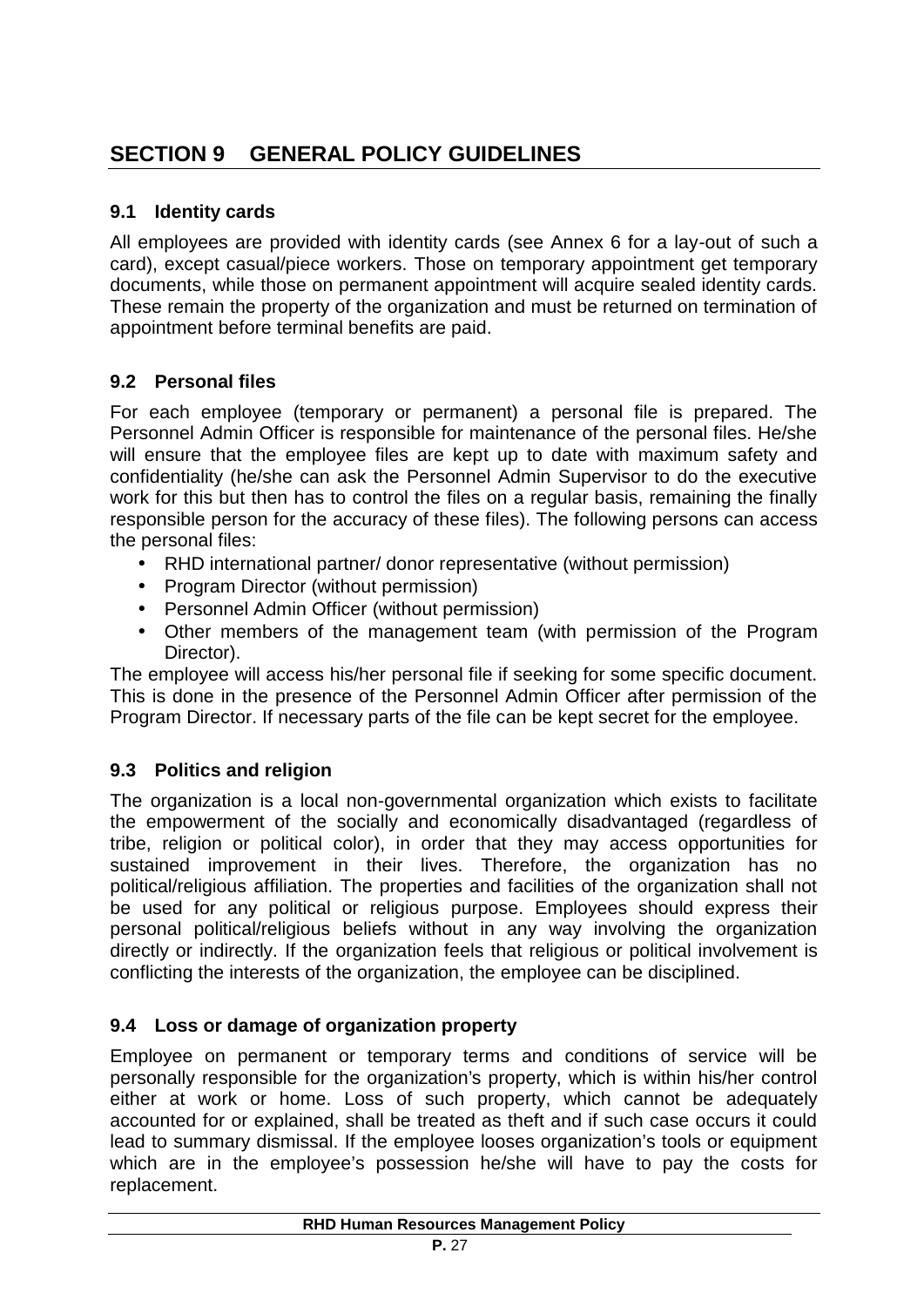### **9.5 Working hours or days**

The employee will be expected to work a 40-hour week (unless stated otherwise in the contract). All employees will be expected to report on duty as follows:

#### **Monday-Friday**

| Morning hours | $8.00$ a.m. $-1.00$ p.m |
|---------------|-------------------------|
| Afternoon     | $2.00$ p.m. $-5.00$ p.m |

There is no overtime allowance for additional hours worked unless if employee is requested by the management to work on a weekend or after normal working hours. The rates used for overtime allowance will comply with the labor laws of Kenya (ie.OT1.5x and 2.0x). No field allowances are given for normal duty assigned or any travel expenses are reimbursed/ paid other than approved of.

#### **9.6 Expense claim policy and procedure**

Expenses incurred by employees in the course of duties on the behalf of the organization will be reimbursed only if the Program Director has given prior approval. Expenses are not part of salary but direct reimbursement of expenditure.

Claims for reimbursement must be made on the appropriate form, signed by individual and authorized by Section Head with approval of Program Director prior to submission to the Personnel Admin Officer.

As a general rule all claims must be supported by receipts, if possible VAT receipts. However, it is recognized that certain items of expenditure e.g. some public transport fares cannot be supported by documentary evidence. In such cases the claim form must include details of the reason of expenditure.

Receipts or invoices that are not agreed on by the organization cannot be sent directly to the organization for payments and cannot be claimed afterwards.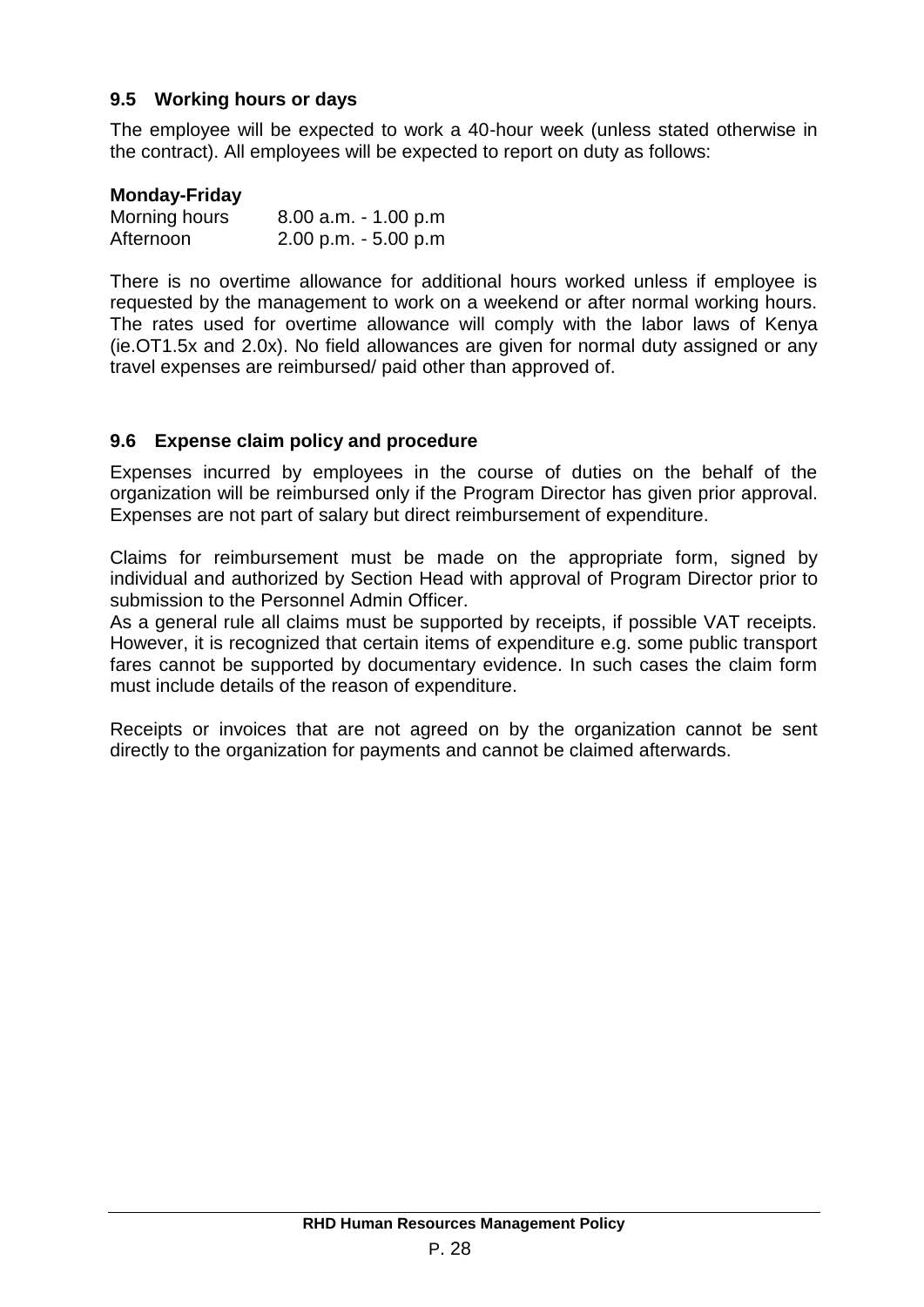# **Annex 1: Forms**

# **A 1.1 Application form**



Application form (to be filled in by Section Head)

Name probationer

Internal/external application: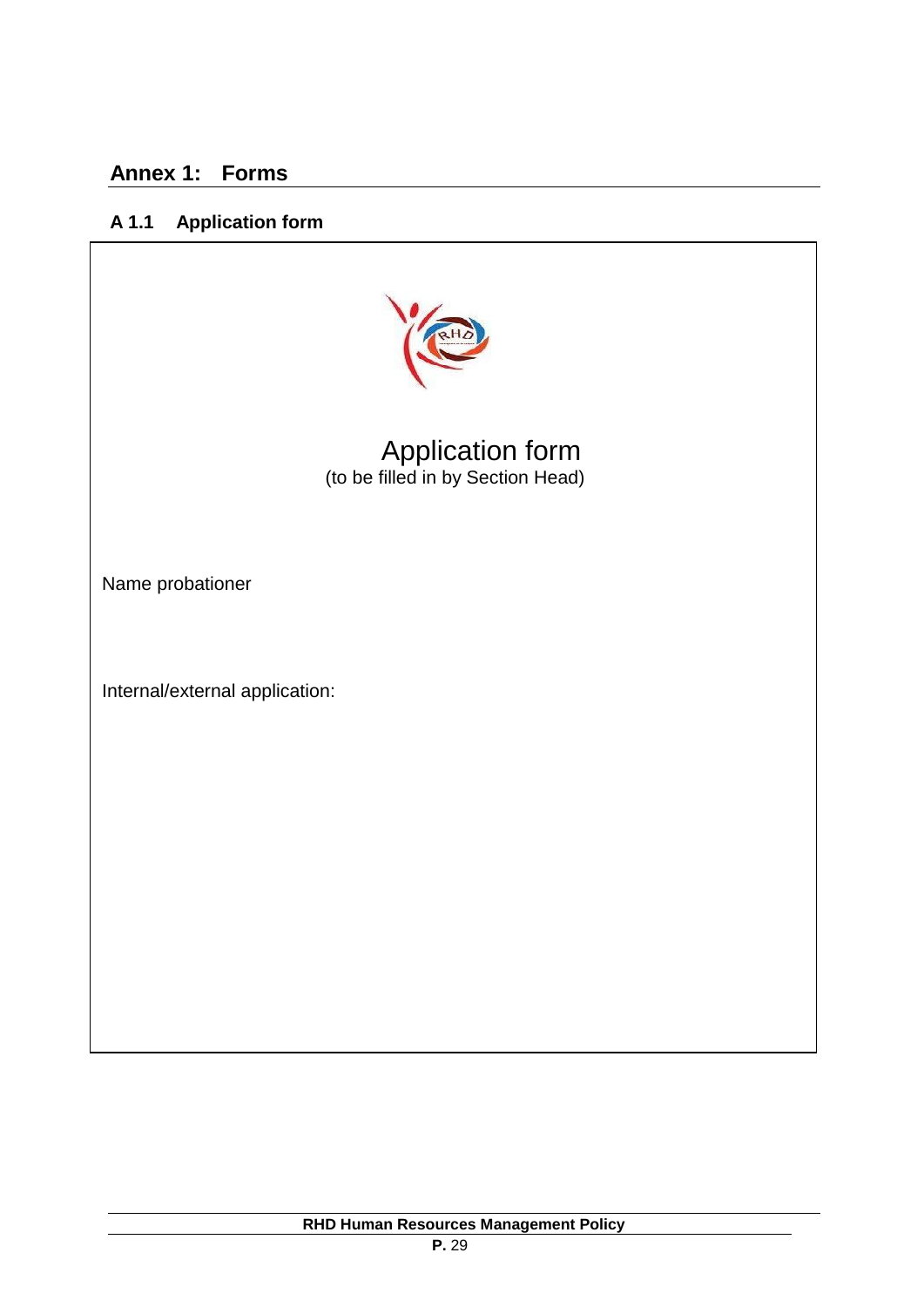# **A 1.2 Interview form**

*To be developed still.*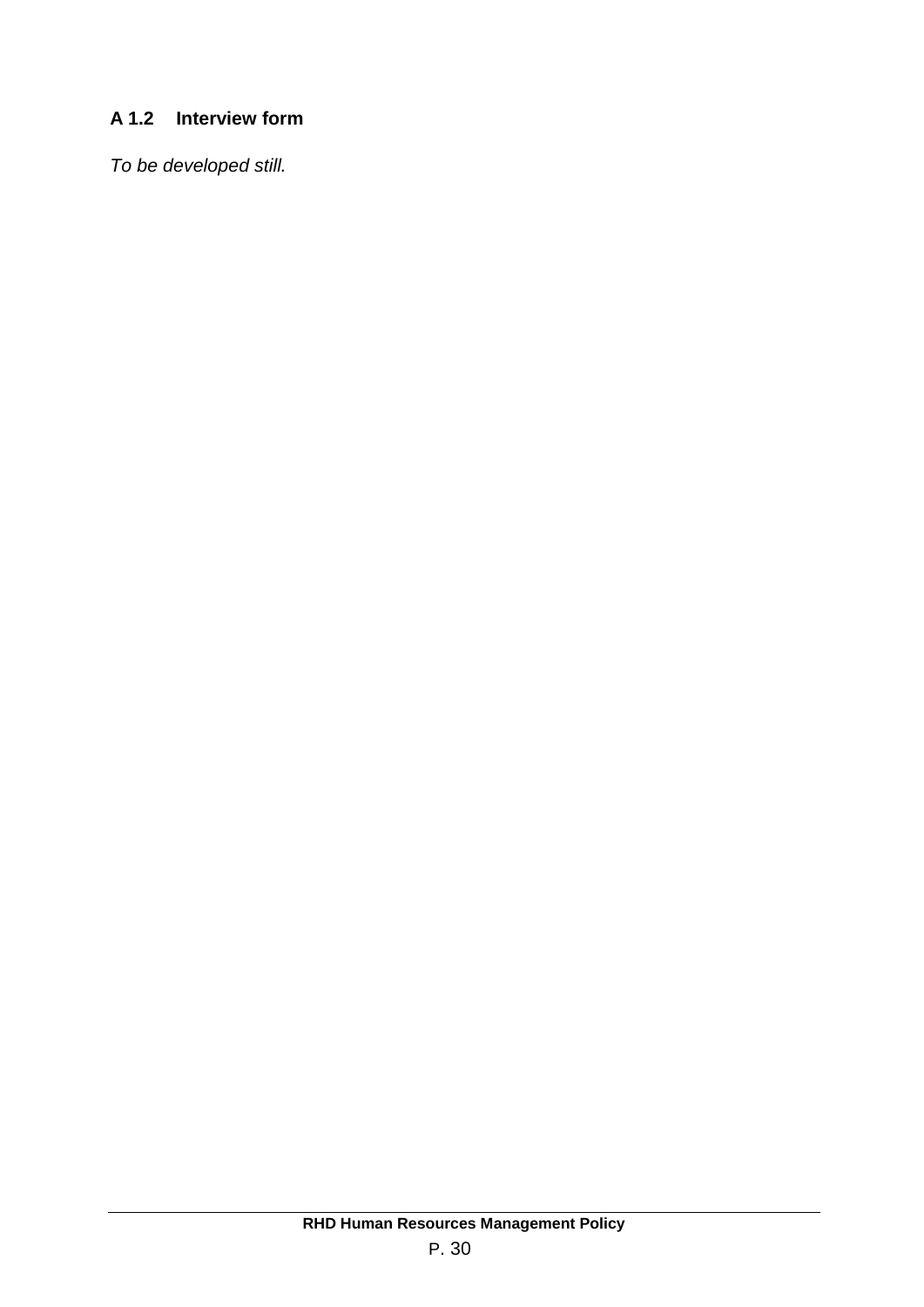# **A 1.3 Probation Monitoring Form**



**RHD Probation Monitoring Form**

*(to be filled in by the supervisor of the probationer)*

Name probationer:

Date start probation period:

Function:<br>Month:

Name supervisor:

Training and supervision activities undertaken:

Performance of probationer:

Conduct of probationer: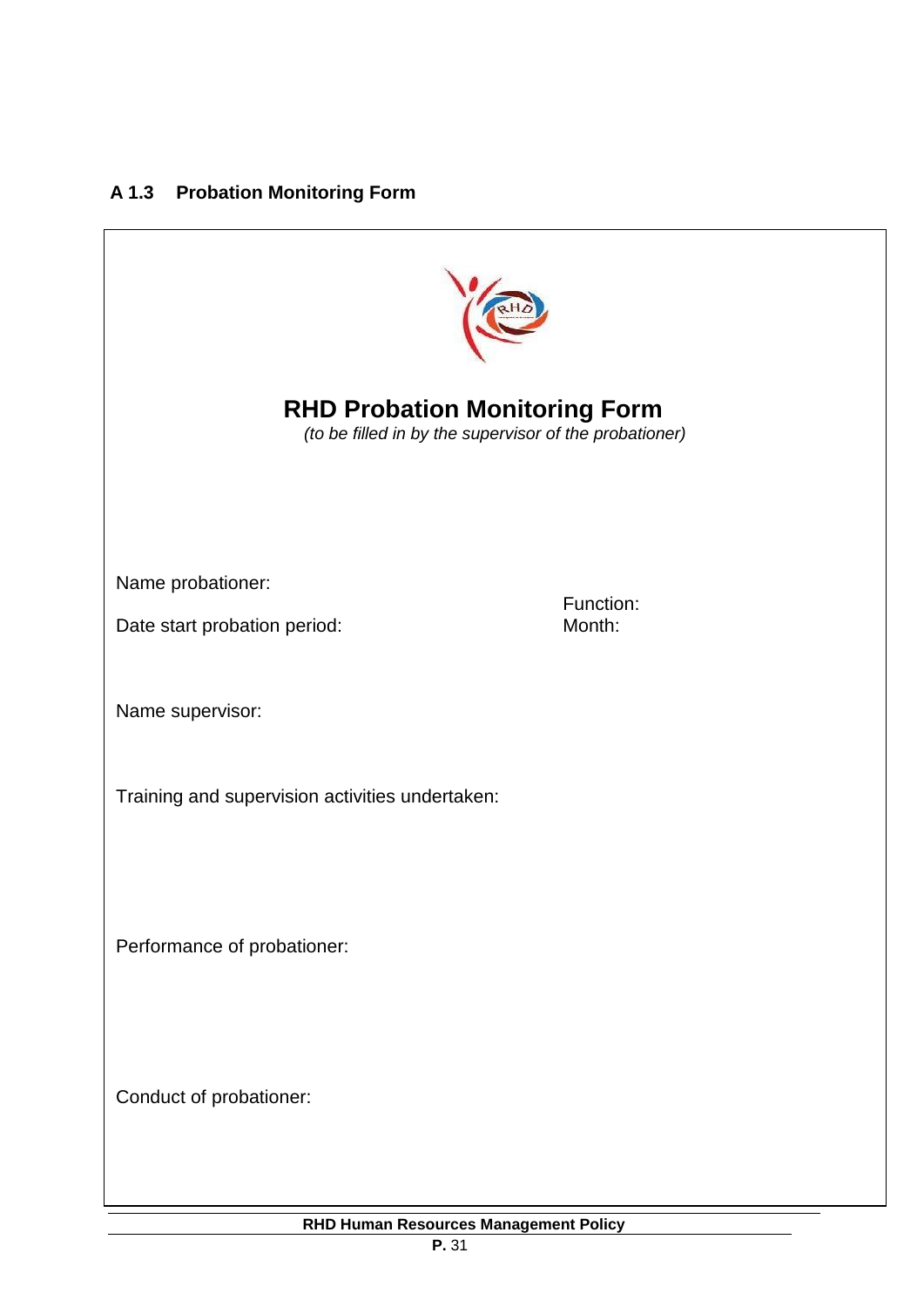# **A 1.4 Probation Evaluation Report**

|       |                                     | <b>Probation Evaluation Report</b>                             |
|-------|-------------------------------------|----------------------------------------------------------------|
|       | Name probationer:                   | Function:                                                      |
| Date: |                                     | Date start probation period:                                   |
|       | Name supervisor:                    |                                                                |
|       | Names panel members:                |                                                                |
|       | <b>Recommendation</b>               | (tick the possibility the panel finds most appropriate)        |
|       | Employment in current position      |                                                                |
|       | Dismissal                           |                                                                |
|       | Transfer to other position, namely: |                                                                |
|       |                                     | Extension of probation period (only applicable after 4 months) |
|       |                                     | Arguments for the recommendation chosen                        |
|       |                                     |                                                                |
|       |                                     |                                                                |
|       |                                     |                                                                |
|       |                                     |                                                                |
|       |                                     |                                                                |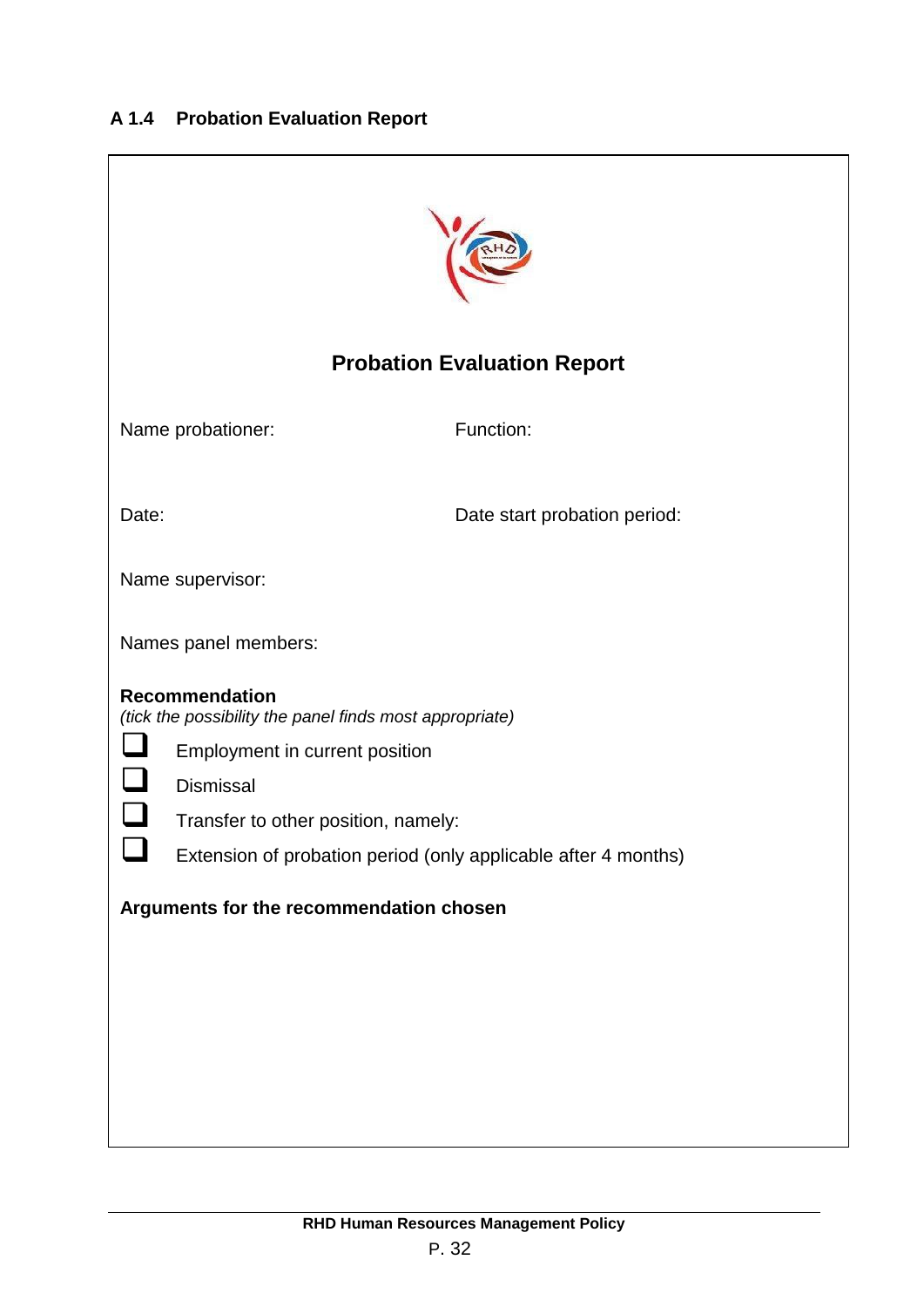# **A 1.5 Mid-month Salary Advance Request Form**

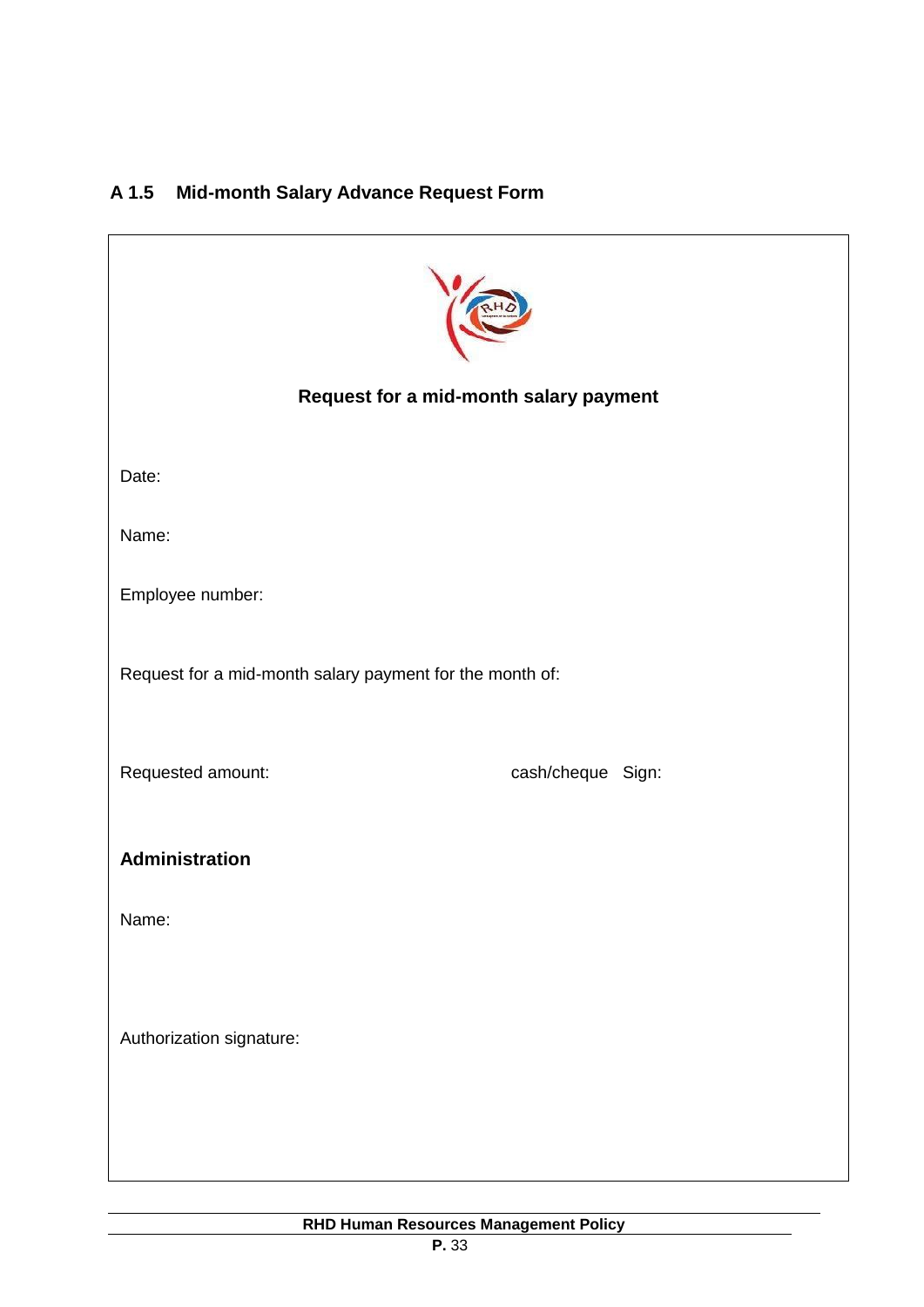# **A 1.7 Leave Form**

|                                                                                                             |      | <b>LEAVE FORM</b> |      |  |
|-------------------------------------------------------------------------------------------------------------|------|-------------------|------|--|
| <b>PART 1 (Employee)</b><br>Name of employee                                                                |      |                   |      |  |
| No. of working days requested for                                                                           |      |                   |      |  |
| Dates of requested leave period                                                                             |      | From              | till |  |
| Type of leave requested                                                                                     |      |                   |      |  |
| Reason for requesting leave (provide proof where<br>possible, plus as many details as possible if required) |      |                   |      |  |
|                                                                                                             |      |                   |      |  |
|                                                                                                             |      |                   |      |  |
|                                                                                                             |      |                   |      |  |
|                                                                                                             |      |                   |      |  |
| Employee signature                                                                                          | Date |                   |      |  |
| <b>PART 2 (Immediate supervisor)</b>                                                                        |      |                   |      |  |
|                                                                                                             |      |                   |      |  |
| Leave has been discussed with employee and suits within the work planning.                                  |      |                   |      |  |
|                                                                                                             |      |                   |      |  |
|                                                                                                             |      |                   |      |  |
|                                                                                                             |      |                   |      |  |
| Immediate supervisor (name)                                                                                 |      | Signature         | Date |  |
|                                                                                                             |      |                   |      |  |
|                                                                                                             |      |                   |      |  |
| <b>PART 3 (Administrator)</b>                                                                               |      |                   |      |  |
| The following details have been confirmed from employer records and the following days                      |      |                   |      |  |
|                                                                                                             |      |                   |      |  |
| are his/her leave entitlement:                                                                              |      |                   |      |  |
| Leave entitlement for the year                                                                              |      |                   |      |  |
| Leave days already taken                                                                                    |      |                   |      |  |
| Leave days applied for                                                                                      |      |                   |      |  |
| Balance days for year                                                                                       |      |                   |      |  |
|                                                                                                             |      |                   |      |  |
|                                                                                                             |      |                   |      |  |
| Signature of Administrator                                                                                  | Date |                   |      |  |
|                                                                                                             |      |                   |      |  |
| <b>PART 4 (Section Head)</b>                                                                                |      |                   |      |  |
|                                                                                                             |      |                   |      |  |
| Leave is approved/Not approved                                                                              |      |                   |      |  |
|                                                                                                             |      |                   |      |  |
|                                                                                                             |      |                   |      |  |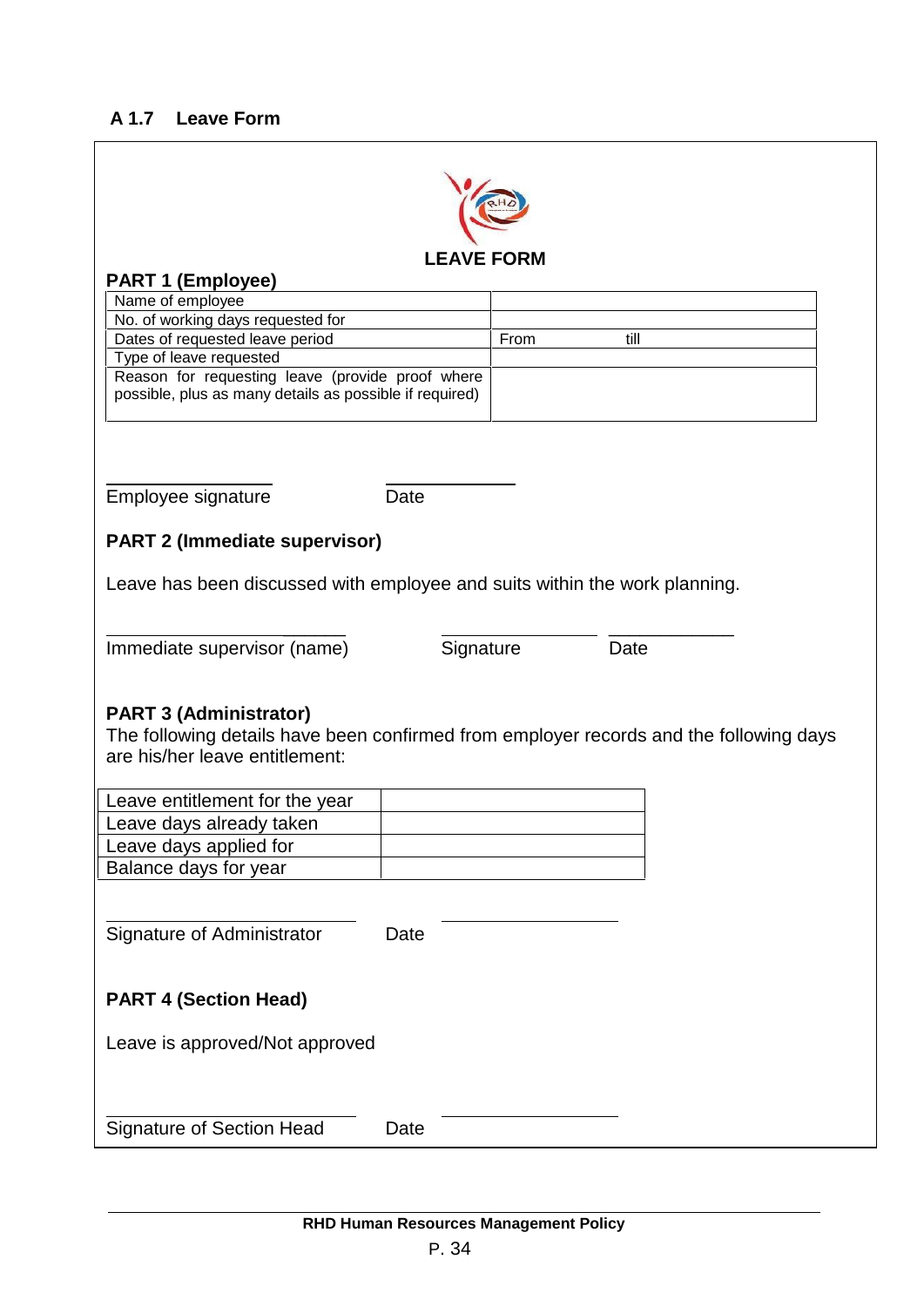# **A 1.8 Performance Appraisal Report**

*To be developed still.*

# **A 1.9 Employee leave record**

*To be developed still.*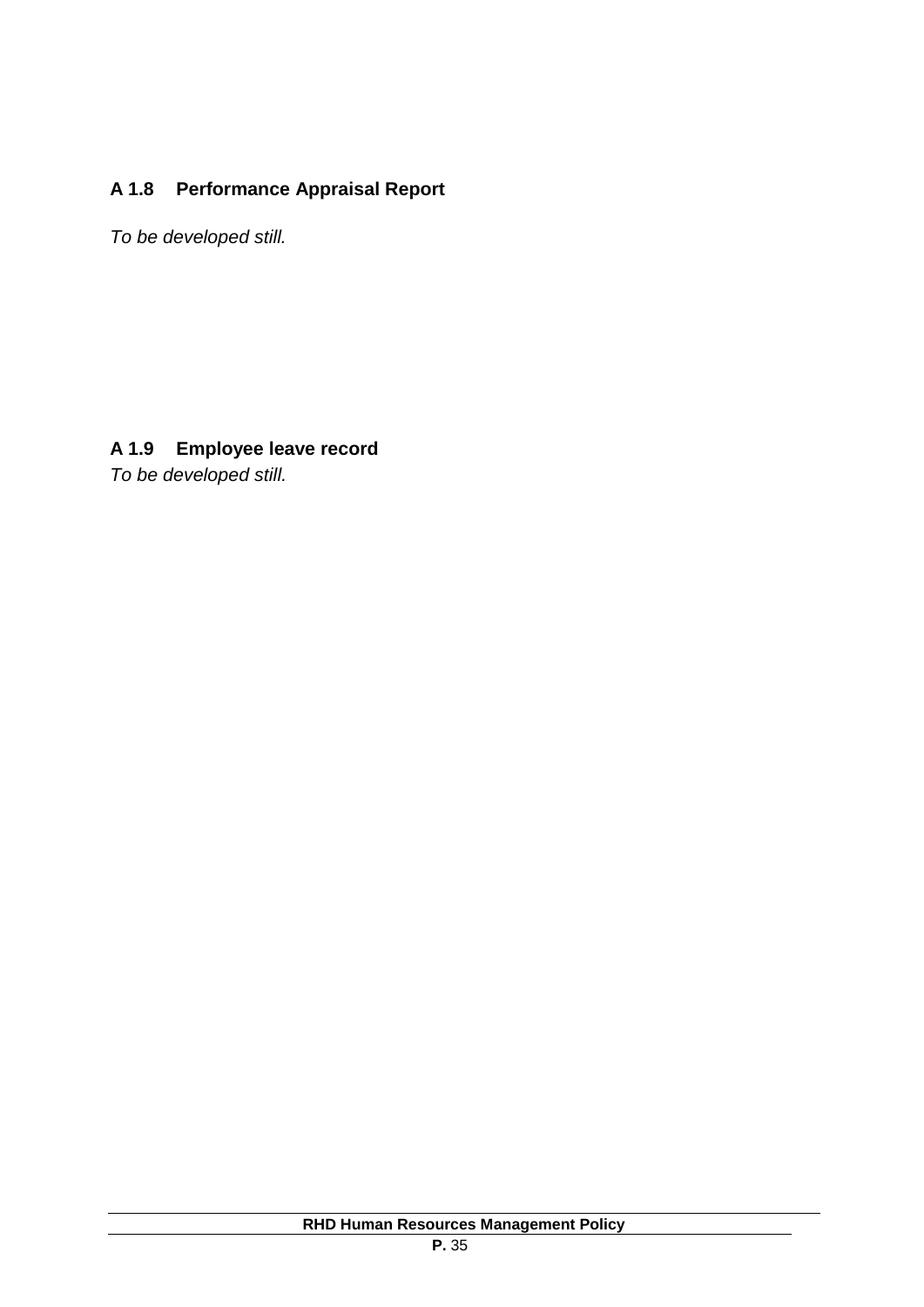# **Annex 2: Organogram RHD Head Office**

The below organogram gives an overview of all possible functions in RHD at Country level; In most community and county/ branch offices however, not all functions will be occupied, functions may be combined and sections may be drawn together, depending on the situation.

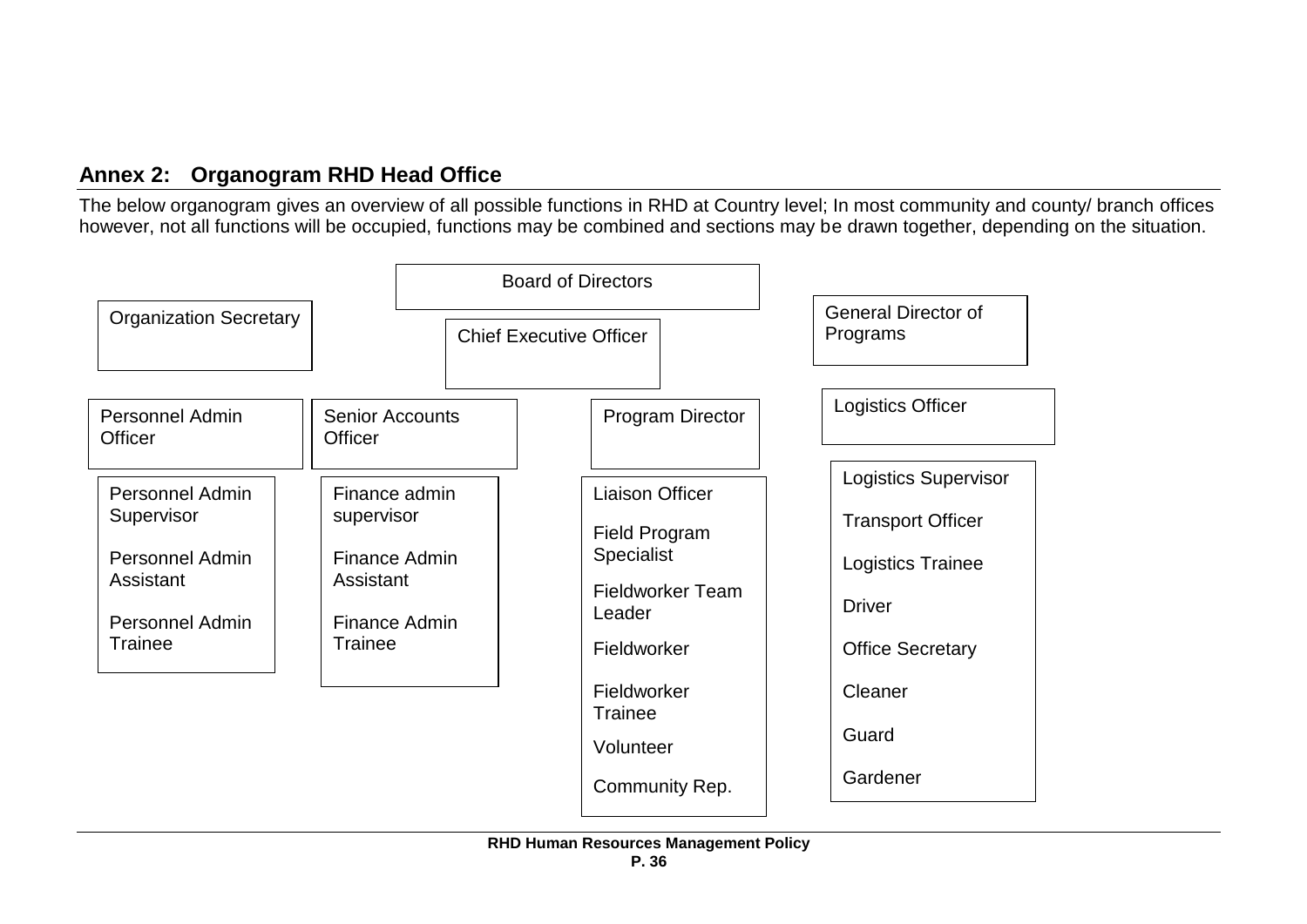# **A 3.1 Development of grade positions for staff of RHD in case of good performance**

| Level                              | <b>Function</b>                                                                                                                                                                                  | Grade<br>position<br>probation<br>period | <b>Grade position</b><br>up an to end of<br>year 1 (if<br>performance<br>good) | Grade<br>position year<br>2 (if<br>performance<br>good) | <b>Grade position</b><br>year $>$ 3 (if<br>performance<br>good) |
|------------------------------------|--------------------------------------------------------------------------------------------------------------------------------------------------------------------------------------------------|------------------------------------------|--------------------------------------------------------------------------------|---------------------------------------------------------|-----------------------------------------------------------------|
|                                    | CEO, Org. Sec, General<br>Director of Programs                                                                                                                                                   | Grade A step 1                           | Grade B step 3/4                                                               | Grade C step<br>1/2                                     | Grade C step 3/4                                                |
| Management team                    | Personnel Admin Officer<br><b>Senior Accounts Officer</b><br>Logistics Officer<br>Program Director                                                                                               | Grade 1 step 1                           | Grade 1 step 2                                                                 | Grade 1 step 3                                          | Grade 1 step 4                                                  |
|                                    | <b>Office Secretary</b>                                                                                                                                                                          |                                          |                                                                                |                                                         |                                                                 |
| Supervisor level                   | Personnel Admin Supervisor<br>Finance admin Supervisor<br><b>Logistics Supervisor</b><br><b>Fieldworker Specialist</b><br>Fieldworker Team Leader<br>Liaison Officer<br><b>Transport Officer</b> | Grade 5 step 1                           | Grade 5 step 2                                                                 | Grade 5 step 3                                          | Grade 5 step 4                                                  |
| Fieldworker<br>Assistants<br>level | Personnel Admin Assistant<br><b>Finance Admin Assistant</b><br>Logistics Assistant<br>Fieldworker                                                                                                | Grade 6 step 1                           | Grade 6 step 2                                                                 | Grade 6 step 3                                          | Grade 6 step 4                                                  |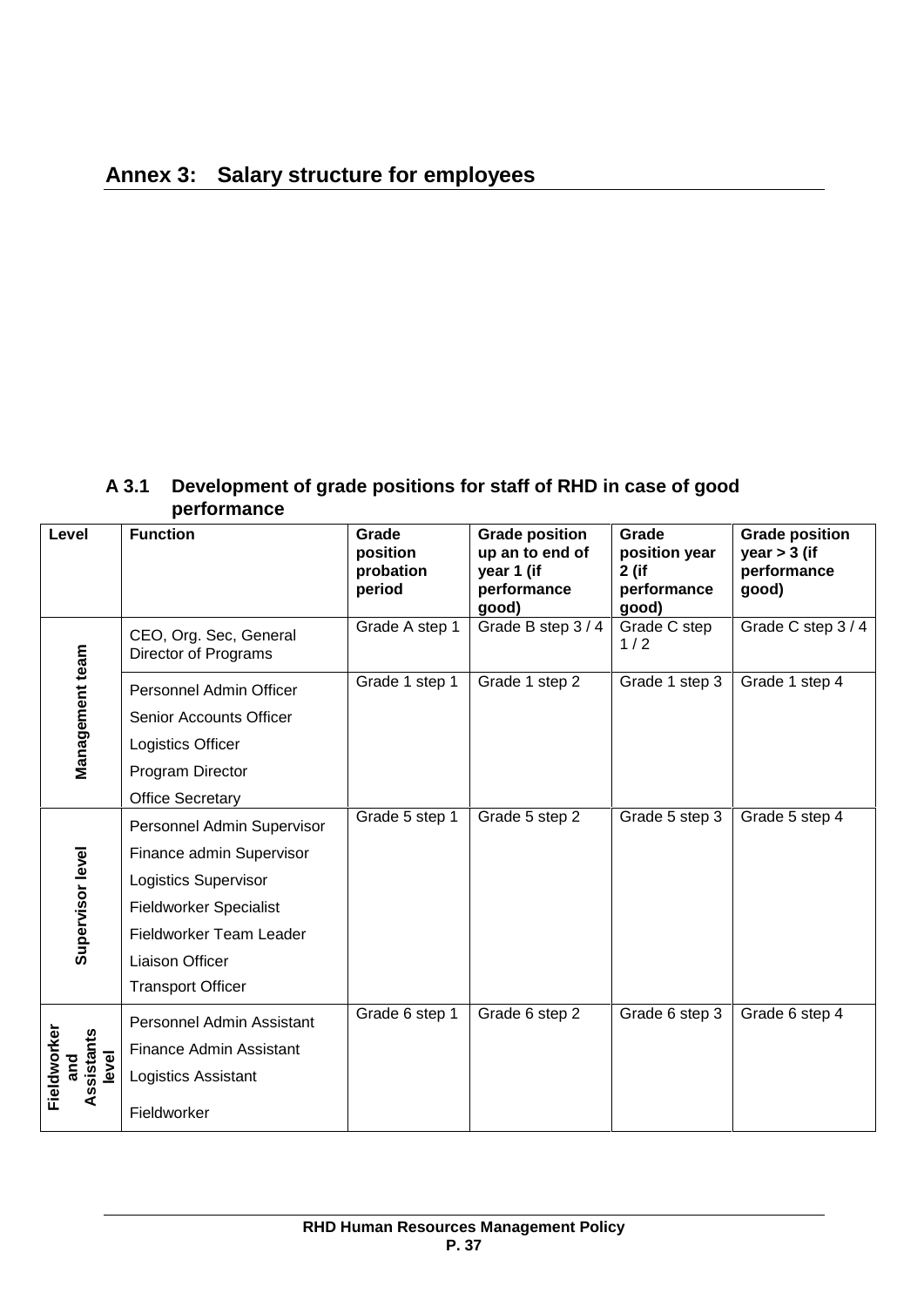| Trainee level    | Personnel Admin Trainee          | Grade 7 step 1 | Grade 7 step 2  | Grade 7 step 3 | Grade 7 step 4  |
|------------------|----------------------------------|----------------|-----------------|----------------|-----------------|
|                  | Finance Admin Trainee            |                |                 |                |                 |
|                  | Logistics Trainee                |                |                 |                |                 |
|                  | <b>Fieldworker Trainee</b>       |                |                 |                |                 |
|                  | <b>Volunteers</b>                |                |                 |                |                 |
|                  | <b>Community Representatives</b> |                |                 |                |                 |
|                  | <b>Driver</b>                    | Grade 8 step 1 | Grade 8 step 2  | Grade 8 step 3 | Grade 8 step 4  |
| Driver<br>level  |                                  |                |                 |                |                 |
|                  | Guard                            | Grade 11 step  | Grade 11 step 2 | Grade 11 step  | Grade 11 step 4 |
| Service<br>level | Cleaner                          |                |                 | 3              |                 |
|                  | Gardener                         |                |                 |                |                 |

# **Grade system for the salaries of staff of RHD**

|                | <b>Finance Admin Trainee</b>                  |                    |                                       |                    |   |
|----------------|-----------------------------------------------|--------------------|---------------------------------------|--------------------|---|
| Trainee level  | Logistics Trainee                             |                    |                                       |                    |   |
|                | <b>Fieldworker Trainee</b>                    |                    |                                       |                    |   |
|                | Volunteers                                    |                    |                                       |                    |   |
|                | <b>Community Representatives</b>              |                    |                                       |                    |   |
|                | <b>Driver</b>                                 | Grade 8 step 1     | Grade 8 step 2                        | Grade 8 step 3     | G |
| level          |                                               |                    |                                       |                    |   |
|                |                                               |                    |                                       |                    |   |
|                | Guard                                         | Grade 11 step<br>1 | Grade 11 step 2                       | Grade 11 step<br>3 | G |
| level          | Cleaner                                       |                    |                                       |                    |   |
|                | Gardener                                      |                    |                                       |                    |   |
|                |                                               |                    |                                       |                    |   |
|                | Grade system for the salaries of staff of RHD |                    |                                       |                    |   |
|                | Grade                                         | <b>Step</b>        | Basic Salary payment (Ksh)            |                    |   |
| $\mathbf C$    | 4                                             |                    | 69,160.00                             |                    |   |
|                | 3                                             |                    | 65,936.00                             |                    |   |
|                | $\overline{2}$                                |                    | 62,712.00                             |                    |   |
|                | 1                                             |                    | 59,800.00                             |                    |   |
| B              | 4                                             |                    | 56,888.00                             |                    |   |
|                | 3<br>$\overline{c}$                           |                    | 54,184.00<br>51,584.00                |                    |   |
|                | 1                                             |                    | 49,192.00                             |                    |   |
| A              | $\overline{4}$                                |                    | 46,800.00                             |                    |   |
|                | 3                                             |                    | 44,616.00                             |                    |   |
|                | $\overline{2}$                                |                    | 42,432.00                             |                    |   |
|                | 1                                             |                    | 40,454.00                             |                    |   |
| 1              | 4                                             |                    | 38,480.00                             |                    |   |
|                | 3                                             |                    | 36,712.00                             |                    |   |
|                | $\overline{2}$                                |                    | 34.944.00                             |                    |   |
|                | 1                                             |                    | 33,280.00                             |                    |   |
| $\overline{2}$ | 4                                             |                    | 31,720.00                             |                    |   |
|                | 3                                             |                    | 30,160.00                             |                    |   |
|                | $\overline{c}$                                |                    | 28,704.00                             |                    |   |
|                | 1                                             |                    | 27,352.00                             |                    |   |
| 3              | 4                                             |                    | 26,000.00                             |                    |   |
|                | 3                                             |                    | 24,856.00                             |                    |   |
|                |                                               |                    | RHD Human Resources Management Policy |                    |   |
|                |                                               | P. 38              |                                       |                    |   |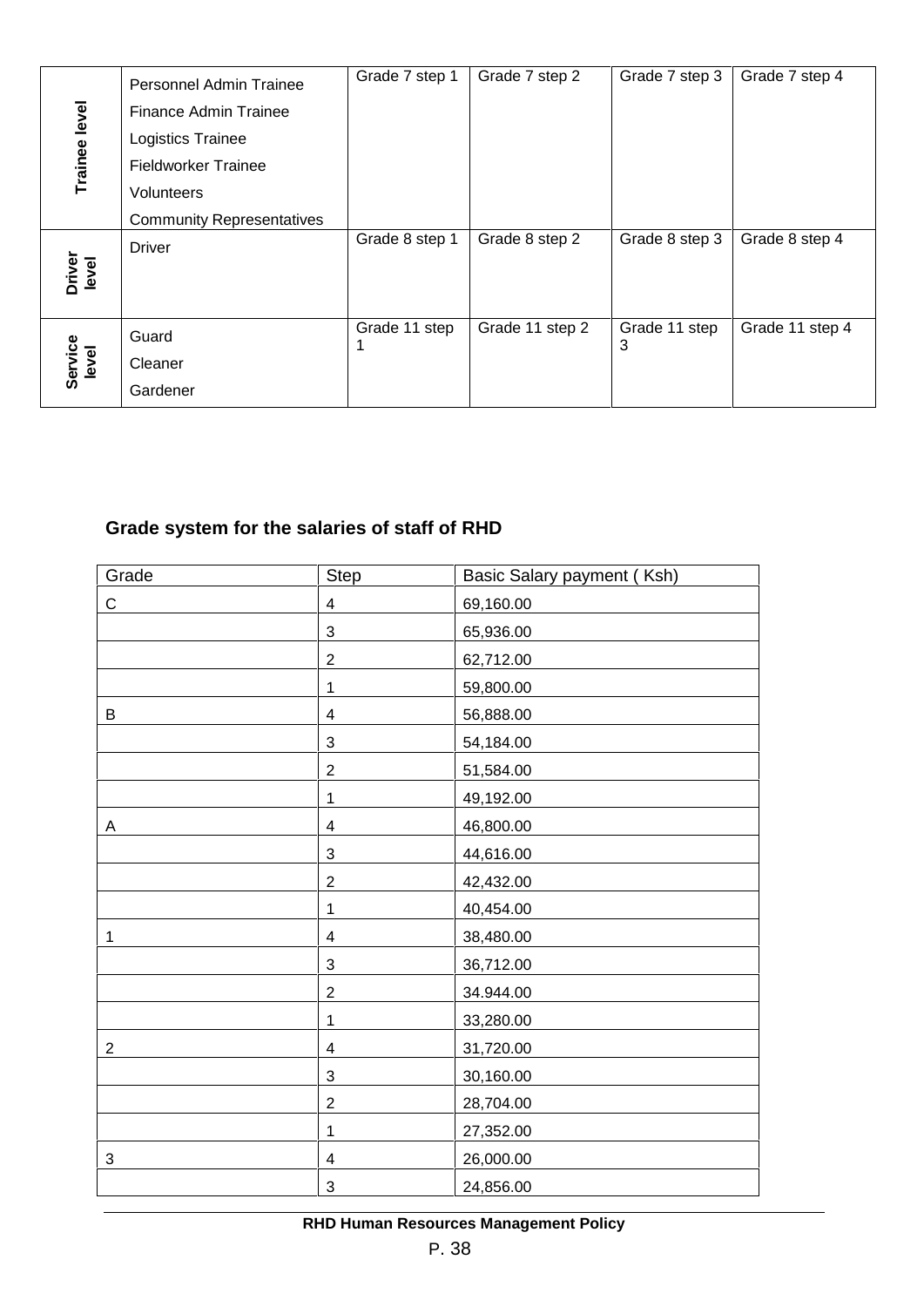|                | $\sqrt{2}$                | 23,608.00  |
|----------------|---------------------------|------------|
|                | $\mathbf 1$               | 22,464.00  |
| 4              | 4                         | 21,424.00  |
|                | 3                         | 20,384.00  |
|                | $\overline{2}$            | 19,448.00  |
|                | $\mathbf{1}$              | 18,512.00  |
| $\sqrt{5}$     | 4                         | 17,576.00  |
|                | 3                         | 16,744.00  |
|                | $\overline{c}$            | 16,016.00  |
|                | $\mathbf{1}$              | 15,184.00  |
| $\,6$          | $\overline{4}$            | 14,456.00  |
|                | $\sqrt{3}$                | 13,832.00  |
|                | $\sqrt{2}$                | 13,500.00  |
|                | $\mathbf{1}$              | 13,430.00  |
| $\overline{7}$ | $\overline{\mathbf{4}}$   | 13,224.00  |
|                | $\sqrt{3}$                | 13,040.00  |
|                | $\sqrt{2}$                | 12,900.00  |
|                | $\mathbf 1$               | 12,816.00  |
| 8              | $\overline{\mathbf{4}}$   | 12,776.00  |
|                | $\sqrt{3}$                | 12,460.00  |
|                | $\overline{c}$            | 12,340.00  |
|                | $\mathbf 1$               | 12, 204.00 |
| 9              | $\overline{\mathbf{4}}$   | 12,066.00  |
|                | $\sqrt{3}$                | 11,890.00  |
|                | $\boldsymbol{2}$          | 11,680.00  |
|                | $\mathbf 1$               | 11,504.00  |
| 10             | $\overline{\mathbf{4}}$   | 11,244.00  |
|                | $\ensuremath{\mathsf{3}}$ | 10,980.00  |
|                | $\boldsymbol{2}$          | 10,700.00  |
|                | $\mathbf 1$               | 10,300.00  |
| 11             | $\overline{\mathbf{4}}$   | 10,120.00  |
|                | $\ensuremath{\mathsf{3}}$ | 9,870.00   |
|                | $\sqrt{2}$                | 9,620.00   |
|                | $\mathbf{1}$              | 9,400.00   |
|                |                           |            |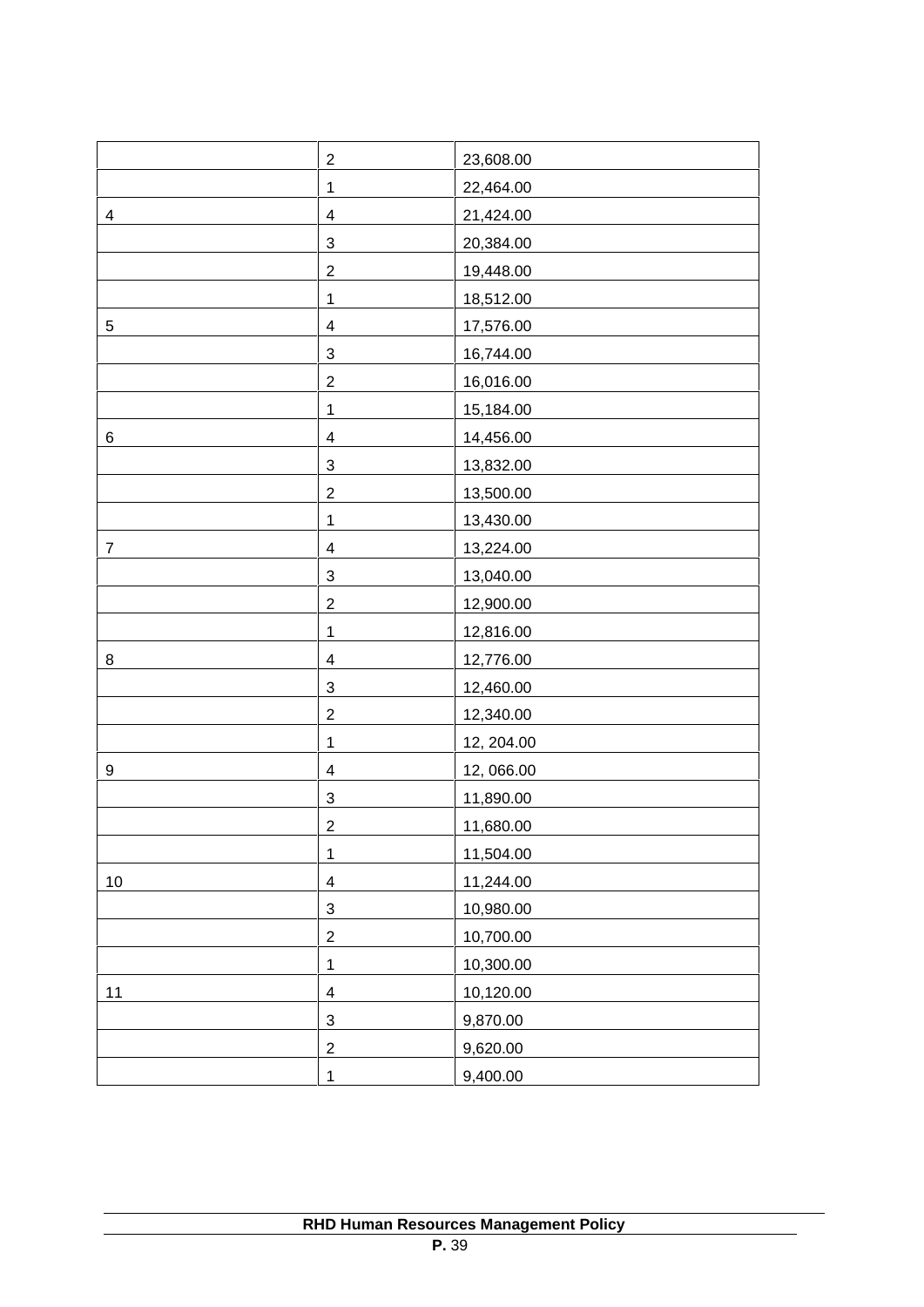# **RESOURCE HUB FOR DEVELOPMENT ORGANIZATION**

# **CODES OF CONDUCT**

#### **This is summary of the main RHD rules**

- 1. Work honestly and carefully at all times.
- 2. You must not be absent from work, arrive late or leave work early without permission.
- 3. Always wear protective ware while in project field especially where construction works are on-going, riding motor cycle when this is supplied to you, or use your safety belts whenever driving.
- 4. Follow all organization health and safety rules.
- 5. Do not drink alcohol or consume narcotics during working hours.
- 6. Do not fight, assault or abuse a staff member or visitor.
- 7. Do not use organization property in a careless or neglect way.
- 8. During working hours you must not do any business except that for which the organization pays you.

#### **You will be disciplined for any of the following offences.**

- 1. Willful failure to obey legitimate instructions.
- 2. Willful misuse of Organization property.
- 3. Improper publicity of information damaging to the organization reputation.
- 4. Desertion (absence from work without permission for 4 consecutive days or more).
- 5. Sleeping on duty.
- 6. Lateness or leaving work early without permission.
- 7. Failing to co-operate with other employees on ground of race, tribe, religion or sex of another person.
- 8. Acting in a prejudicial way against employee on grounds of race, tribe religion or sex of another person.
- 9. Reporting on duty under influence of alcohol.
- 10. For each vehicle/motor cycle written permission needs to be given before you can ride or drive.

#### **Any of the offences described above constitutes serious misconduct and immediate dismissal may occur**.

- 1. Breach of safety rules endangering life, stated below.
- 2. Careless or negligent of work.
- 3. Fighting at work.
- 4. Threatening behavior to another worker.
- 5. Having any private business deals with suppliers of the organization on organization's deals.

#### **Health and Safety rules**

These rules below establish responsibility for both the organization and employees to provide safe conditions at work place. You will be expected to take reasonable care to ensure your own safety and of others who can be affected by what he/she does or does not do.

- 1. You must wear a helmet when riding organization motor cycle at all times or use your safety belt whenever driving organization vehicle.
- 2. You must have under gone proper motor cycle/vehicle training course, this means that

#### **RHD Human Resources Management Policy**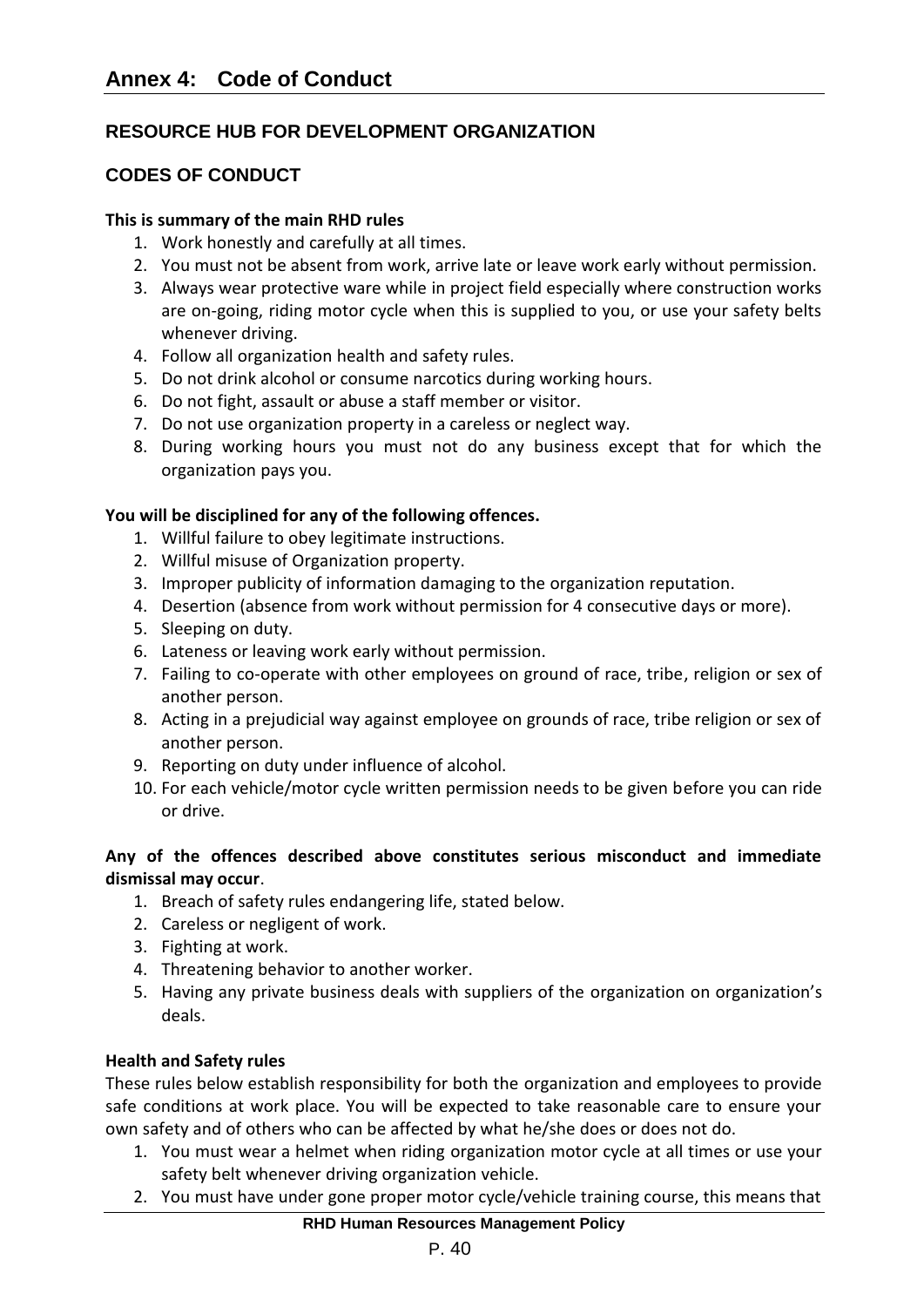a one must be in possession of a valid driving/riding (provisional) permit. All employees who use organization motor cycle or vehicle must submit a copy of their driving/riding license to organization Administrator for filing.

- 3. One can only ride a motor cycle with written permission from the management for that particular vehicle.
- 4. Motor cycle maximum speed is 60 k.m.p.h on all roads
- 5. No carrying of passenger on the motor cycle without helmet
- 6. No carrying of community members and any unauthorized persons in the project areas
- 7. No carrying passengers in 'amazone' sit (two legs at one side) on the motor cycle.
- 8. No carrying of passengers in the boot of the vehicle(s) (for pick-ups).

Repetition of the same offence after committing another within a period of 12 months of the first offence could lead to summary dismissal.

I have read, understood and accept the above rules of conduct and agree these rules being a condition of employment by Resource Hub for Development Organization.

**Employee name:**

**Employee No---------------**

Employee Signature-----------------------------------

**Place and date---------------------------------------------------**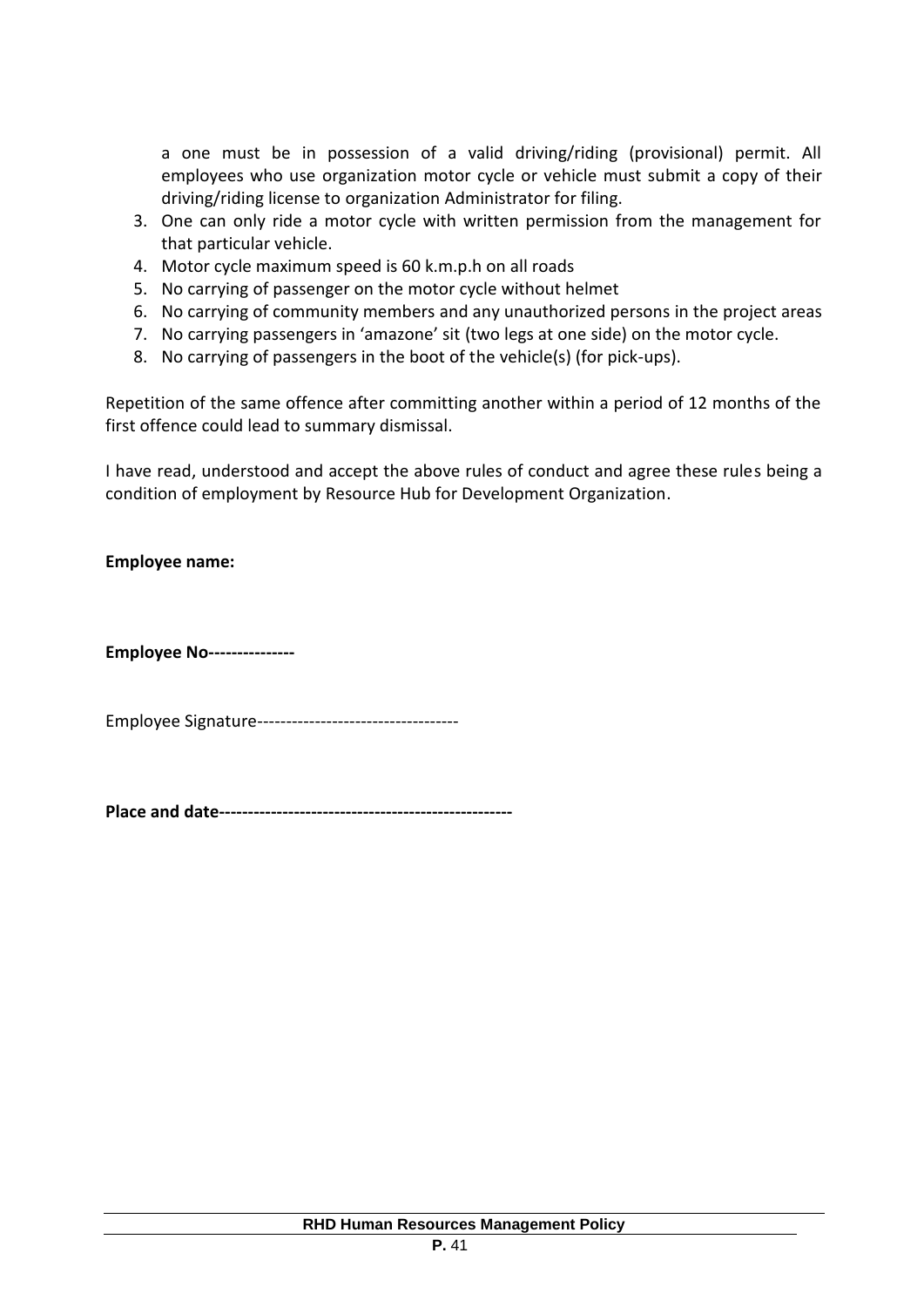# **Annex 5: Standard job descriptions**

The below job descriptions are based on the organogram included in Annex 2 of this manual. It is very well possible though to combine certain job descriptions or split them up and divide them differently over other functions.

#### **Program Director**

#### A 5.1.1 Daily

1. **Program coordination and follow-up.** .Coordinate and follow-up with other RHD staff present/ responsible for the project in the field and offer some guidance should need be to enable smooth implementation of the project.

#### A 5.1.2 Weekly

1. **Project visits.** Visit projects in the field at least once or twice a week, each time one or two projects. Master the relevant project manual for RHD staff for that project. These manuals contain descriptions of the tasks of the management for each process step in the projects. In this way he/she will know for each project visited what specific actions are required.

#### **Senior Accounts Officer**

- 1. **Finance control.** Take one day just after every end of transaction to control all financial transfers made. The following tasks should be executed:
	- Verify whether actual and calculated Balance are equal. If not send the financial administration back to the persons responsible for the entrance of the data and allow them two more days to find the errors and correct them.
	- Control each financial transfer in each daybook. Verify the entrances made in the daybooks with the filed financial documents (receipts, vouchers and bank statements). Important: pay special attention to the transfers of money from one daybook to another! Control at the receipts whether they are not corrupted. For each purchase there should be a receipt (a receipt can have a list of several purchases, but each purchase should be included in a receipt, so there should be even a receipt if things have been bought at a market place etc.). Look at the prices of the items and the totals calculated on both the receipts and the vouchers. In case of received money control whether the money has been directed to the correct earmarked and whether rates used in transfers from international currency bank accounts to local bank accounts are correct. If anything is wrong or if you suspect that things may not be right, investigate it by visiting the involved supplier, questioning the involved staff members, questioning your bank, or contacting donors.

Take two days at the end of each three months period to execute the following tasks: Produce the quarterly report. With the financial data in your financial administration (that should have been controlled to be correct up and to the end of the quarterly period) prepare the following reports: financial project overview report, organization costs report, balance report and summary overview report.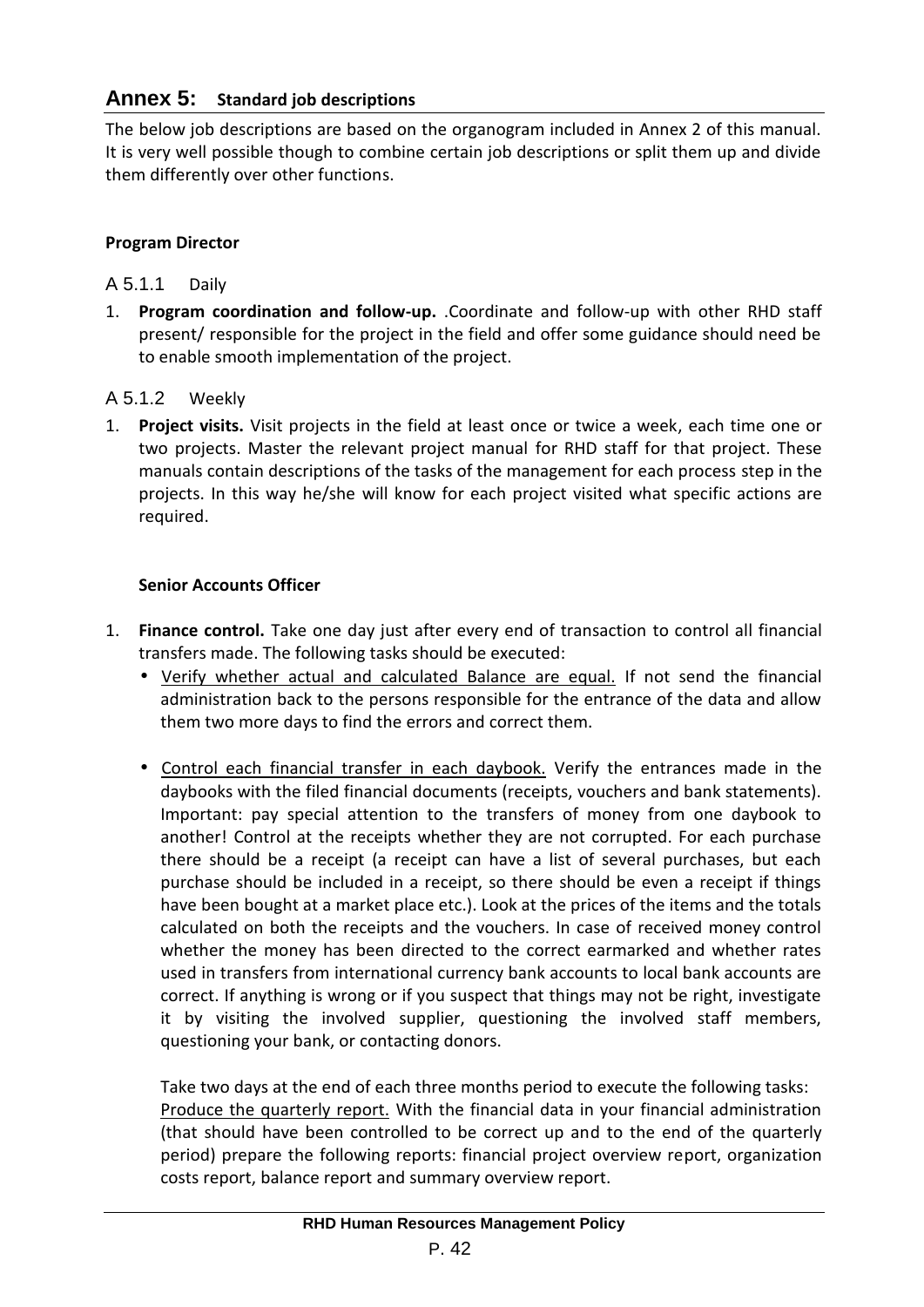Control that project budgets are not exceeded. Execute the actions described in RHD account manual.

- Control whether the efficiency rule of RHD is fulfilled during the quarterly period. Execute the actions described in the RHD account manual.
- Control whether the amounts spent on each Project cost are not too high. Control whether the total amount spent on each project during the project period does not exceed the guidelines agreed by RHD and donor partners on the expenditures for the project.